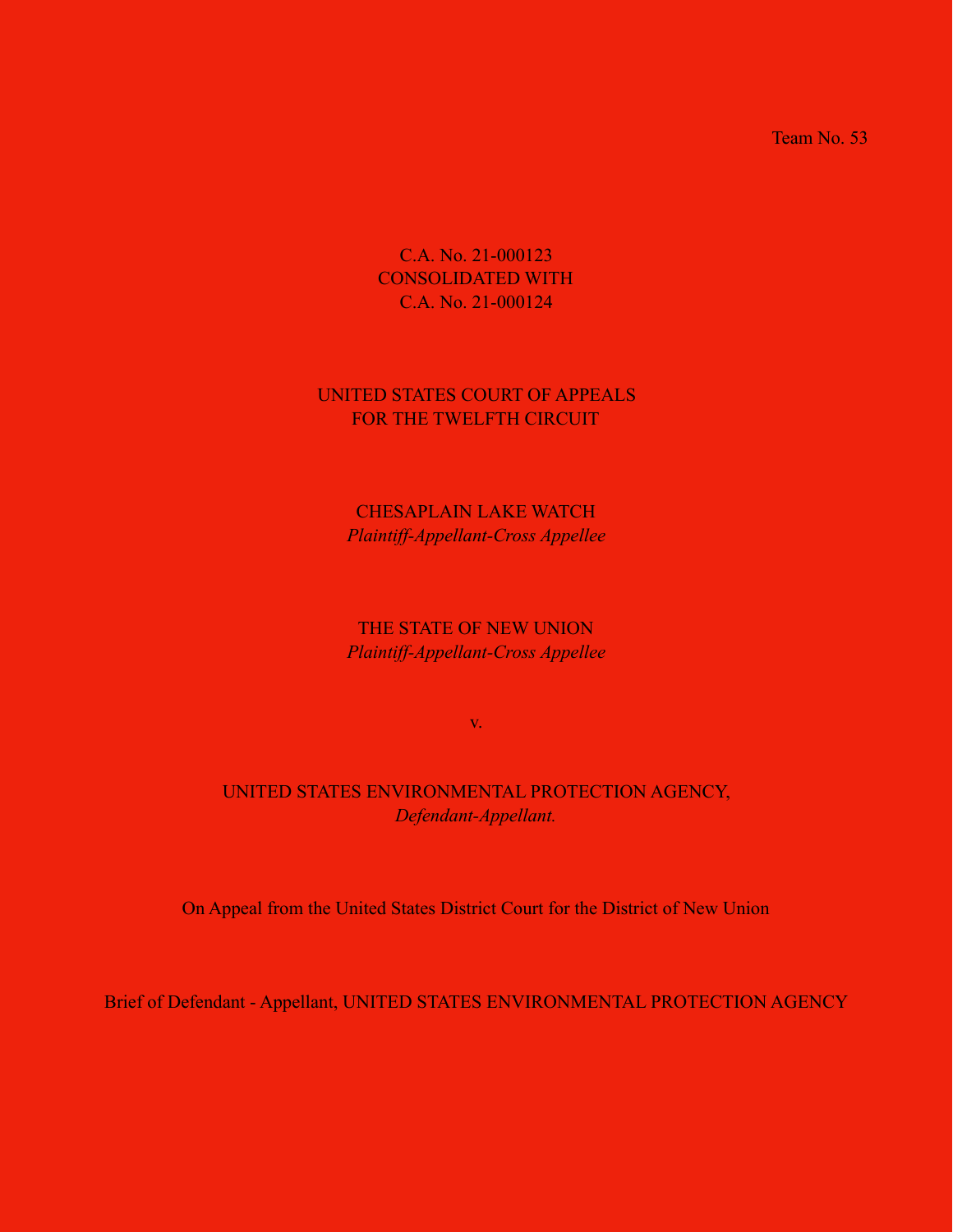**TABLE OF CONTENTS** 

I. EPA's determination to reject New Union's phosphorus TMDL and adopt its own TMDL and implementation plan for the Lake Chesaplain Watershed is not ripe for judicial review because it is an intermediate agency action that does not decide the rights or obligations of any party.…...17

II. EPA's determination to reject the New Union's phosphorus TMDL on the grounds that the TMDL failed to include wasteload allocations and load allocations is within EPA's discretion because the term "total maximum daily load" in CWA § 303(d) plainly implies adding at least two values, or, alternatively, "total maximum daily load" is ambiguous, and EPA's definition is not arbitrary and capricious.……………………………………………………………………..19 A. The plain meaning of "total" calls for the TMDL to list both load and waste load

allocations because "total" means adding values together ……………………………..19 B. Even if "total" is ambiguous, EPA has the authority to require a TMDL to list both load and waste load allocations because EPA did not abuse its discretion by defining total as the sum of two values …………………………………………………………..20

III. EPA's adoption of a TMDL for Lake Chesaplain Watershed consisting of an annual pollution loading reduction to be phased in over five years is valid under the CWA § 303(d) requirement for a valid TMLD because the TMDL expresses loading reductions as a function of time and EPA should have the discretion to create achievable goals in TMDLs……………………………….21

A. A TMDL may list a total maximum annual load instead of a total daily maximum load because an annual load provides the same essential information……………………….22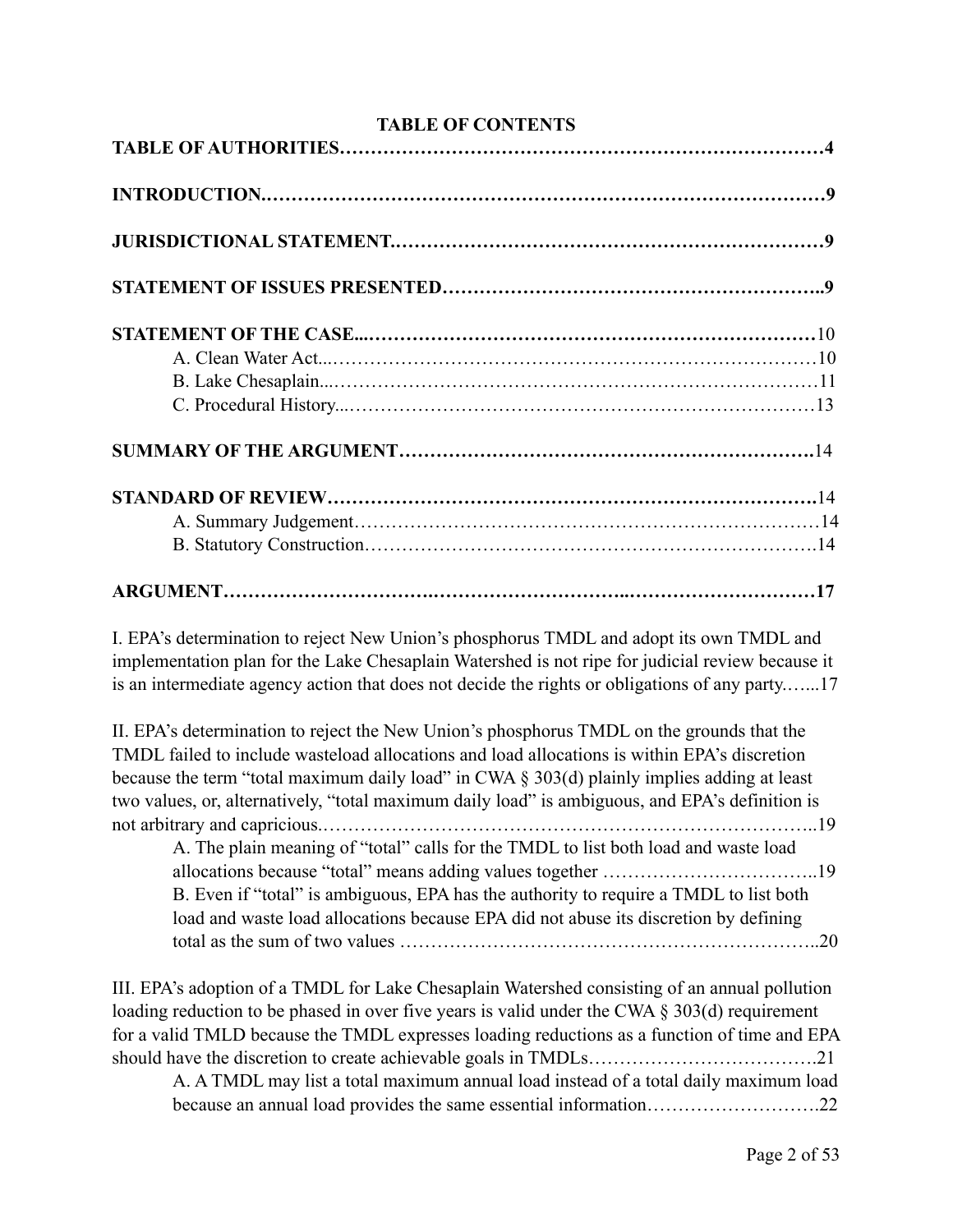| B. A TMDL may implement a phased reduction plan under the CWA $\S 303(d)$                        |  |
|--------------------------------------------------------------------------------------------------|--|
|                                                                                                  |  |
| IV. EPA's adoption of a credit for anticipated BMP pollution reductions to reduce the stringency |  |
| of wasteload allocations for point sources for implementation of the Lake Chesaplain TMDL        |  |
| complies with the CWA because there is no requirement that there be reasonable assurances that   |  |
|                                                                                                  |  |
| A. The CWA does not require EPA to oversee the implementation of BMPs once it                    |  |
| .25                                                                                              |  |
| B. The EPA's approval of New Union's TMDL is not an abuse of discretion because                  |  |
| there is no requirement that the state provide reasonable assurances that reductions will        |  |
| .26                                                                                              |  |
|                                                                                                  |  |
|                                                                                                  |  |
| 29                                                                                               |  |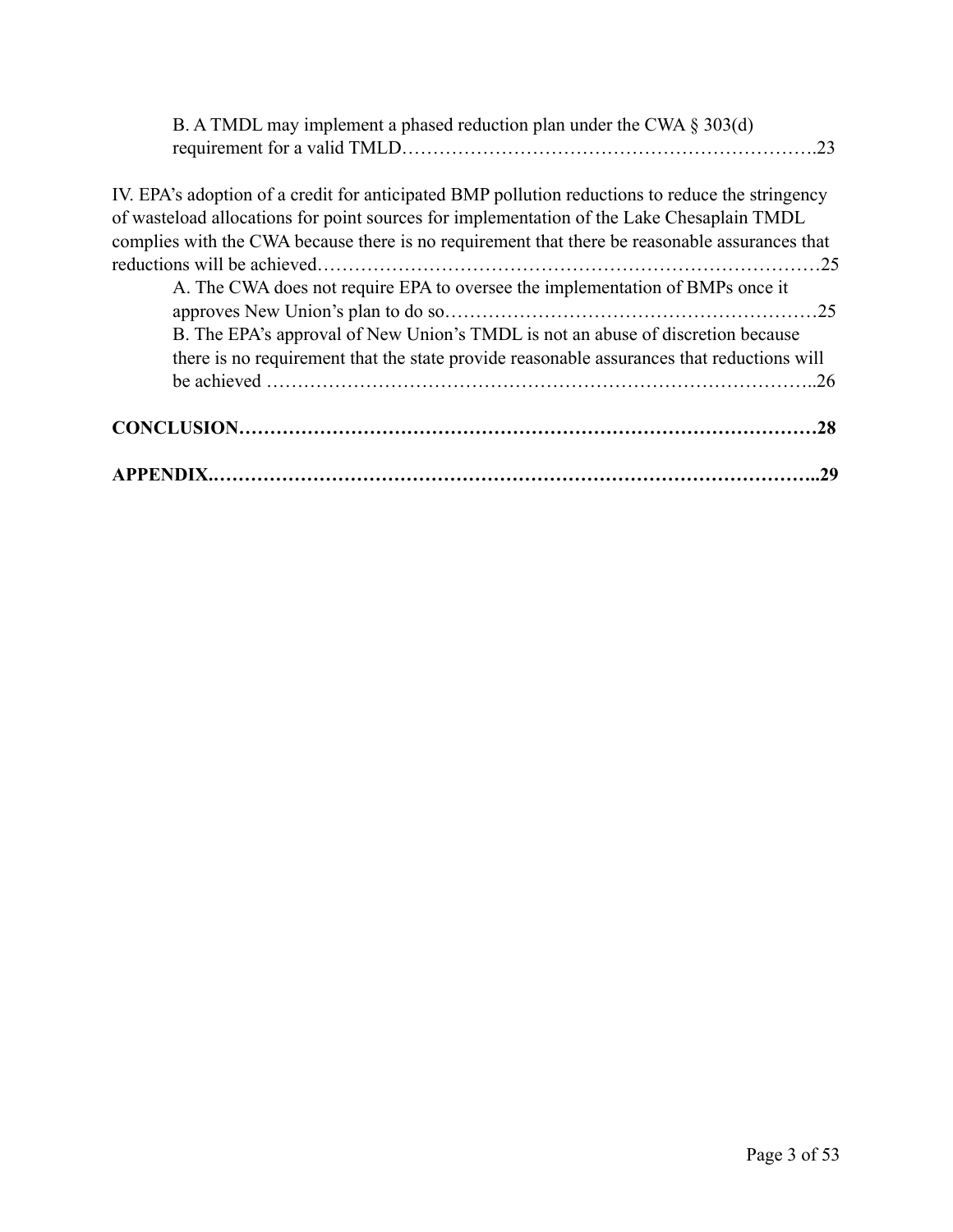# **TABLE OF AUTHORITIES**

## **Cases**

| Abbott Laboratories v. Gardner,                                                                                             |  |
|-----------------------------------------------------------------------------------------------------------------------------|--|
| Am. Farm Bureau Fedn. v. U.S. E.P.A.,                                                                                       |  |
| Am. Farm Bureau Fedn. v. U.S. E.P.A.,<br>984 F. Supp. 2d 289, 300 (M.D. Pa. 2013), aff'd, 792 F.3d 281 (3d Cir. 2015)24, 25 |  |
| Anacostia Riverkeeper, Inc. v. Jackson,                                                                                     |  |
| Anacostia Riverkeeper, Inc. v. Wheeler,                                                                                     |  |
| Bennett v. Spear,                                                                                                           |  |
| Bowman Transp., Inc. v. Arkansas-Best Freight System, Inc.,                                                                 |  |
| Bravos v. Green,                                                                                                            |  |
| Burlington Truck Lines v. United States,                                                                                    |  |
| Center For Native Ecosystems v. Cables,<br>.25                                                                              |  |
| Central Maine Medical Center v. Maine Health Care Finance Comm'n,                                                           |  |
| Chevron, U.S.A., Inc. v. Nat. Resources Def. Council, Inc.,                                                                 |  |
| Choice Inc. of Texas v. Greenstein,                                                                                         |  |
|                                                                                                                             |  |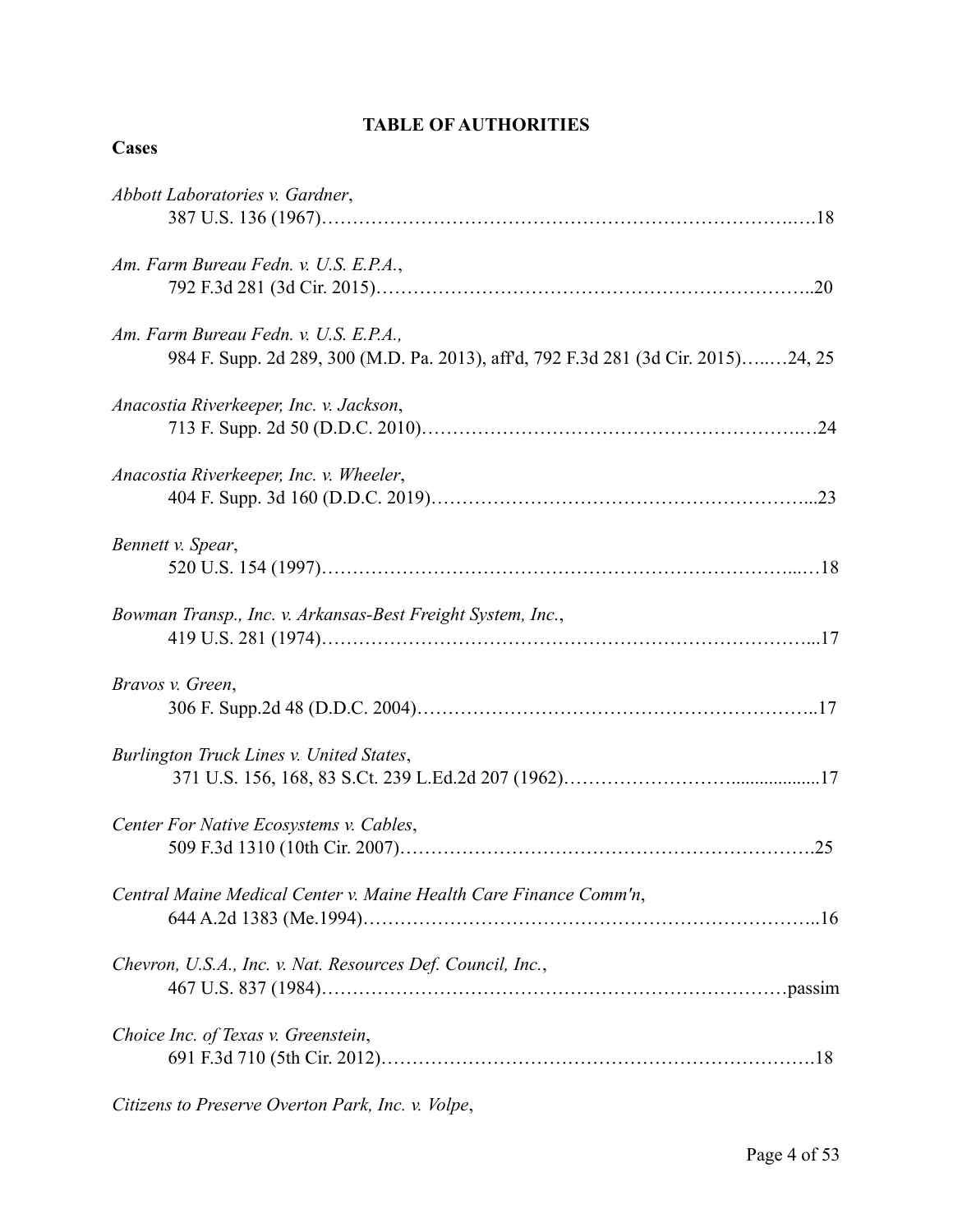| City of Arcadia v. U.S. Env't Prot. Agency,                             |  |
|-------------------------------------------------------------------------|--|
| City of New York v. Shalala,                                            |  |
| Envtl. Law & Policy Ctr. v. EPA,                                        |  |
| EPA v. Nat'l Crushed Stone Ass'n,                                       |  |
| Friends of Earth, Inc. v. E.P.A.,                                       |  |
| Friends of the Wild Swan, Inc. v. U.S. E.P.A.,                          |  |
| Green v. Sunday River Skiway Corp.,                                     |  |
| Hercules, Inc. v. Envtl. Protec. Agency,                                |  |
| Idaho Conservation League v. Thomas,                                    |  |
| Kennecott v. U.S.E.P.A.,                                                |  |
| Lopez v. City of Houston,                                               |  |
| Lujan v. Natl. Wildlife Fedn.,                                          |  |
| Melanson v. Belyea,                                                     |  |
| Motor Veh. Mfrs. Ass'n of U.S., Inc. v. State Farm Mut. Auto. Ins. Co., |  |
|                                                                         |  |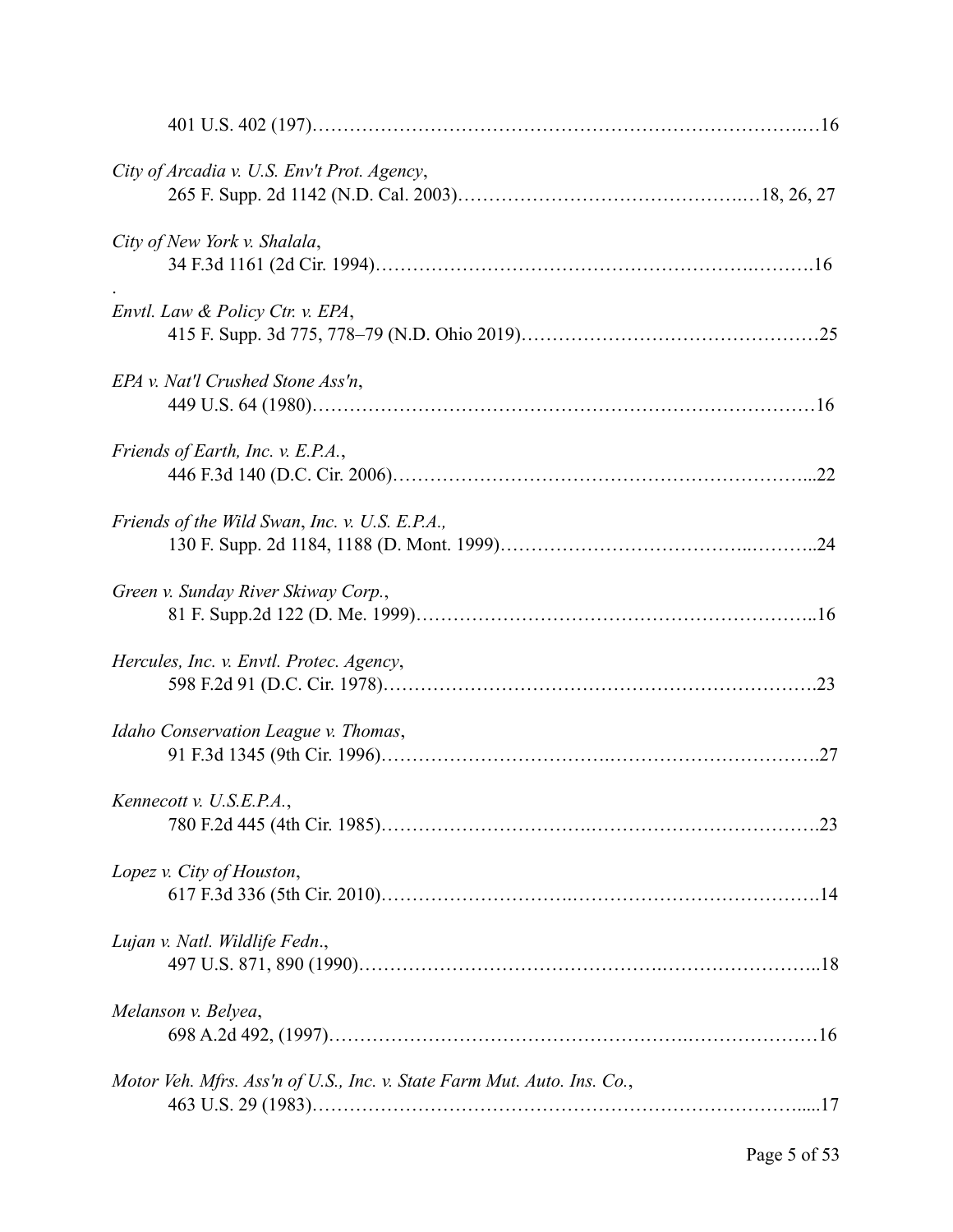| Natl. Automatic Laundry and Cleaning Council v. Shultz,     |
|-------------------------------------------------------------|
| Natl. Cable & Telecomm. Ass'n, Inc. v. Gulf Power Co.,      |
| Nat'l Pork Producers Council v. EPA,                        |
| Nat. Resources Def. Council, Inc. v. Envtl. Protec. Agency, |
| Nat. Resources Def. Council, Inc. v. Envtl. Protec. Agency, |
| Nat. Resources Def. Council, Inc. v. Muszynski,             |
| New York v. United States,                                  |
| Oregon Natural Desert Ass'n v. U.S. Forest Service,         |
| Pronsolino v. Nastri,                                       |
| Rubin v. Board of Envtl. Protection,                        |
| Sierra Club v. Meiburg,                                     |
| Small Refiner Lead Phase-Down Task Force v. U.S.E.P.A.,     |
| Transport Robert (1973) LTEE v. U.S. I.N.S.,                |
| Udall v. Tallman,                                           |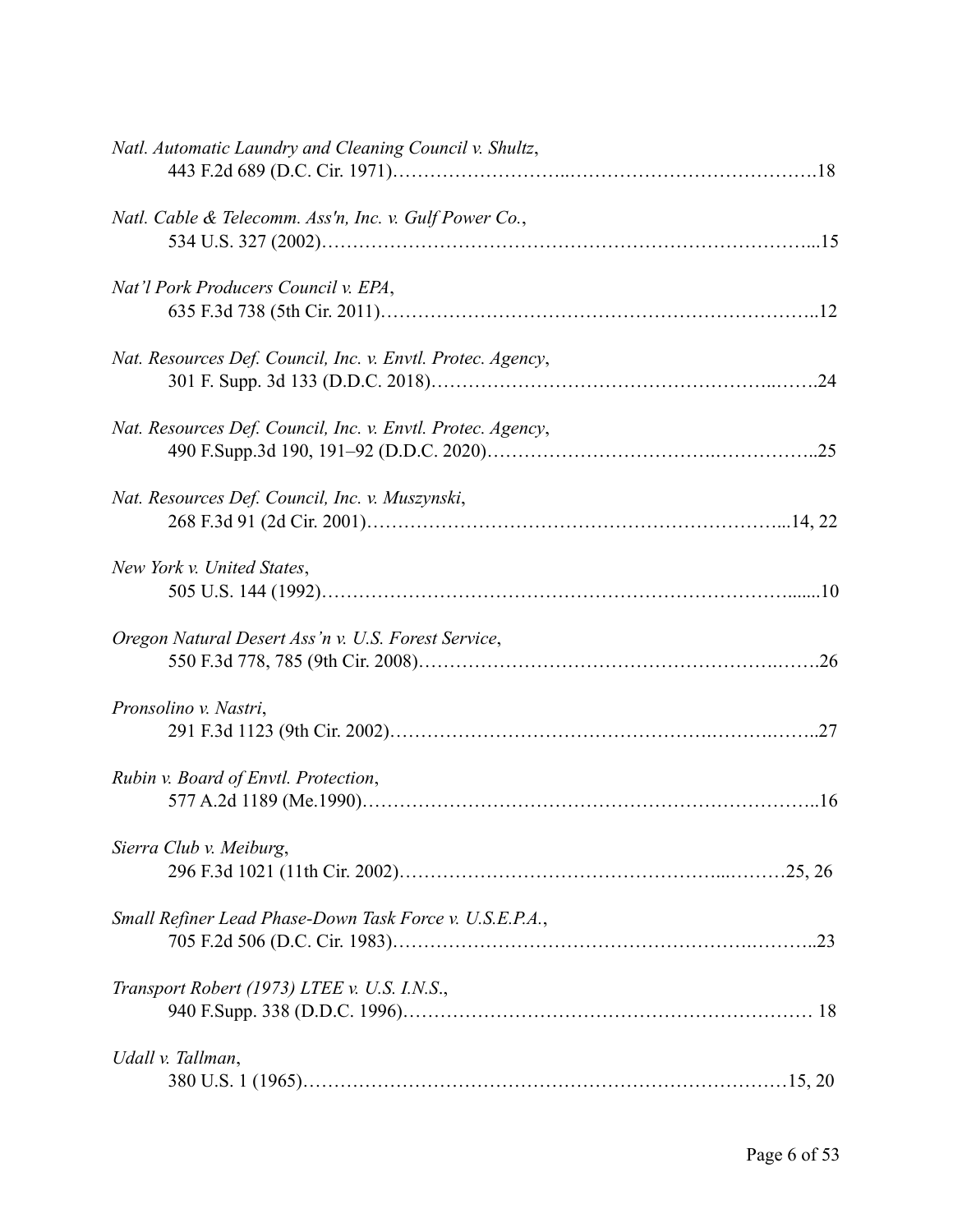| United States v. Dauray,                                         |  |
|------------------------------------------------------------------|--|
| United States v. Turkette,                                       |  |
| Upper Blackstone Water Pollution Abatement Dist. v. U.S. E.P.A., |  |
| Util. Air Reg. Group v. E.P.A.,                                  |  |
| <b>Statutes</b>                                                  |  |
|                                                                  |  |
|                                                                  |  |
|                                                                  |  |
|                                                                  |  |
|                                                                  |  |
|                                                                  |  |
|                                                                  |  |
|                                                                  |  |
|                                                                  |  |
|                                                                  |  |
|                                                                  |  |
|                                                                  |  |
|                                                                  |  |
|                                                                  |  |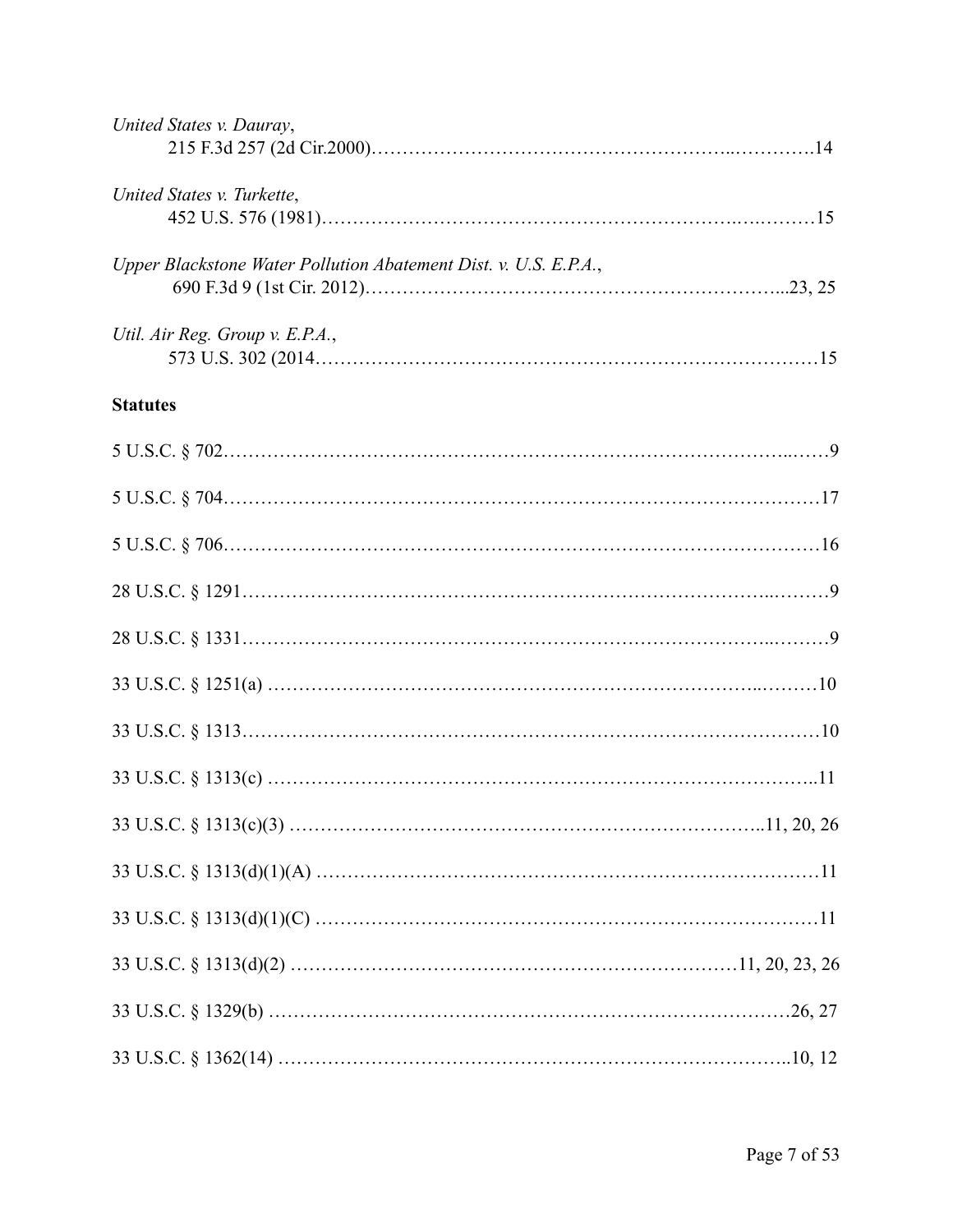# **Regulations**

| <b>Other Authorities</b> |  |
|--------------------------|--|
|                          |  |
|                          |  |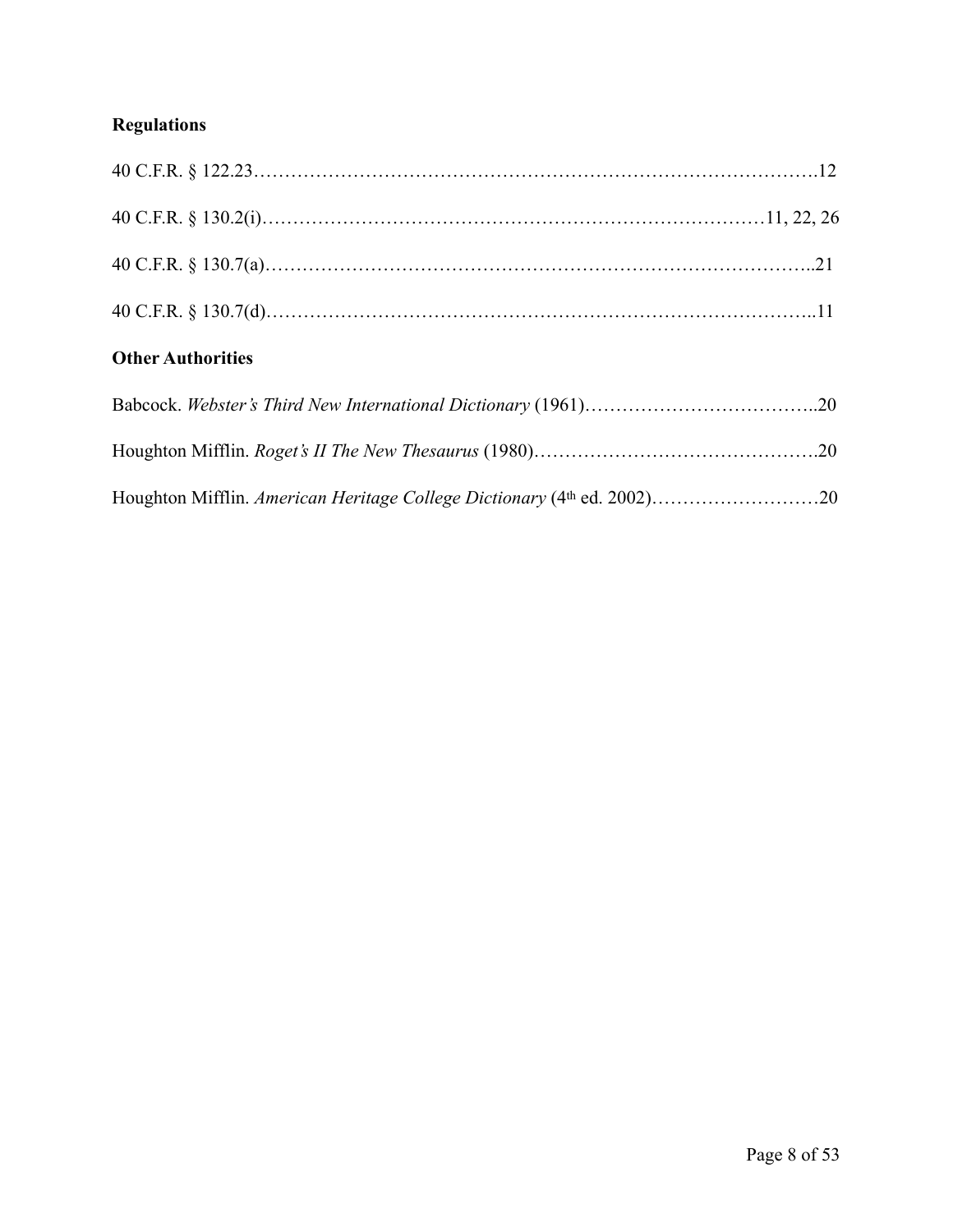#### **INTRODUCTION**

 The purpose of the United States Environmental Protection Agency is to protect human health and the environment. One of the pillars upon which the Environmental Protection Agency ("EPA") stands, is to ensure that the citizens of the United States have clean air and water. EPA is a regulatory agency Congress authorized to write regulations explaining environmental laws. The Clean Water Act relies on EPA for its administration. The case at hand lingers upon the deference allotted and authority given to EPA in their application and interpretation of The Clean Water Act.

### **JURISDICTIONAL STATEMENT**

 EPA appeals from the order directing it to approve New Union's Lake Chesaplain TMDL entered on August 15, 2021, by the Honorable Judge Remus in the United States District Court for the District of New Union.

Plaintiffs brought both consolidated actions Nos. 66-CV-2020 and 73-CV-2020 pursuant to the judicial review provisions of the Administrative Procedure Act. 5 U.S.C. § 702. The district court therefore had subject matter jurisdiction in addressing a federal question. 28 U.S.C. § 1331. The United States Court of Appeals for the Twelfth Circuit has jurisdiction over this appeal because it comes from a final judgment of a district court of the United States. 28 U.S.C. § 1291.

#### **STATEMENT OF ISSUES PRESENTED**

I. Whether EPA's determination to reject New Union's phosphorus TMDL and adopt its own TMDL and implementation plan for the Lake Chesaplain Watershed is ripe for judicial review.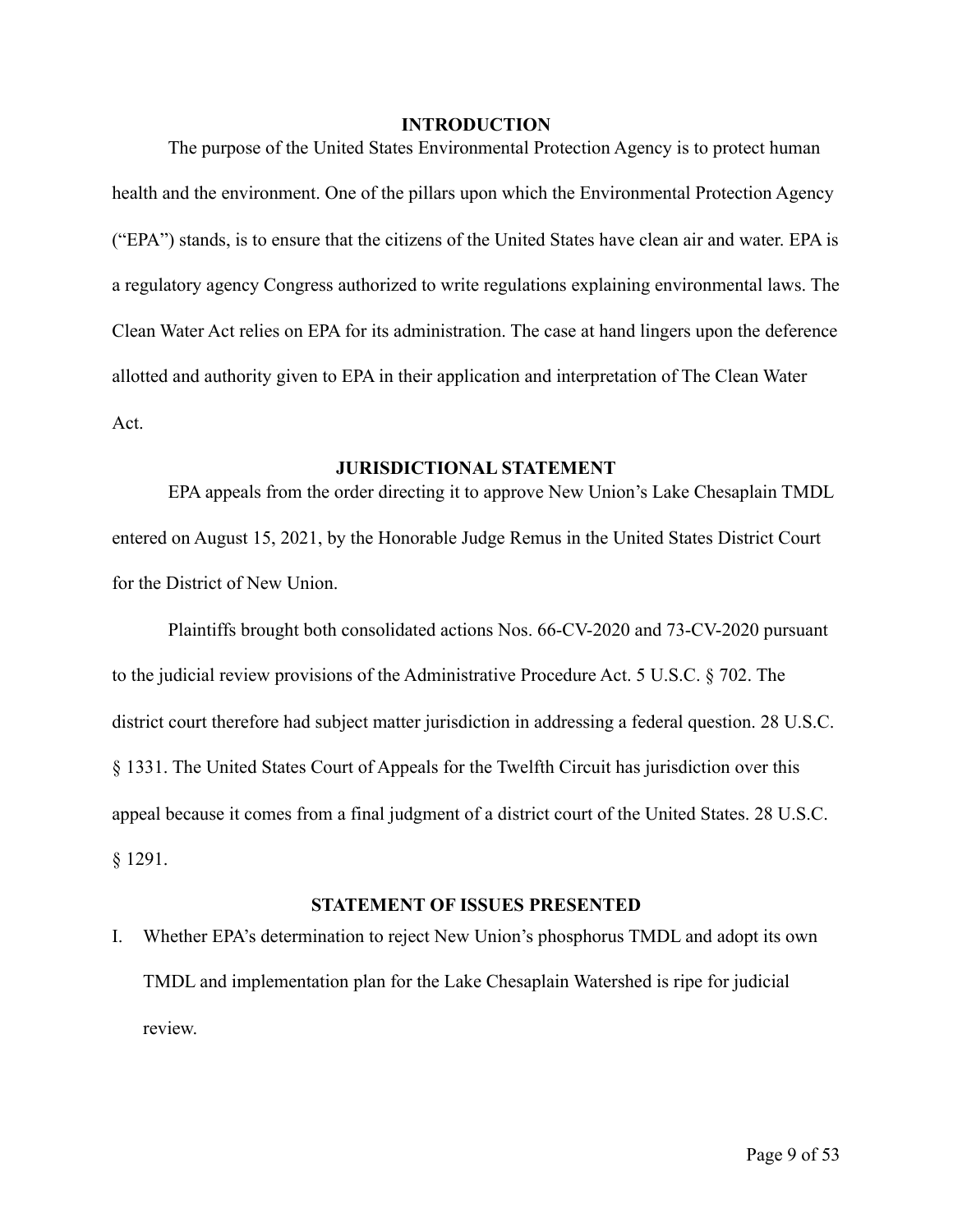- II. Whether EPA's determination to reject the New Union's phosphorus TMDL on the grounds that the TMDL failed to include wasteload allocations and load allocations is contrary to law, as an incorrect interpretation of the term "total maximum daily load" in CWA  $\S 303(d)$ .
- III. Whether EPA's adoption of a TMDL for the Lake Chesaplain Watershed consisting of an annual pollution loading reduction to be phased in over five years violates the CWA § 303(d) requirements for a valid TMDL.
- IV. Whether EPA's adoption of a credit for anticipated BMP pollution reductions to reduce the stringency of wasteload allocations for point sources for implementation of the Lake Chesaplain TMDL was arbitrary and capricious or an abuse of discretion due to the lack of assurance of BMP implementation.

#### **STATEMENT OF THE CASE**

#### A. THE CLEAN WATER ACT

In 1972, Congress passed the Clean Water Act ("CWA") to promote the "restoration and maintenance of chemical, physical, and biological integrity of the Nation's waters." 33 U.S.C. § 1251(a). The CWA is a regulatory scheme under the doctrine of cooperative federalism by which the federal government, through the EPA, establishes national standards that it expects the states to implement through their own programs. *See New York v. United States*, 505 U.S. 144, 167 (1992) (noting that cooperative federalism has been replicated in the CWA). This regulatory scheme accounts for what the CWA defines as point sources of pollution, discernible conveyances into the country's waters, and nonpoint sources. 33 U.S.C. § 1362(14). The CWA uses a permit system to regulate point sources which does not apply to nonpoint sources. Instead of a permit system, each state's water quality standards ("WQS") consider nonpoint source pollution.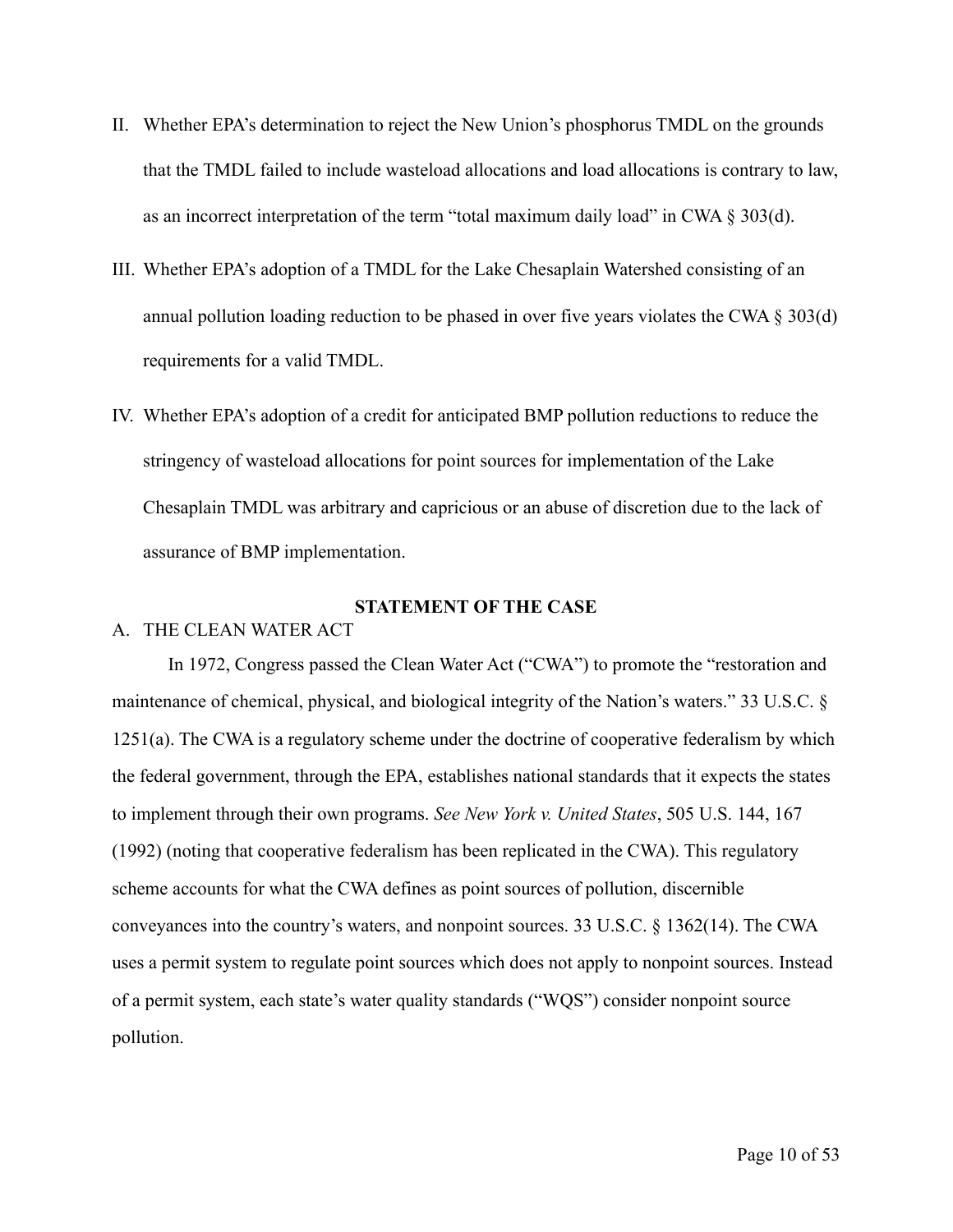Through cooperative federalism, it is the state's responsibility to issue permits and set WQS based on federal regulations for every waterbody in that state. 33 U.S.C. § 1313. Should a state fail to do so, the Environmental Protection Agency ("EPA") will administer the programs. 33 U.S.C. § 1313(c)(3), (d)(2). WQS address the designated uses of each body of water and how to support that use. 33 U.S.C.  $\S$  1313(c)(2)(A). States need to review their WQS at least once every three years. 33 U.S.C. § 1313(c). For severely polluted waters, the states must identify when the WQS will not be sufficient for that waterbody's designated use and then create a priority ranking for these impaired waters. 33 U.S.C.  $\S$  1313(d)(1)(A). When a body of water joins that list, the CWA requires the state to create and send to the EPA a total maximum daily load ("TMDL") for the pollutants causing the water quality problems in that body. 33 U.S.C. § 1313(d)(1)(C). The EPA has defined a TMDL in its regulations as "the sum of individual [wasteload allocations] for point sources and [load allocations] for nonpoint sources and natural background." 40 C.F.R. § 130.2(i). Essentially, this provision requires states to contemplate the permitted point sources, nonpoint sources without permits, and natural background sources. One of the EPA's regulations allows for states to take credit for reductions in nonpoint source pollution through Best Management Practices ("BMPs") or other controls. 40 C.F.R. § 130.2(i). Beginning in 1992, states have had to biennially update their list of impaired waters. 40 C.F.R. §  $130.7(d)$ .

### B. LAKE CHESAPLAIN

In the early twenty-first century, Lake Chesaplain appeared like it would soon join the list of impaired waters. Lake Chesaplain is a natural lake fifty-five miles in length and five miles in width located entirely in the state of New Union. Record at \*[7]. On its western bank is the Chesaplain National Forest, used in the timber industry and for recreational purposes, and Chesaplain State Park, home to trails, boat launches, a public beach, and a campground. Record at \*[7]. On the east side of the lake is mostly agricultural lands and vacation communities. Record at \*[7]. Union River flows into the lake from the north, where the city of Chesaplain Mills lies. Record at \*[7]. The lake's outlet is the Chesaplain River, a navigable-in-fact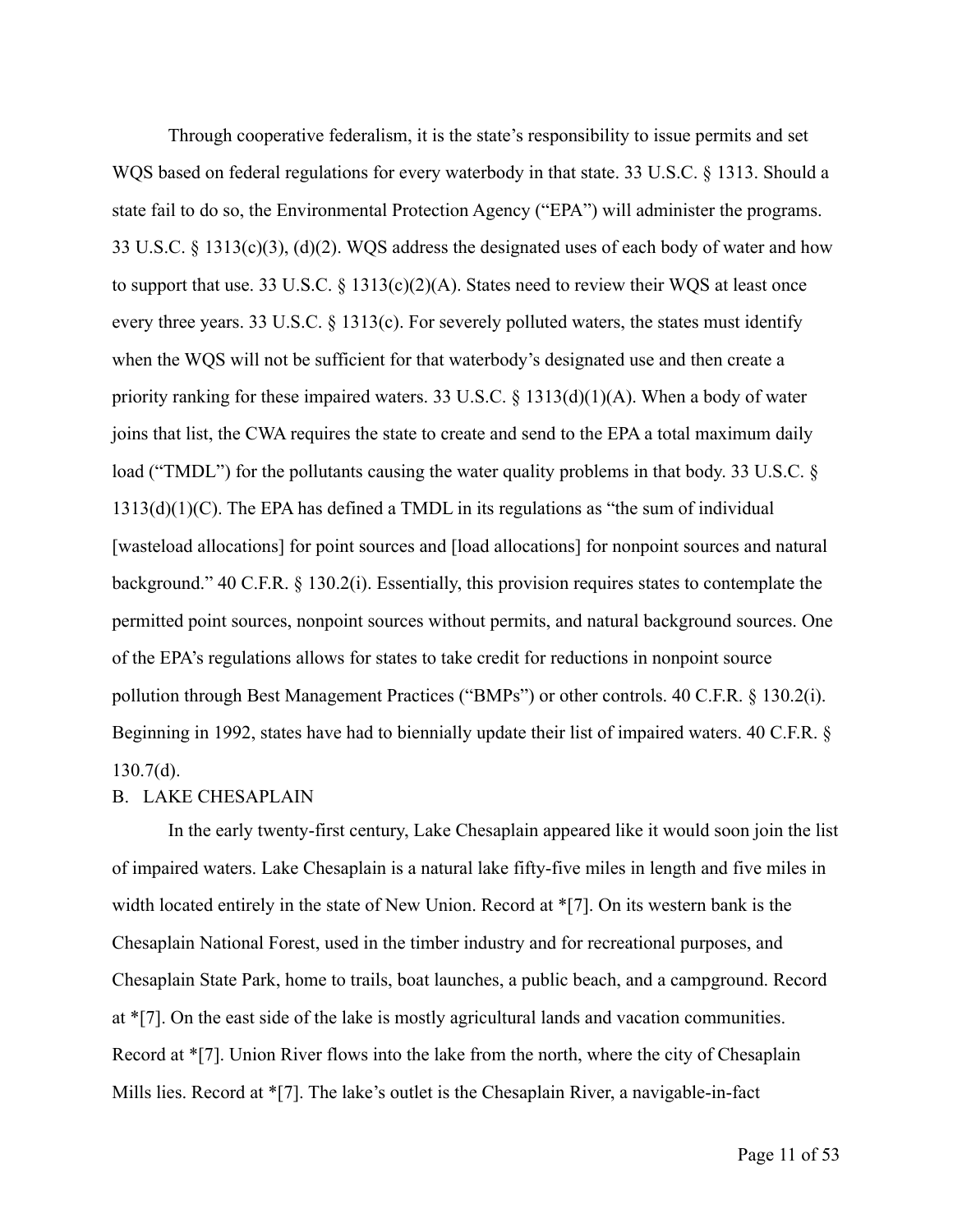waterbody. Record at \*[7]. Before the year 2000, Lake Chesaplain experienced excellent water quality that attracted a large number of tourists. Record at \*[7]. However, the nineties saw several developments around Lake Chesaplain. Record at \*[7]. A hog slaughterhouse was built in Chesaplain Mills to process more than fifty million pounds of meat per year, and at the same time vacationers began construction projects building second homes along the eastern banks of the lake. Record at \*[7]. Moreover, Chesaplain Mills has a sewage treatment plant ("STP") that conveys directly into the lake and is subject to a CWA permit. Record at \*[7]. The hog production facilities, or concentrated animal feeding operations ("CAFOs") are typically point sources and thus require a permit to discharge. 33 U.S.C. § 1362(14). However, the EPA considers these CAFOs to be non-discharging point sources and are therefore exempt from CWA permits. 40 C.F.R. § 122.23; *see Nat'l Pork Producers Council v. EPA*, 635 F.3d 738, 751 (5th Cir. 2011) (holding that the EPA cannot require a permit until there is an actual discharge). The water quality in the lake declined such that algae formed in the summer months, fish productivity waned, and the public beach became unsuitable for swimmers. Record at  $\sqrt[*]{7}$ .

New Union's WQS classifies Lake Chesaplain as the highest quality waters in the state. Record at \*[8]. In 2008, in response to the decline in water quality, the state established a Lake Chesaplain Study Commission that produced a report examining the water quality problems in the lake. Record at \*[8]. The report explained that increased algae caused less biological production, offensive odors, decreased water clarity, and lower levels of dissolved oxygen. Record at \*[8]. The report opined that the algae were caused by excessive phosphorous in the lake. Record at \*[8]. The ideal level of phosphorous in a healthy Lake Chesaplain would be 0.014 mg/l (milligrams per liter). Record at \*[8]. The actual levels varied from 0.020 mg/l to 0.034 mg/l. Record at \*[8]. In 2014, New Union added Lake Chesaplain to the impaired waters list. Record at \*[8]. However, at that time the state never issued a TMDL for the lake, and the EPA did not impose its own. Record at \*[8].

In 2015, that lack of a TMDL caused the Chesaplain Lake Watch ("CLW") to threaten to sue both New Union and the EPA unless New Union were to establish a TMDL. Record at \*[8].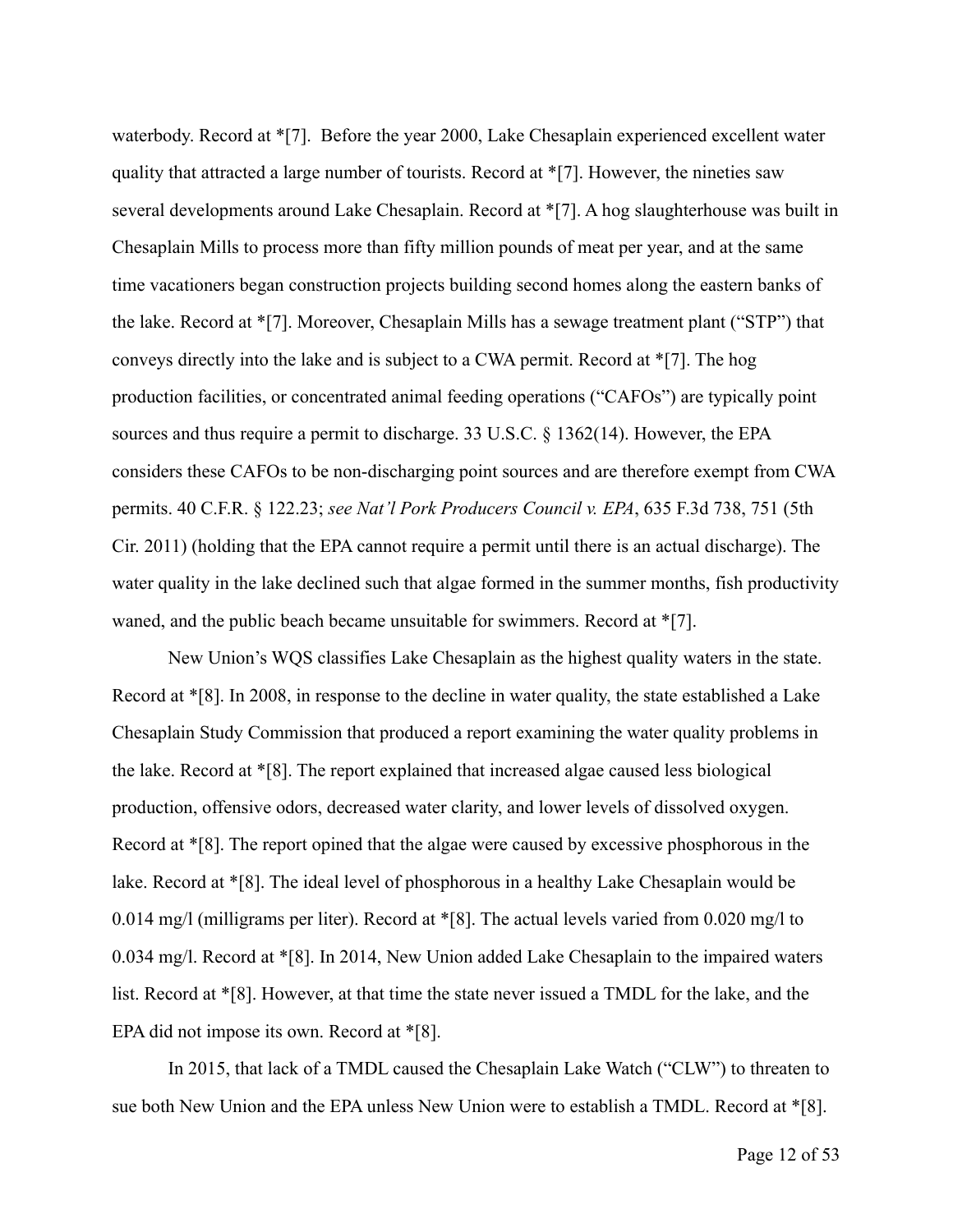The Lake Chesaplain Study Commission found that, in order to achieve the ideal 0.014 mg/l, the maximum phosphorous loadings for the lake were 120 mt (metric tons). Record at \*[8]. In 2015, the existing loadings totaled 180 mt, with the STP contributing 23.4 mt and the slaughterhouse adding 38.5 mt to the lake as the point sources; the CAFOs 54.9 mt, septic tanks 11.6 mt, and other agricultural sources 19.3 as the nonpoint sources; and 32.3 mt from natural sources. Record at \*[8-9]. At that time, the two point sources had no permit limits for phosphorous. Record at \*[9].

New Union decided to reduce the phosphorous to the TMDL over a five-year phased reduction plan. Record at \*[9]. The state planned to reduce the point source polluters by issuing permits that limit the amounts of phosphorous they were allowed to discharge. Record at \*[9]. Additionally, New Union proposed several BMPs for the nonpoint sources, such as modified feeds for animal production facilities, treatment of manure streams as well as restrictions on manure spreading, and increased septic tank inspections and pumping. Record at \*[9]. The phased plan would require each of the individual pollution sources to reduce their phosphorous discharges by thirty-five percent by the fifth year. Record at \*[9]. C. PROCEDURAL HISTORY

This plan was unfavorable to not only the polluters in the report, but also the CLW. Record at \*[9]. New Union reevaluated its implementation plan for the phosphorous TMDL, but the EPA ultimately accepted the plan that proposed the five-year phased reductions. Record at \*[10]. The EPA named the combination of phased point source limits and nonpoint source BMPs the "Chesaplain Watershed Implementation Plan" ("CWIP"). Record at \*[10]. The CWIP did not specify how New Union would enforce proposed BMPs. Record at \*[10].

The CWA permit for the slaughterhouse expired in 2018, and STP's permit expired in 2019. Record at \*[10]. New Union has reissued neither permit. Record at \*[10]. At the time of this suit both of those point sources had not been subject to the permit limits. Record at \*[10]. Additionally, New Union has taken no steps to implement BMPs for nonpoint sources. Record at \*[10]. Lake Chesaplain continues to violate WQS. Record at \*[10].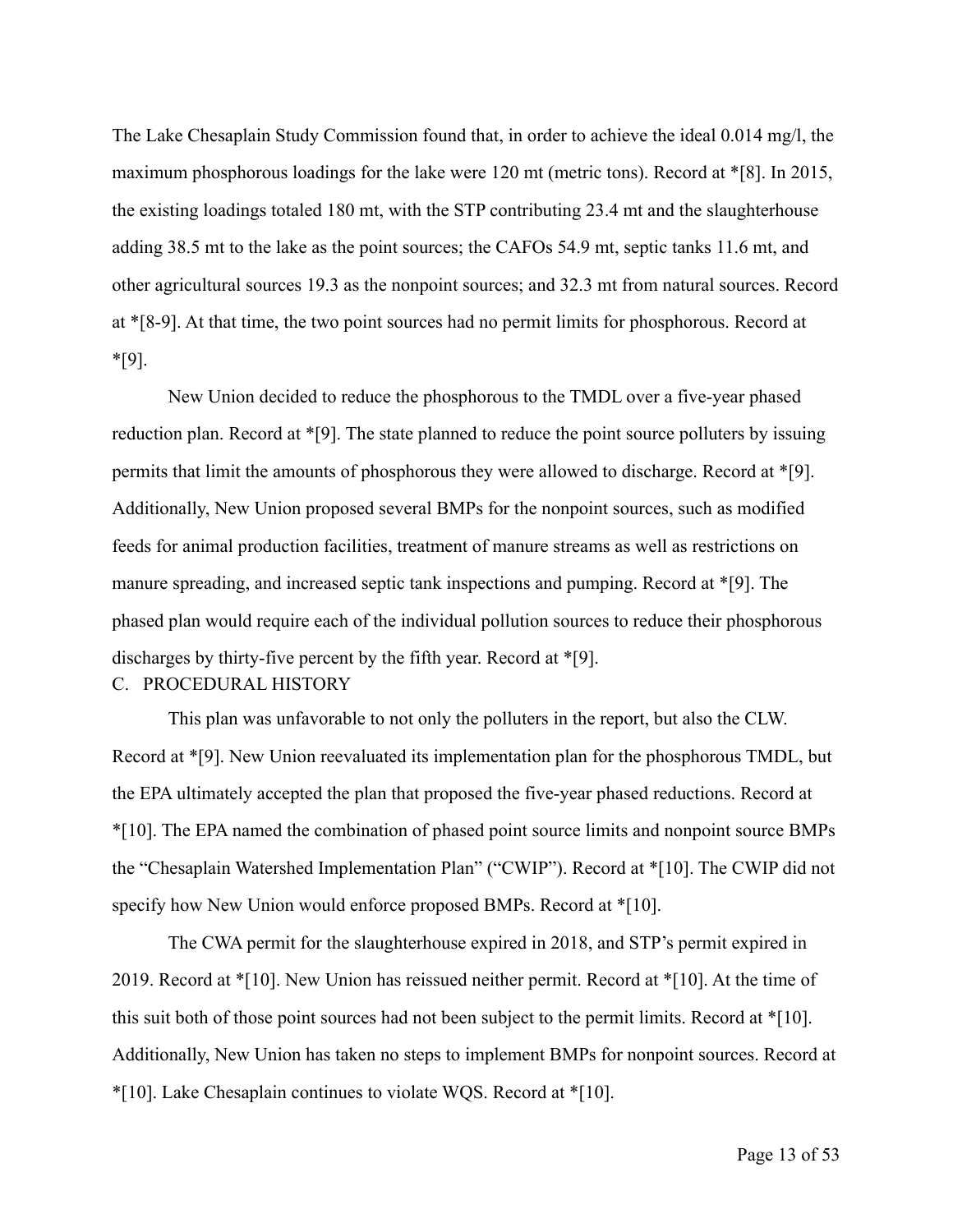New Union filed action No. 66-CV-2020 in January of 2020, and CLW filed action No. 73-CV-2020 in February of 2020. Record at \*[10]. The district court granted motions to consolidate in March of 2020. Record at \*[10]. It then granted summary judgment in favor of New Union in action No. 66-CV-2020 and granted summary judgment in favor of the EPA on complaint No. 73-CV-2020. Record at \*[16]. This timely appeal follows.

#### **SUMMARY OF THE ARGUMENT**

 The issue presented before the court in this matter is not ripe for judicial review. Courts cannot review an agency action that is not final in order to avoid interference with executive administrative action. In this case there is no final agency action because a TMDL is a plan, which is an ongoing process. As such, there is no final action from which concrete legal consequences flow.

 The EPA did not abuse its discretion in rejecting New Union's revised TMDL. In refusing to accept New Union's TMDL, the EPA acted within its authority in determining the meaning of TMDL. Additionally, it was reasonable for the EPA to approve a phased implementation of the New Union TMDL because the CWA articulates no timeline or specification for such implementation. In accepting New Union's credit toward the TMDL for BMPs, the EPA did not abuse its discretion because states have the ultimate say in how to achieve their TMDL goal.

#### **STANDARD OF REVIEW**

#### A. Summary Judgement

 The court of appeals reviews the grant of a motion for summary judgment de novo and applies the same standard as the district court. *See T-Mobile Cent., LLC v. Unified Gov't of Wyandotte Cty., Kansas City, Kan.*, 546 F.3d 1299, 1306 (10th Cir. 2008). In doing so, the court asks if the moving party has established that it is entitled to a verdict in its favor by a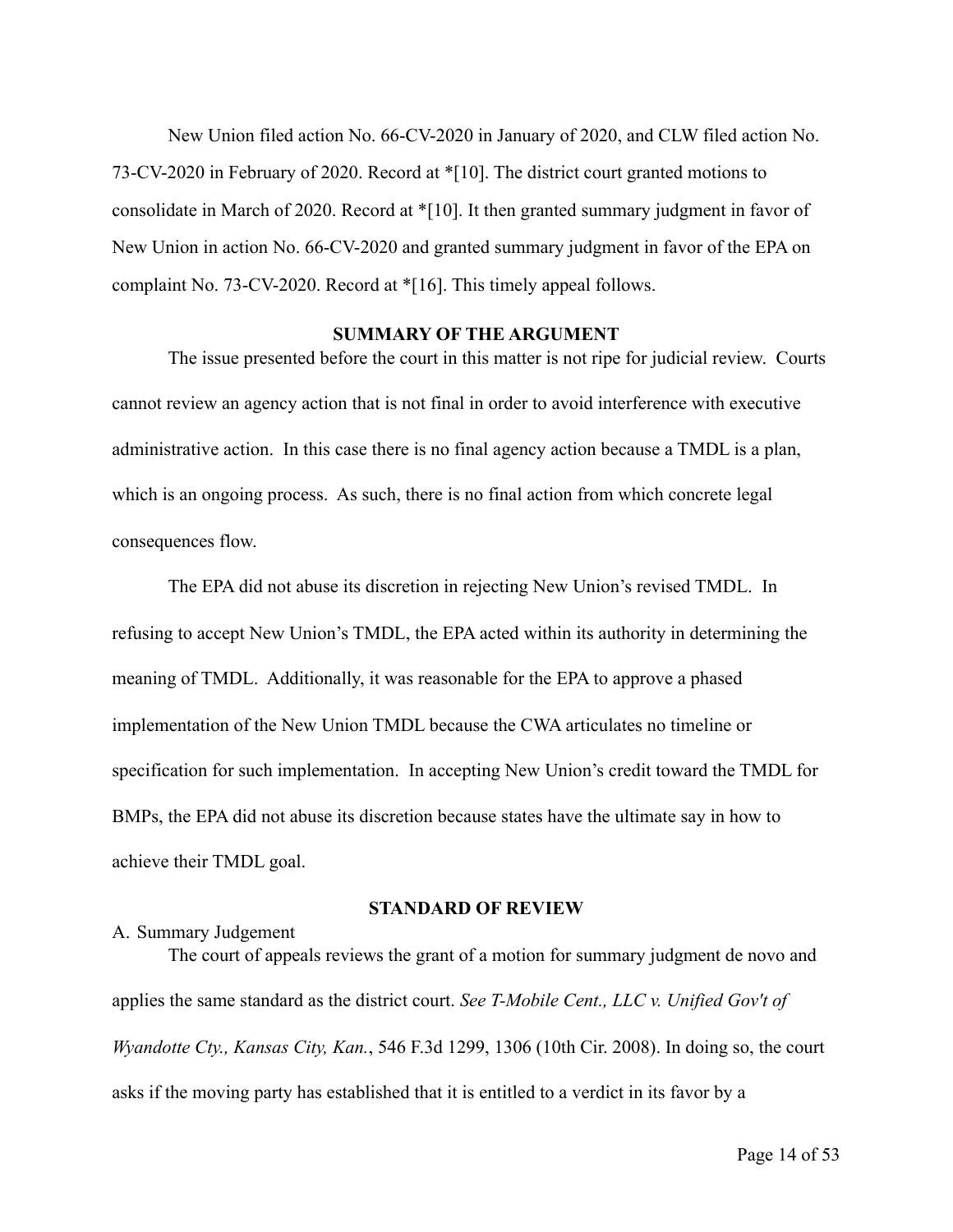preponderance of the evidence. *See Anderson v. Liberty Lobby, Inc.*, 477 U.S. 242, 252 (1986). Issues of ripeness before an appellate court are reviewed de novo. *See Lopez v. City of Houston*, 617 F.3d 336, 339 (5th Cir. 2010).

#### B. Statutory Construction

"Statutory analysis begins with the plain meaning of a statute." Nat. Resources Def.

Council, Inc. v. Muszynski, 268 F.3d 91, 98 (2d Cir. 2001) (citing *United States v. Dauray,* 215 F. 3d 257, 260 (2d Cir.2000)). "The plain meaning can be extrapolated by giving words their ordinary sense." *Id.* "If the plain meaning of a statute is susceptible to two or more reasonable meanings, i.e., if it is ambiguous, then a court may resort to the canons of statutory construction." *Id.* "[W]hen determining which reasonable meaning should prevail, the text should be placed in the context of the entire statutory structure." *Id.* "[A]bsurd results are to be avoided and internal inconsistencies in the statute must be dealt with." *Id.* (quoting *United States v. Turkette,* 452 U.S. 576, 580 (1981)). "[I]f the canons of statutory interpretation and resort to other interpretive aids (like legislative history) do not resolve the issue, we will give deference to the view of the agency tasked with administering the statute, particularly insofar as those views are expressed in rules and regulations that implement the statute." *Id.* When there is statutory ambiguity the courts should conduct a *Chevron* analysis to decide whether an agency's interpretation of statute and action is permissible. When faced with a problem of statutory construction, this Court shows great deference to the interpretation given the statute by the officers or agency charged with its administration. *Udall v. Tallman*, 380 U.S. 1, 16 (1965). If the agency's interpretation of an ambiguous statute is reasonable then the court must accept it. *Natl. Cable & Telecomm. Ass'n, Inc. v. Gulf Power Co.*, 534 U.S. 327, 333 (2002). A reasonable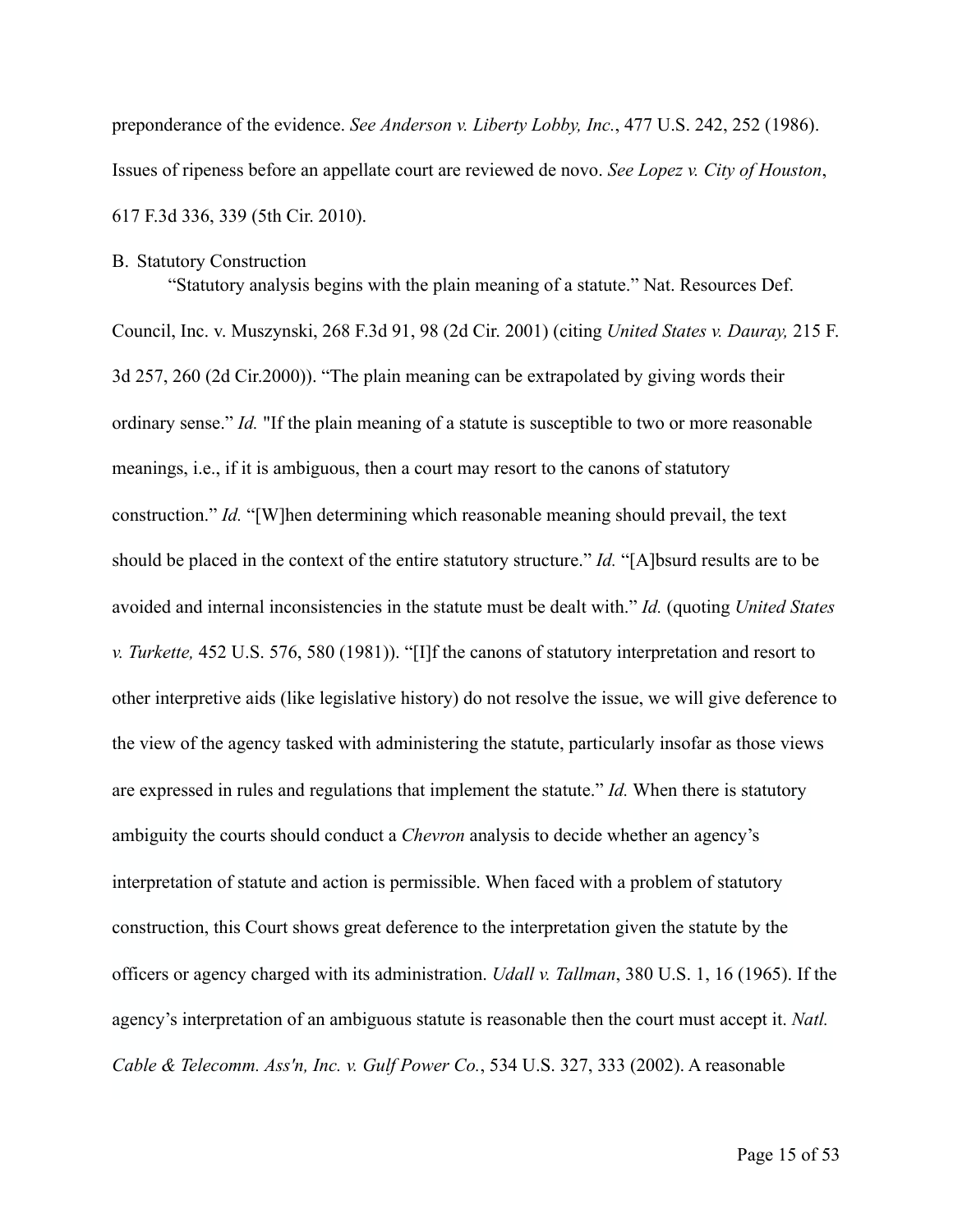interpretation must include specific context in which the language is used and broad context within the statute as a whole. *Util. Air Reg. Group v. E.P.A.*, 573 U.S. 302, 321 (2014). "When a court reviews an agency's construction of the statute which it administers, it is confronted with two questions. First, always, is the question whether Congress has directly spoken to the precise question at issue. If the intent of Congress is clear, that is the end of the matter; for the court, as well as the agency, must give effect to the unambiguously expressed intent of Congress." *Chevron, U.S.A., Inc. v. Nat. Resources Def. Council, Inc.*, 467 U.S. 837, 842–43 (1984). "[I]f the statute is silent or ambiguous with respect to the specific issue, the question for the court is whether the agency's answer is based on a permissible construction of the statute." *Chevron, U.S.A., Inc. v. Nat. Resources Def. Council, Inc.*, 467 U.S. 837, 843 (1984). "[L]egislative regulations are given controlling weight unless they are arbitrary, capricious, or manifestly contrary to the statute." *Chevron, U.S.A., Inc. v. Nat. Resources Def. Council, Inc.*, 467 U.S. 837, 844 (1984). "It is by now a commonplace that when faced with a problem of statutory construction, this Court shows great deference to the interpretation given the statute by the officers or agency charged with its administration." *EPA v. Nat'l Crushed Stone Ass'n,* 449 U.S. 64, 83 (1980) (internal quotations omitted). "It is a fundamental tenet of statutory interpretation that the intent of the legislature, as evidenced by the language of the statute, controls." *Green v. Sunday River Skiway Corp.*, 81 F. Supp.2d 122, 126 (D. Me. 1999) (citing *Central Maine Medical Center v. Maine Health Care Finance Comm'n,* 644 A.2d 1383, 1386 (Me.1994)). "The language of the statute must be construed 'to avoid contradictory or illogical results.'" *Green v. Sunday River Skiway Corp.*, 81 F. Supp.2d 122, 126 (D. Me. 1999) (citing *Rubin v. Board of Envtl. Protection,* 577 A.2d 1189, 1191–92 (Me.1990)). "Thus we consider the whole statutory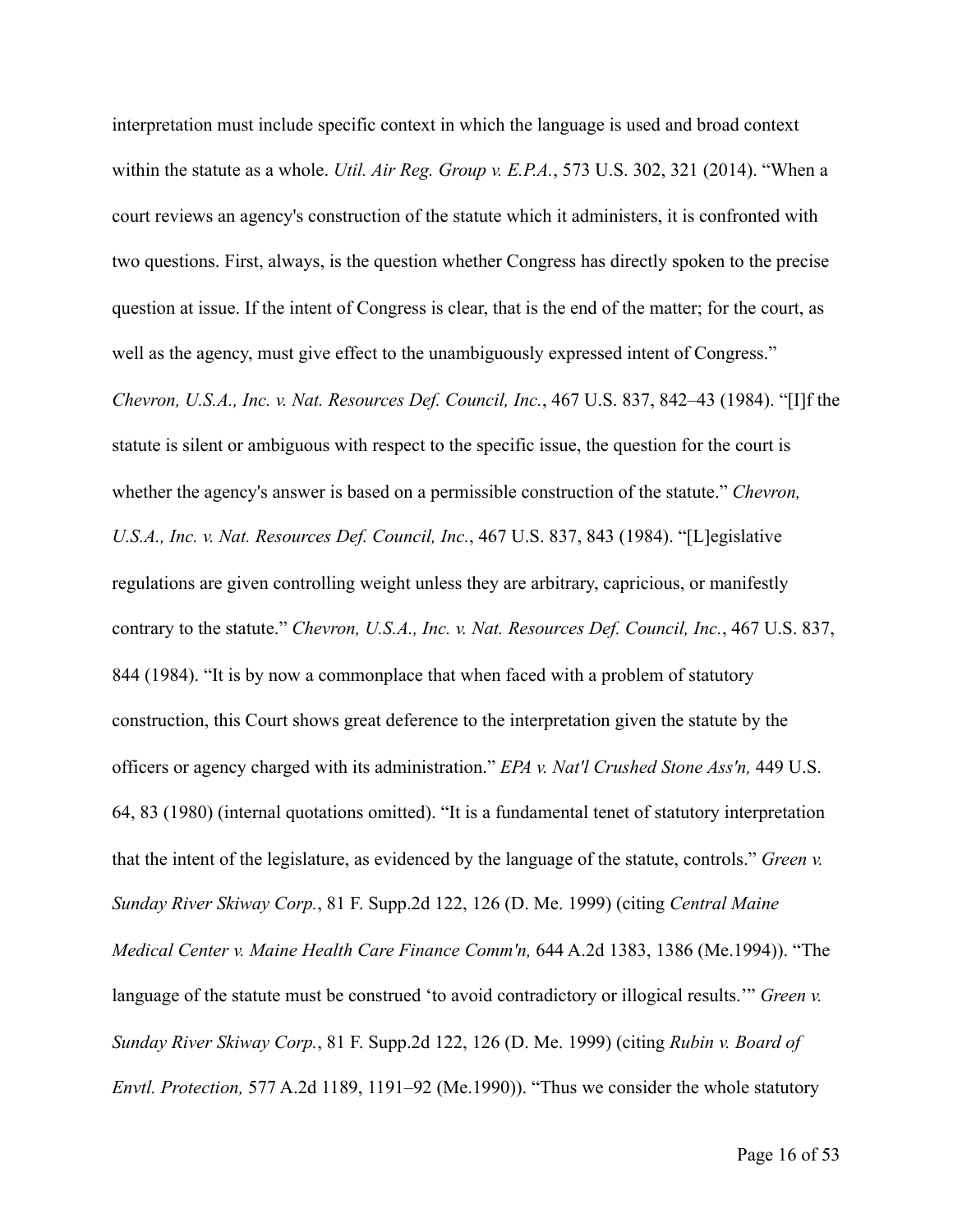scheme of which the section at issue forms a part so that a harmonious result, presumably the intent of the Legislature, may be achieved." *Green v. Sunday River Skiway Corp.*, 81 F. Supp. 2d 122, 126 (D. Me. 1999) (quoting *Melanson v. Belyea,* 1997 Me 150, ¶ 4, 698 A.2d 492, 493 (1997)). As a government agency, the EPA's actions are entitled to a specific scope of review. 5 U.S.C. § 706. In reviewing an agency's decision, courts must only look to the agency's reasoning and review if it was arbitrary and capricious, not replace its own judgment for that of the agency. *See Citizens to Preserve Overton Park, Inc. v. Volpe*, 401 U.S. 402, 416 (1971); *City of New York v. Shalala*, 34 F.3d 1161, 1167 (2d Cir. 1994). The arbitrary and capricious standard requires that a court need only look at whether the agency has examined the relevant data and articulated a satisfactory explanation for its action including a "rational connection between the facts found and the choice made." *Motor Veh. Mfrs. Ass'n of U.S., Inc. v. State Farm Mut. Auto. Ins. Co.*, 463 U.S. 29, 43 (1983) citing *Burlington Truck Lines v. United States,* 371 U.S. 156, 168, 83 S.Ct. 239, 245–246, 9 L.Ed.2d 207 (1962). The court must allot agency deference for statutory

interpretation for an act which the agency is charged with administering. "We have long recognized that considerable weight should be accorded to an executive department's construction of a statutory scheme it is entrusted to administer, and the principle of deference to administrative interpretations." *Chevron, U.S.A., Inc. v. Nat. Resources Def. Council, Inc.*, 467 U.S. 837, 844 (1984). The court must "uphold a decision of less than ideal clarity if the agency's path may reasonably be discerned." *Bowman Transp., Inc. v. Arkansas-Best Freight System, Inc.*, 419 U.S. 281, 286 (1974).

#### **ARGUMENT**

I. EPA's determination to reject New Union's phosphorus TMDL and adopt its own TMDL and implementation plan for the Lake Chesaplain Watershed is not ripe for judicial review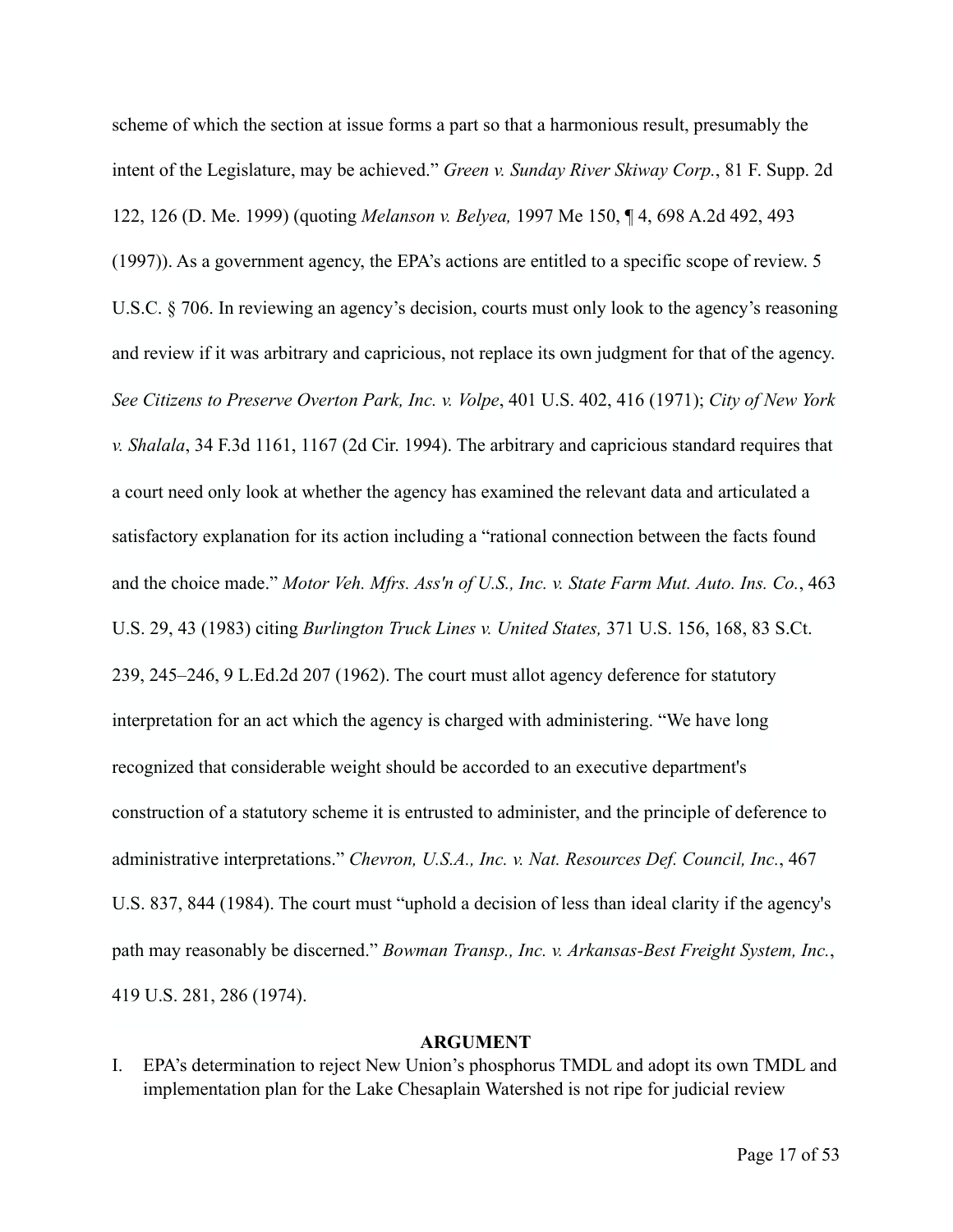because it is an intermediate agency action that does not decide the rights or obligations of any party.

 Final agency action for which there is no other adequate remedy is subject to judicial review. 5 U.S.C.A. § 704. EPA's decision to reject New Union's TMDL and adopt its own TMDL and implementation plan ("CWIP") is not ripe for judicial review because it is not a final agency action. EPA's adoption is an intermediate agency decision that does not create legal consequences for CLW or New Union and therefore is not ripe for judicial review.

 An agency action is final if: (1) the action is not intermediate or interlocutory, and (2) the action decides the rights and obligations of a party, or "legal consequences flow" from the decision. *Bravos v. Green,* 306 F. Supp.2d 48, 55 (D.D.C. 2004). An action which serves as a tentative recommendation rather than a final binding decision will not be considered final agency action. *Bennett v. Spear*, 520 U.S. 154, 178 (1997).

 Courts must avoid judicial interference with agency decisions until the decisions involve "effects felt in a concrete way by the challenging parties." *Abbott Laboratories v. Gardner*, 387 U.S. 136, 148-49 (1967) (citing *Natl. Automatic Laundry and Cleaning Council v. Shultz*, 443 F. 2d 689, 696 (D.C. Cir. 1971)). A court may consider hardships like the "creation of legal rights or obligations; practical harms on the interests advanced by the party seeking relief; and the harm of being force[d] ... to modify [one's] behavior in order to avoid future adverse consequences." *Choice Inc. of Texas v. Greenstein*, 691 F.3d 710, 715 (5th Cir. 2012). However, hardship considerations "will rarely overcome the finality and fitness problems inherent in attempts to review tentative positions" of agencies. *Transport Robert (1973) LTEE v. U.S. I.N.S*., 940 F.Supp. 338, 340 (D.D.C. 1996).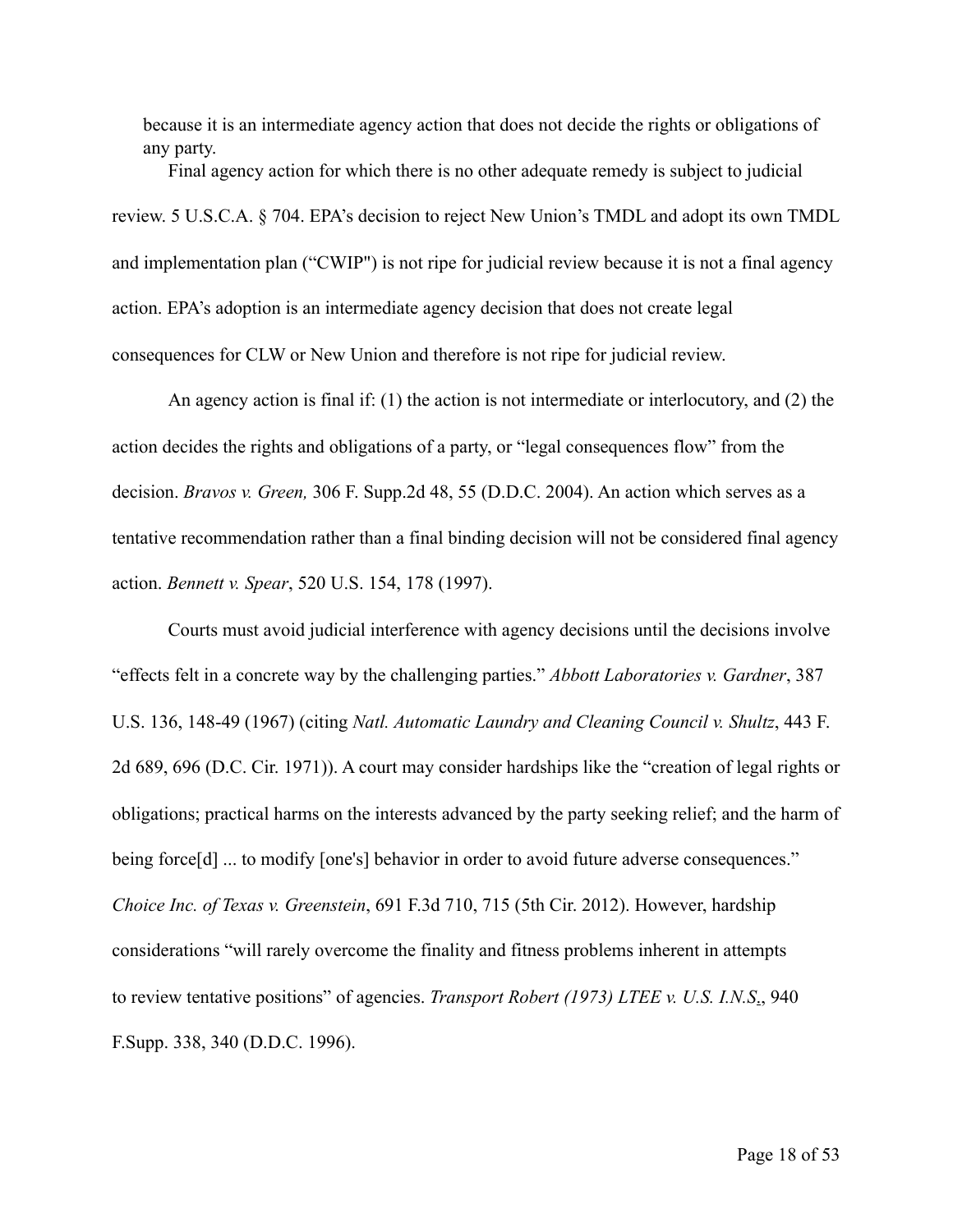A court may not review an executive action of an agency which is not final to avoid interference with the executive function of administrative agencies, such as EPA, by entertaining a lawsuit that challenges an action that is not final. *Natl. Automatic Laundry and Cleaning Council v. Shultz*, 443 F.2d 689, 698 (D.C. Cir. 1971).

 An agency plan is not a final agency action. Lujan v. Natl. Wildlife Fedn., 497 U.S. 871, 890 (1990). Specifically, establishing a TMDL is not a final agency action. *City of Arcadia v. U.S. EPA*, 265 F.Supp.2d 1142 (N.D. Cal. 2003); *see Bravos*, 306 F.Supp.2d at 55. Although the EPA must consider the TMDL when issuing NPDES permits for point source discharges, the implementation of best management practices and changes in load allocations from natural sources will change the amount of point source pollution the EPA may approve. Unlike NPDES permits, TMDLs are not federally enforceable. *Bravos*, 306 F.Supp.2d at 52.

Neither New Union or CLW have identified concrete legal consequences flowing from EPA's TMDL. The TMDL is a document designed to guide New Union and EPA. Until EPA issues or denies permits on the basis of the TMDL, EPA has not performed a final agency action. The decision of the District Court Judge should be overturned. New Union and CLW's complaints against EPA are not ripe and should be dismissed.

II. EPA's determination to reject the New Union's phosphorus TMDL on the grounds that the TMDL failed to include wasteload allocations and load allocations is within EPA's discretion because the term "total maximum daily load" in CWA § 303(d) plainly implies adding at least two values, or, alternatively, "total maximum daily load" is ambiguous, and EPA's definition is not arbitrary and capricious.

 "Total," in "total maximum daily load," either has a plain meaning, or it does not. If total has a plain meaning, total means to add together values, and total maximum daily load means both the waste load and the load allocations must be listed. If total is ambiguous, then EPA has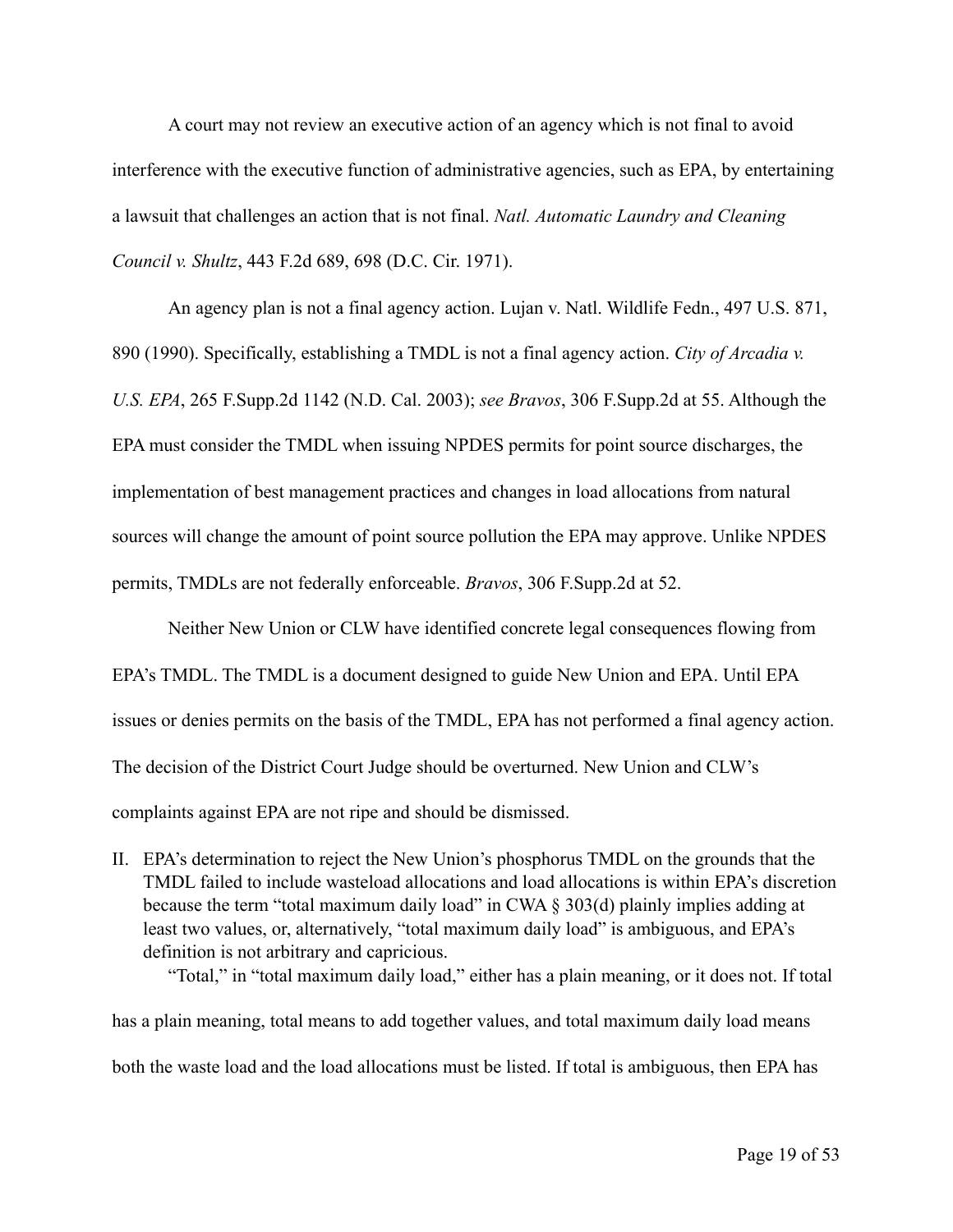discretion to interpret it, and EPA did not abuse its discretion by interpreting total to mean the sum of load and waste load allocations.

A. The plain meaning of "total" calls for the TMDL to list both load and waste load allocations because "total" means adding values together.

 The inclusion of the components required to achieve a total is within the plain meaning of the word "total." Babcock. *Webster's Third New International Dictionary* (1961). "Total" is "a result of addition: aggregate, sum (cumulative~)." Babcock. *Webster's Third New International Dictionary* (1961). Total is "a number or quantity obtained as a result of addition" and includes synonyms for the word total as "sum" and "aggregate." Houghton Mifflin. *Roget's II The New Thesaurus* (1980). To reach a total requires the summation of different factors of an equation, and a sum cannot be reached without the addition of addends. Total is "the amount obtained by addition" and the conjugation being to "determine the total of, add up" Houghton Mifflin. *American Heritage College Dictionary* (4th ed. 2002). The total, or sum can only be achieved through the process of adding up more than one component of the total. The inclusion of load and wasteload allocations in a TMDL, as two values that could be added, falls within the plain meaning of the word "total."

B. Even if "total" is ambiguous, EPA has the authority to require a TMDL to list both load and waste load allocations because EPA did not abuse its discretion by defining total as the sum of two values.

"EPA has authority to review and approve – or reject – each step of the water quality standards process, from the designation of uses to the establishment of water quality criteria to the listing of impaired waters to the establishment of TMDLs for impaired waters." Record at  $*$ [6] (citing 33 U.S.C. § 1313(c)(3), (d)(2)). "If the Administrator disapproves such identification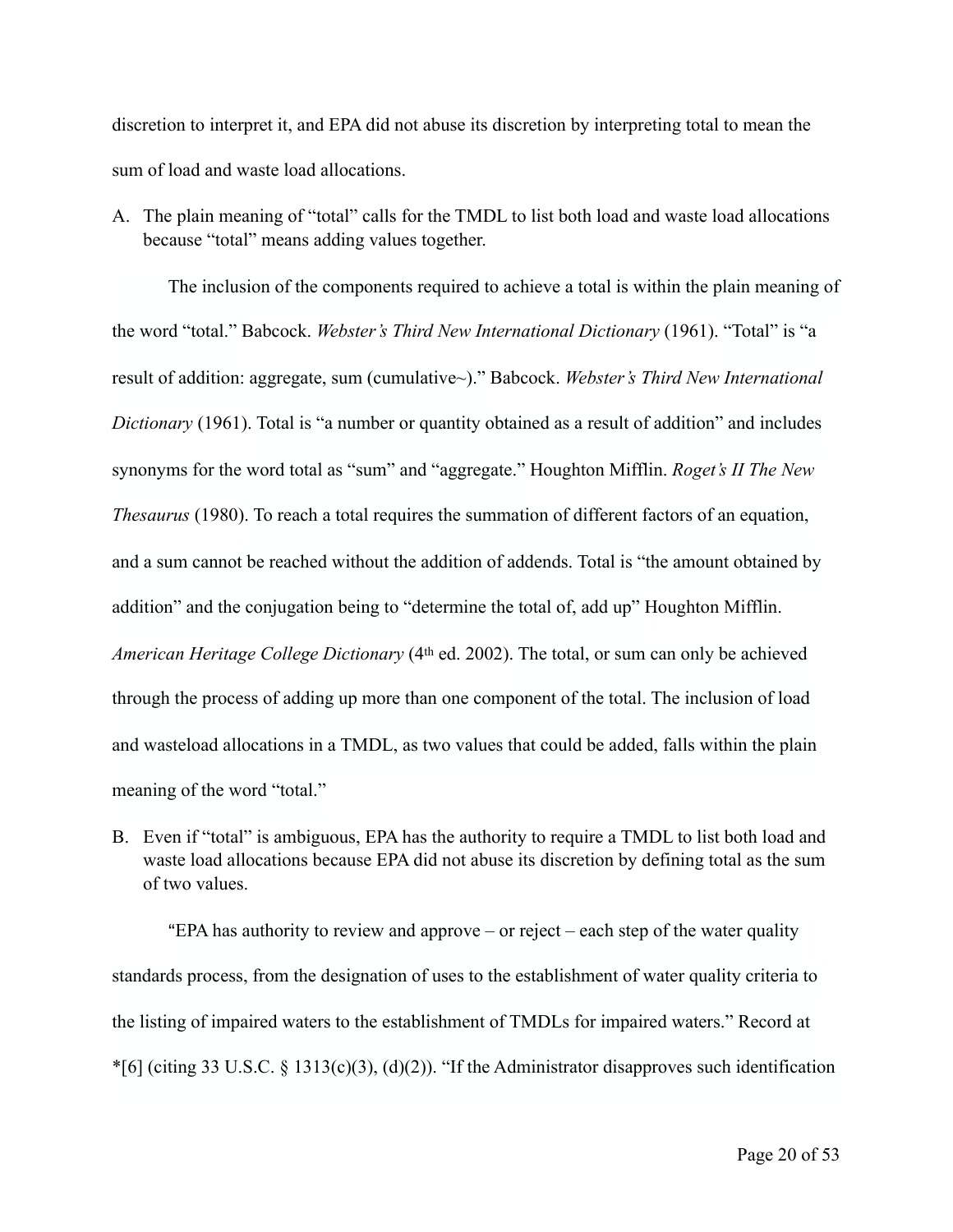and load, he shall . . . establish such loads for such waters as he determines necessary to implement the water quality standards applicable to such waters and upon such identification and establishment the State shall incorporate them into its current plan under subsection (e) of this section." 33 U.S.C.A. § 1313 (d)(2).

 The term "Total Maximum Daily Load" is defined by EPA in the Federal Code of Regulations and includes wasteload and load allocation. 40 C.F.R.§130.7(a). In *Udall v. Tallman*, the court found that statutory interpretation by an agency such as EPA should be given deference, but an even higher amount of deference should be given when an agency is interpreting a regulatory term. 380 U.S. 1, 16 (1965).

 "[A]lthough Congress explicitly required the EPA to establish 'total maximum daily loads,' it nowhere prescribed *how* the EPA is to do so…The EPA would fall afoul of this requirement if it published only a number with no supporting information, as the public would be unable to comment on the number without knowing whether or how the EPA thought such a level of discharged pollutant could be achieved." *Am. Farm Bureau Fedn. v. U.S. E.P.A.*, 792 F. 3d 281, 298 (3d Cir. 2015). "EPA's construction of the TMDL requirement comports well with the Clean Water Act's structure and purpose. Specifically allocating the pollution load between point sources (primarily the EPA's responsibility) and nonpoint sources (the states' dominion) is a commonsense first step to achieve the target water quality." *Id.* at 299. The claim that Congress's intent for the CWA contradicts a discernment between the load allocations for nonpoint sources and wasteload allocations for point sources is inaccurate because it leaps over the reasonable statutory interpretation of the agency (EPA) who is charged with its administration, and it ignores the distinction between these two types of pollution sources that Congress identified.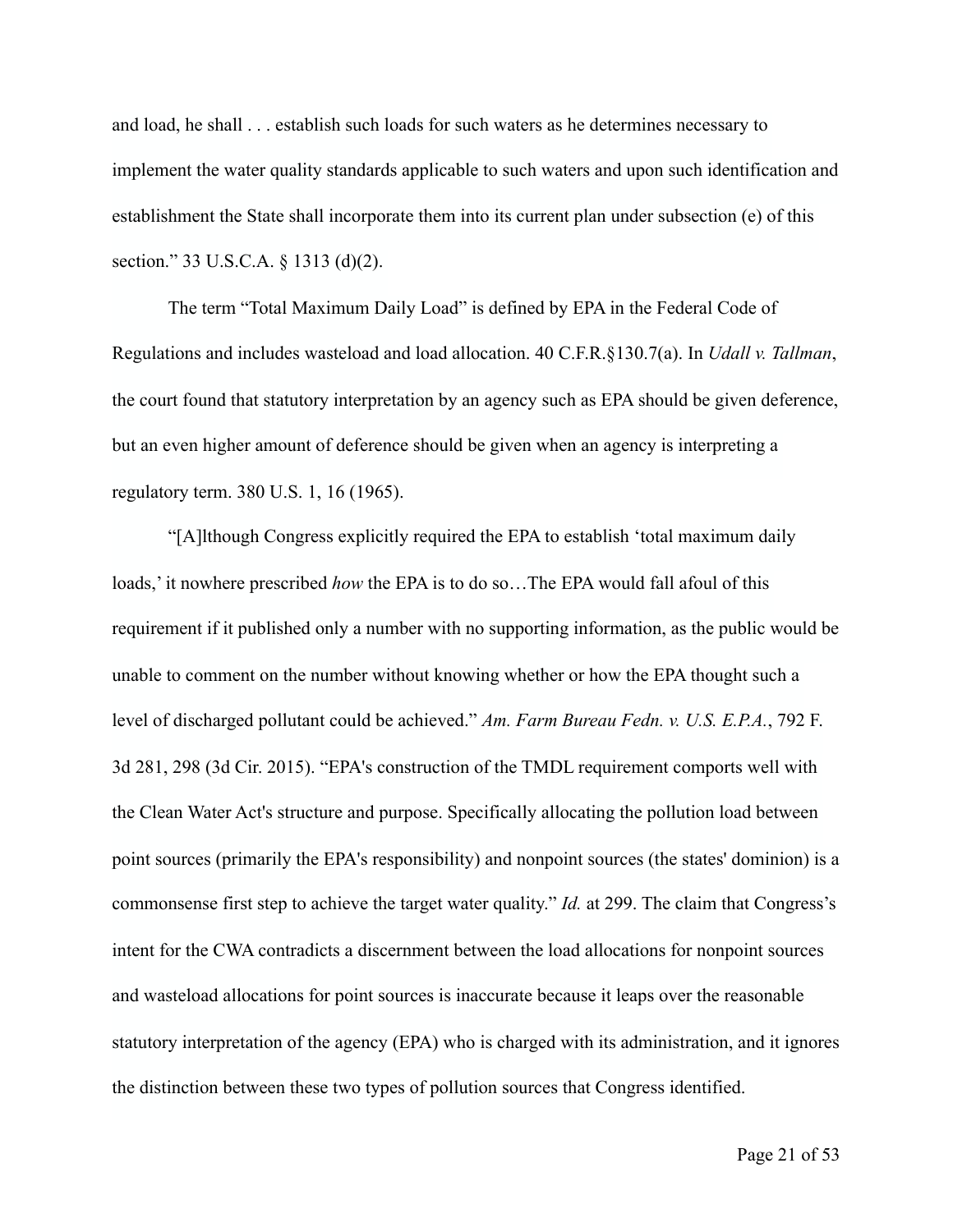This court should reverse and remand the district courts order vacating EPA's TMDL because EPA either followed the plain meaning of the statute, or the statute is ambiguous and EPA's interpretation is reasonable.

III. EPA's adoption of a TMDL for Lake Chesaplain Watershed consisting of an annual pollution loading reduction to be phased in over five years is valid under the CWA  $\S 303(d)$ requirement for a valid TMLD because the TMDL expresses loading reductions as a function of time and EPA should have the discretion to create achievable goals in TMDLs.

 The TMDL in the instant case should be upheld because: (1) An annual pollution loading reduction upholds the plain meaning of CWA § 303(d) as a valid expression of pollution over time, and alternatively, Congress's use of the term "daily" is ambiguous, so 40 C.F.R. § 130.2, the EPA's regulation interpreting "TMDL," controls; and (2) phasing in the TMDL goals over five years represents a valid interpretation of CWA  $\S 303(d)(1)(C)$ 's ambiguous requirement that the "load shall be established at a level necessary to implement the applicable water quality standards" because the five year phased TMDL will reach applicable water standards in about five years, a reasonable timeline for TMDL's to take effect.

A. A TMDL may list a total maximum annual load instead of a total daily maximum load because an annual load provides the same essential information.

 "[T]he term "total maximum daily load" is susceptible to a broad[] range of meanings." *Nat. Resources Def. Council, Inc. v. Muszynski*, 268 F.3d 91, 98 (2d Cir. 2001). Because the meaning of total maximum daily load is ambiguous, the C*hevron* deference gives the EPA the authority to give reasonable meaning to the term. In *Muszynski*, the court upheld EPA's interpretation of total maximal annual load, explaining that the court was "not prepared to say Congress intended that such far-ranging agency expertise be narrowly confined in application to regulation of pollutant loads on a strictly daily basis." *Id*. The court held that a reading of total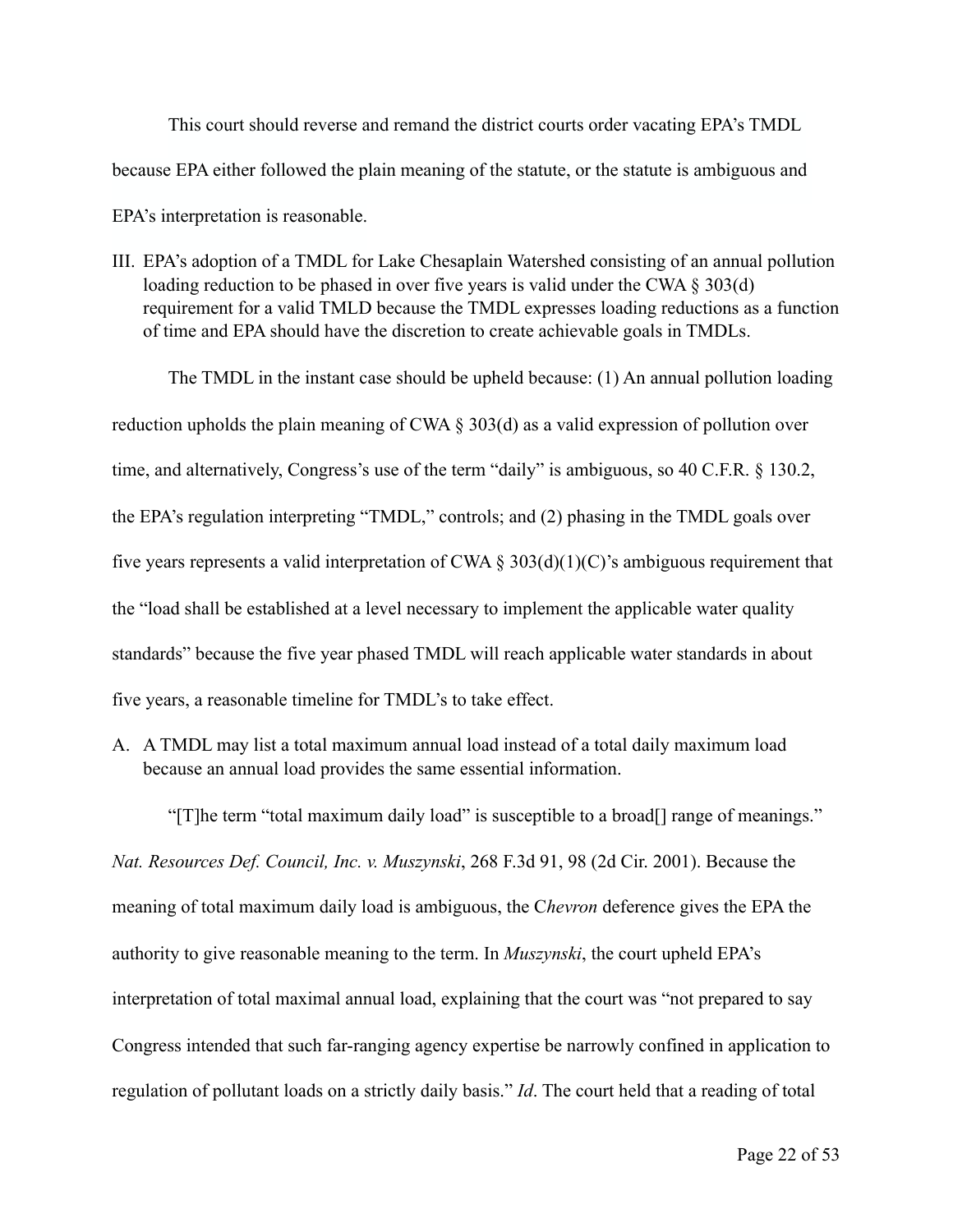maximal daily load that strictly limited the EPA would be "absurd, especially given that for some pollutants, effective regulation may best occur by some other periodic measure than a diurnal one." *Id*. "EPA's implementing regulations note that TMDLs 'can be expressed in terms of either mass per time, toxicity, or other appropriate measure.'" *Id.* at 97 (quoting 40 C.F.R. § 130.2(i)). "In the case of each pollutant, effective regulation requires agencies to determine how the pollutant enters, interacts with, and, at a certain level or under certain conditions, adversely impacts an affected waterbody." *Id.* at 98. "In the case of … pollutants[] like phosphorus, the amounts waterbodies can tolerate vary depending upon the waterbody and the season of the year, while the harmful consequences of excessive amounts may not occur immediately." *Id.* The court agreed "with EPA that a 'total maximum daily load' may be expressed by another measure of mass per time, where such an alternative measure best serves the purpose of effective regulation of pollutant levels in waterbodies." *Id*. at 98-99. EPA still must provide a basis for their decision to measure annually. *Id*. at 99. *But see Friends of Earth, Inc. v. E.P.A.*, 446 F.3d 140, 144 (D.C. Cir. 2006) ("[n]othing in this language even hints at the possibility that EPA can approve total maximum "seasonal" or "annual" loads. The law says "daily." We see nothing ambiguous about this command"); *Anacostia Riverkeeper, Inc. v. Wheeler*, 404 F. Supp. 3d 160, 171 (D.D.C.

2019).

B. A TMDL may implement a phased reduction plan under the CWA § 303(d) requirement for a valid TMLD.

33 U.S.C.A. § 1313(d)(2) states in part:

If the Administrator disapproves such identification and load, he shall not later than thirty days after the date of such disapproval identify such waters in such State and establish such loads for such waters as he determines necessary to implement the water quality standards applicable to such waters and upon such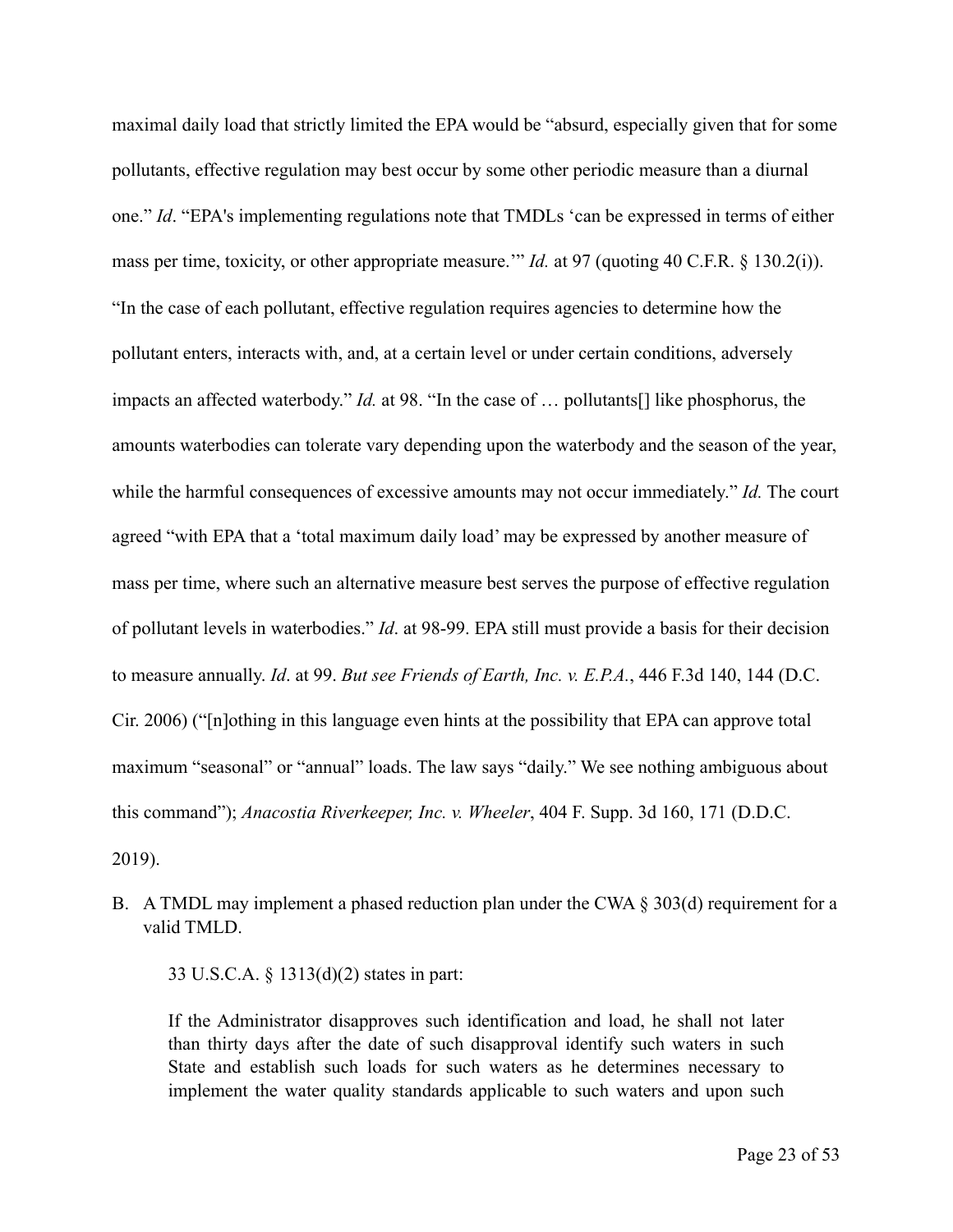identification and establishment the State shall incorporate them into its current plan under subsection (e) of this section.

 The statute does not provide a timeline for when the water quality standards must bring the pollutant levels below problematic levels. *See* 33 U.S.C.A. § 1313(d)(2). Under *Chevron*, EPA is entitled to the court's deference for EPA's interpretation of the ambiguous language. The statute requires the EPA to make a determination as to when a body of water should be clean, a numerical determination. "[W]here a complex administrative statute, like those the EPA is charged with administering, requires an agency to set a numerical standard, courts will not overturn the agency's choice of a precise figure where it falls within a 'zone of reasonableness.'" *Upper Blackstone Water Pollution Abatement Dist. v. U.S. E.P.A.*, 690 F.3d 9, 28 (1st Cir. 2012). See *Hercules, Inc. v. Envtl. Protec. Agency*, 598 F.2d 91, 106–07 (D.C. Cir. 1978) ("[i]n reviewing a numerical standard, we must ask whether the agency's numbers are within a 'zone of reasonableness,' not whether its numbers are precisely right."); *Small Refiner Lead Phase-Down Task Force v. U.S.E.P.A.*, 705 F.2d 506, 525 (D.C. Cir. 1983) ("[t]here may be no strong reason for choosing 1.10 gplg rather than a somewhat higher or lower number. If so, we will uphold the agency's choice of a numerical standard if it is within a 'zone of reasonableness'"); *Kennecott v. U.S.E.P.A.*, 780 F.2d 445, 450 (4th Cir. 1985) ("[t]he question is thus whether EPA acted reasonably in basing effluent limitations for the primary base metals industry on the CMDB").

 EPA's five year plan falls within a zone of reasonableness. TMDLs are initially created in order of severity of their pollution and their beneficial uses. *Friends of the Wild Swan, Inc. v. U.S. E.P.A.*, 130 F. Supp. 2d 1184, 1188 (D. Mont. 1999). Once a state begins developing a TMDL, the TMDL may take more than fifteen years to finalize. *See Am. Farm Bureau Fedn. v.*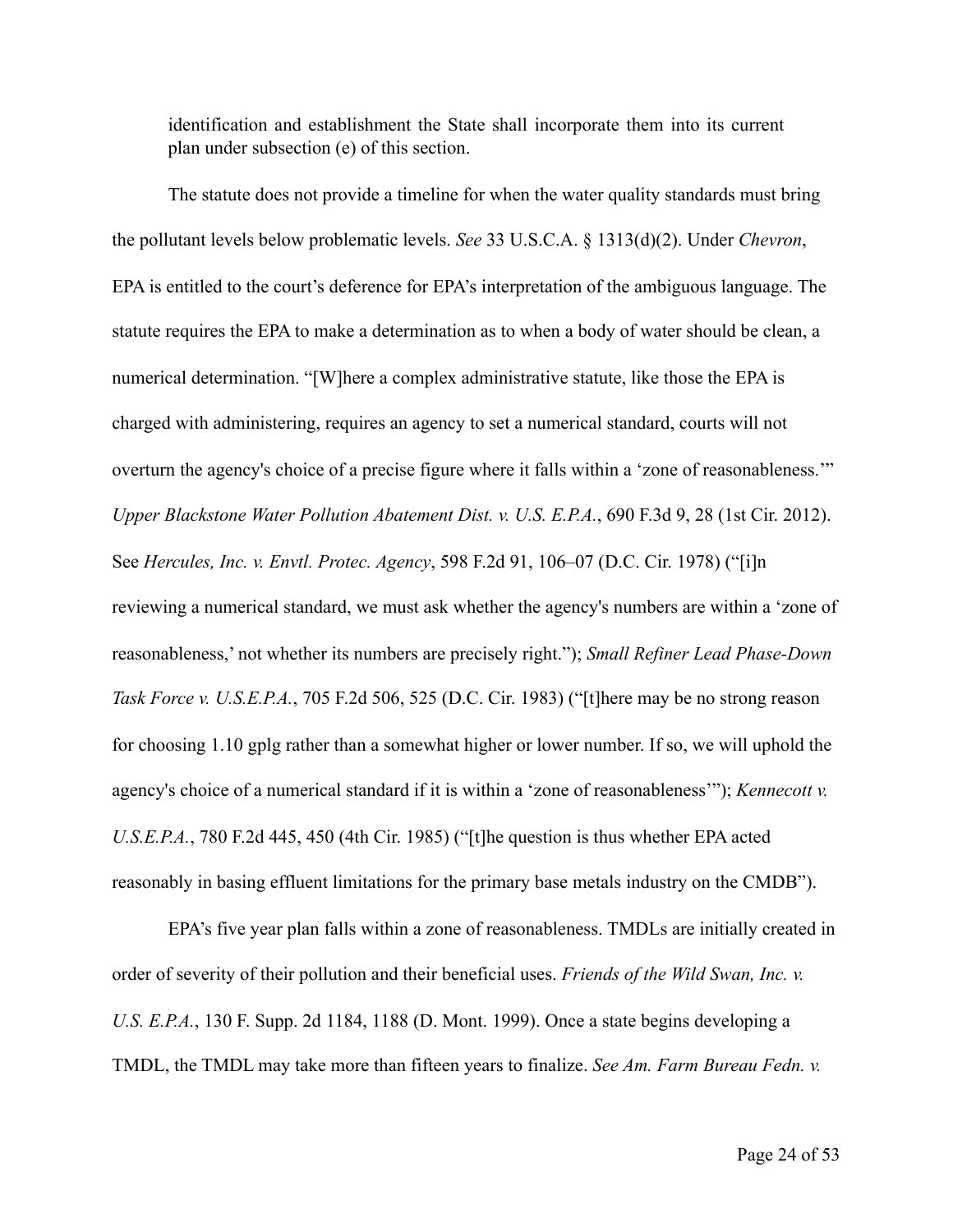*U.S. E.P.A.,* 984 F. Supp. 2d 289, 300 (M.D. Pa. 2013), aff'd, 792 F.3d 281 (3d Cir. 2015) (states planned to complete TMDL in eighteen years). Courts have refused to enforce strict deadlines for TMDL development. *See Nat. Resources Def. Council, Inc. v. Envtl. Protec. Agency*, 490 F.Supp. 3d 190, 191–92 (D.D.C. 2020) (court refused to require EPA to submit TMDL within one year even though TMDL had already seen at least eight years of development).

 If this court decides to that EPA's TMDL does not uphold the CWA, the court must decide whether the TMDL should stay in effect: "The decision whether to vacate depends on [1] the seriousness of the order's deficiencies (and thus the extent of doubt whether the agency chose correctly) and [2] the disruptive consequences of an interim change that may itself be changed." *Nat. Resources Def. Council, Inc. v. Envtl. Protec. Agency*, 301 F. Supp. 3d 133, 145 (D.D.C. 2018) (quoting *Anacostia Riverkeeper, Inc. v. Jackson*, 713 F. Supp. 2d 50, 52 (D.D.C. 2010)). EPA's plan commands greater deference because the plan will likely reach its final phase before a new TMDL would be implemented in its place. *See Envtl. Law & Policy Ctr. v. EPA*, 415 F. Supp. 3d 775, 778–79 (N.D. Ohio 2019) ("EPA guidance documents suggest that states should establish TMDLs within 8 to 13 years from the date of the original listing of a particular waterbody as impaired"). Because the supposed deficiencies are temporary (five-year phased plan) and inconsequential (annual rather than daily maximum load, which may be divided by three-hundred sixty-five and one quarter to reach a daily maximal load), EPA's TMDL should be upheld even if the deficiencies would otherwise invalidate the TMDL.

IV. EPA's adoption of a credit for anticipated BMP pollution reductions to reduce the stringency of wasteload allocations for point sources for implementation of the Lake Chesaplain TMDL complies with the CWA because there is no requirement that there be reasonable assurances that reductions will be achieved.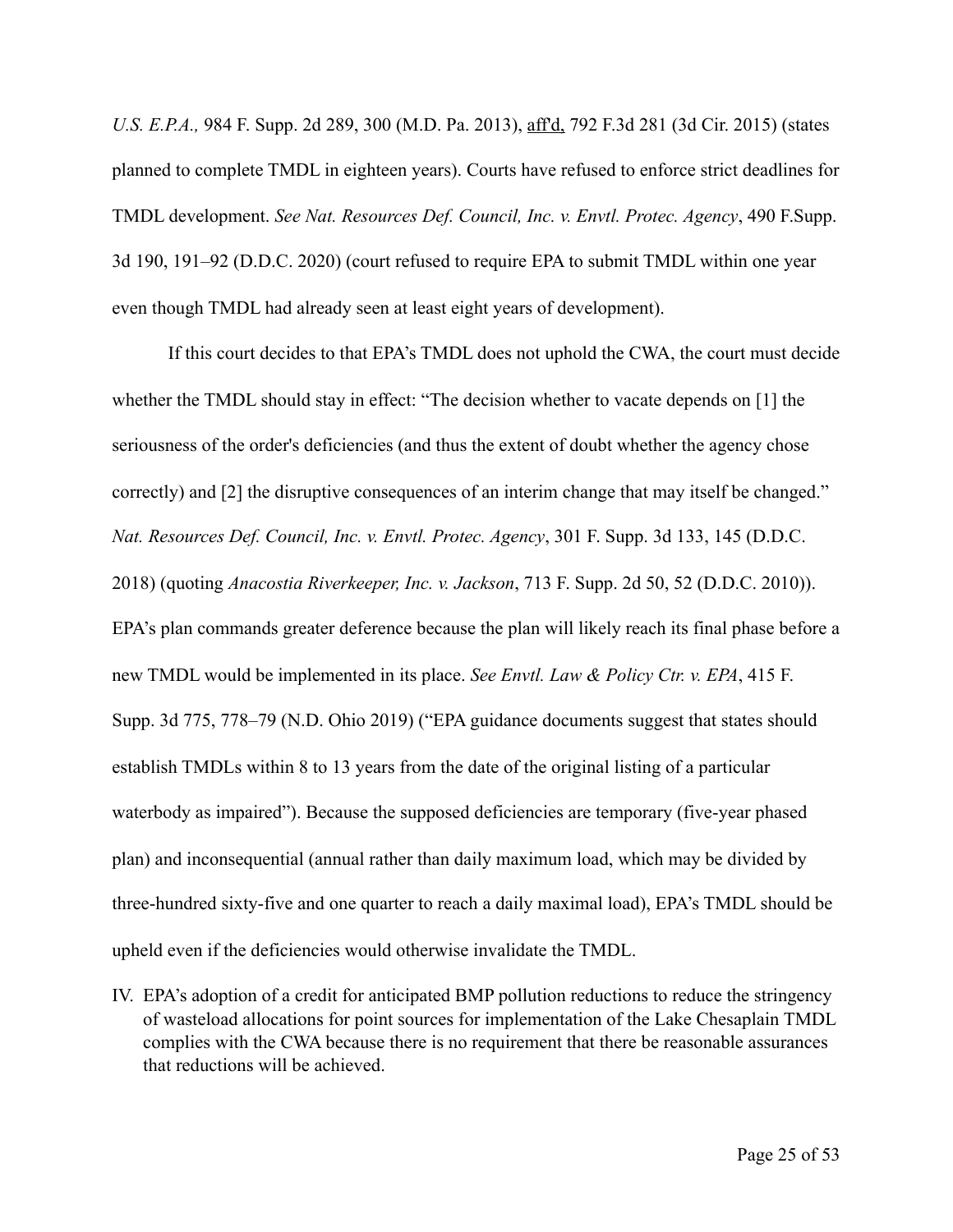The District Court correctly determined that the EPA's review of New Union's TMDL was not arbitrary and capricious. There was no clear error of judgment when the EPA allowed New Union to take credit for nonpoint source pollution reductions. *See Center For Native Ecosystems v. Cables*, 509 F.3d 1310 (10th Cir. 2007). EPA rejected New Union's 2018 TMDL in May 2019 and replaced it with the TMDL that New Union had proposed originally. The CWA only requires the EPA to approve an implementation plan, and reasonable assurances, as the CLW may argue, are not necessary. Because the nature of the implementation plan involves making predictions, this court should treat the EPA's determination with the most deference. *See Upper Blackstone Water Pollution Abatement Dist. v. U.S. Env't Prot. Agency*, 690 F.3d 9, 20-21 (1st Cir. 2012) (holding that courts should be most deferential when reviewing predictions made within an agency's scientific expertise). Here, the EPA has correctly approved New Union's original TMDL.

A. The CWA does not require EPA to oversee the implementation of BMPs once it approves New Union's plan to do so.

The CWA does not mandate the EPA to control nonpoint source pollution in individual states. The plain language of the statute says that states produce plans that identify BMPs, which pertain to nonpoint source pollution, subject to the approval of the EPA. 33 U.S.C. § 1329(b). Once the EPA has approved a state's TMDL, it is up to the state to implement the control of nonpoint source pollution. *Sierra Club v. Meiburg*, 296 F.3d 1021, 1034 (11th Cir. 2002). In *Meiburg*, the plaintiff environmental group challenged the EPA's approval of the state of Georgia's implementation of its TMDL. *Id.* at 1026. Repeatedly, Georgia had failed to implement according to the TMDL's schedule. *Id.* at 1033. In dismissing the action, the Eleventh Circuit held that the CWA does not require the EPA to oversee the state's implementation of a plan for point source permits and nonpoint source BMPs. *Id.* at 1034.

In this case, the EPA has correctly allowed New Union to credit nonpoint source BMPs. *See id.* The EPA followed protocol when it rejected New Union's Lake Chesaplain TMDL and replaced it with an earlier proposal for a TMDL. *Id*; 33 U.S.C. § 1313 (c)(3), (d)(2). Once the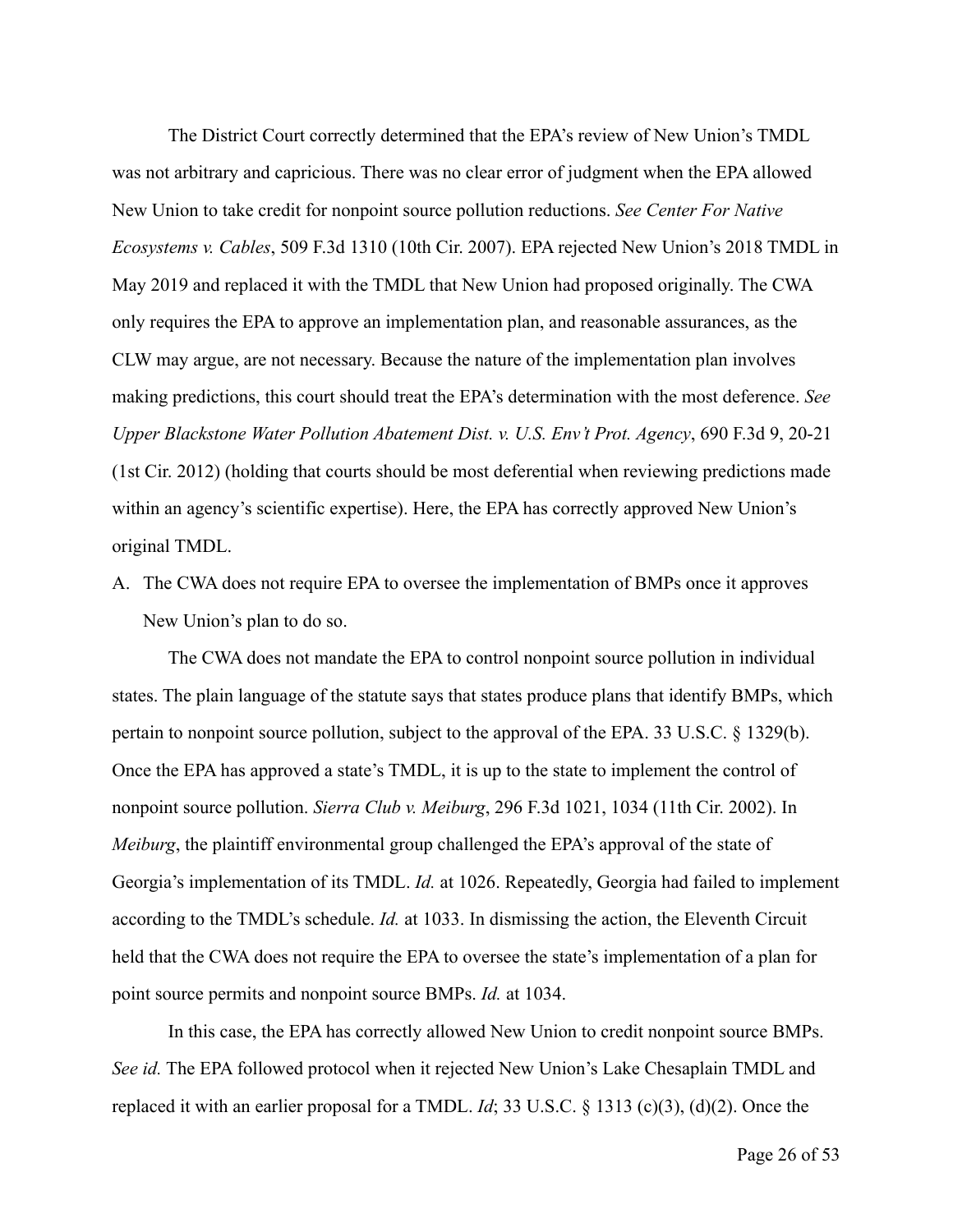implementation occurs, it is the state's obligation to oversee the adherence to the TMDL. *See id.* at 1026; *City of Arcadia v. U.S. Env't Prot. Agency*, 265 F. Supp. 2d 1142 (N.D. Cal. 2003) (holding that TMDLs are not self-executing by nature and require the state's implementation). Moreover, existing regulations allow the state deference to take credit for nonpoint source reductions. *See* 40 C.F.R. § 130.2(i). Therefore, nothing was improper about the EPA adopting for New Union the state's DOFEC original TMDL that took credit for reductions in nonpoint source pollution. *See* 40 C.F.R. § 130.2(i). As the court in *Meiburg* suggests, even if the EPA proposes an implementation plan, it is solely for the state to implement. 296 F.3d at 1034; 33 U.S.C. § 1329. Even though New Union has taken no action to implement the contemplated BMPs, just as Georgia had failed to do in *Meiburg*, the EPA may still correctly rely on that implementation plan, because the EPA has no implementation authority. *See id*; *Oregon Natural Desert Ass'n v. U.S. Forest Service*, 550 F.3d 778, 785 (9th Cir. 2008) (holding that the most regulatory action the EPA may take when faced with lack of implementation is to withhold funding). Therefore, no requirement exists for the EPA to implement a proposed TMDL. B. The EPA's approval of New Union's TMDL is not an abuse of discretion because there is no

requirement that the state provide reasonable assurances that reductions will be achieved.

The CWA does not require that the EPA approve a state's plan only if the state can provide reasonable assurances that it will implement the BMPs. *Bravos v. Green*, 306 F. Supp. 2d 48, 57 (D.D.C. 2004). *Bravos* was a dispute over the EPA's approval of an implementation plan that failed to consider reasonable assurances. *Id.* at 50. The court, in granting summary judgment to the EPA, held that there was no statutory basis for the EPA to require states to include reasonable assurances about the implementation of a TMDL plan. *Id.* at 50.

Although New Union has not provided the EPA with reasonable assurances, no statute exists that calls for such measures. Much the like case before the district court in *Bravos*, this case involves regulation of WQS. *Id.* at 57. While CLW may argue that the EPA should require reasonable assurances, the *Arcadia* court noted that it would be extremely difficult for the EPA to oversee every TMDL implementation because it would leave no latitude for the state to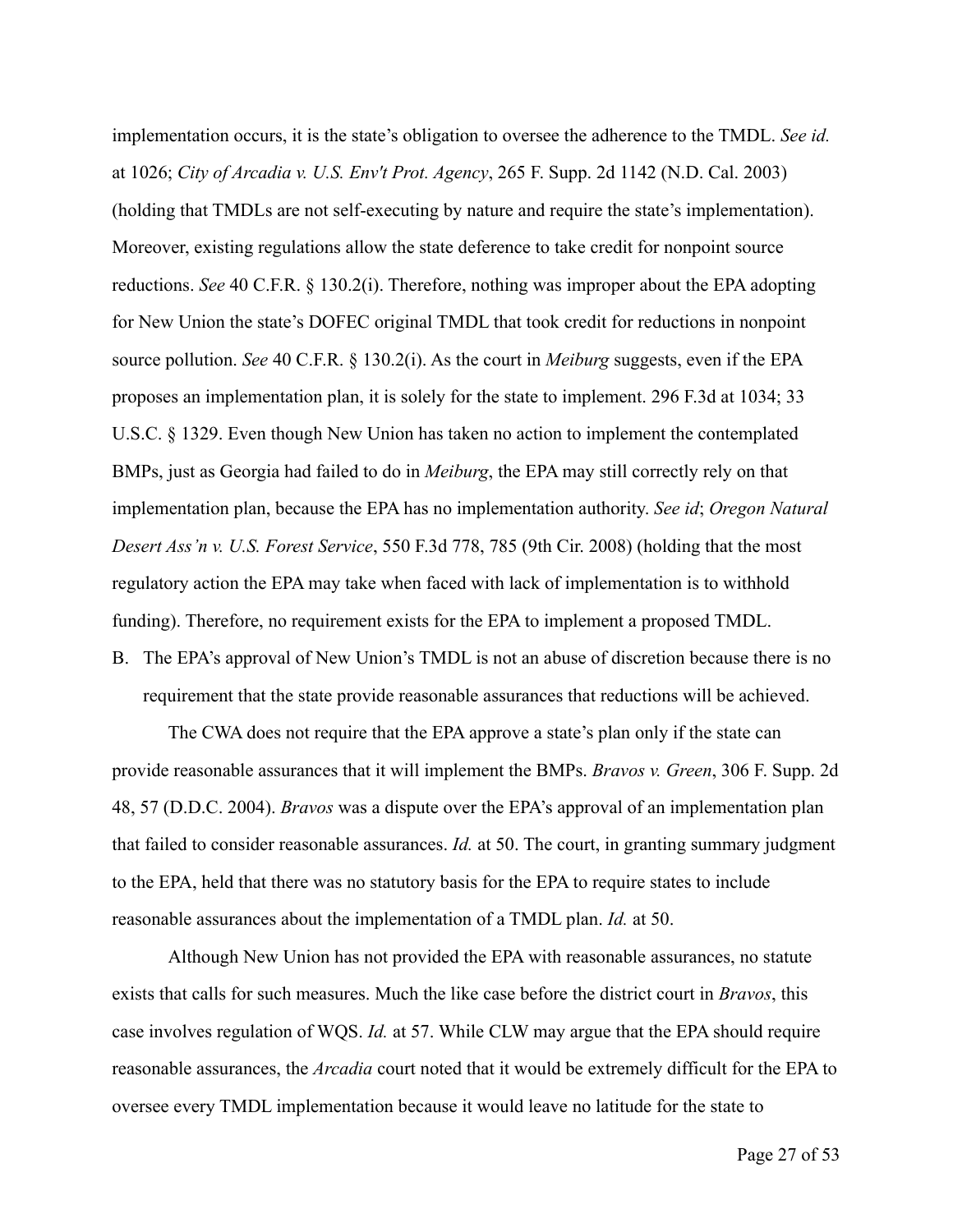implement the plan. *See City of Arcadia v. U.S. Env't Prot. Agency*, 265 F.Supp.2d 1153 (N.D. Cal. 2003). Here, if the EPA needs to oversee New Union's process only after the state has provided reasonable assurances as CLW may argue, then the determinations surrounding BMPs would hardly be left to the state as the CWA intends. *See* 296 F.3d at 1026; *Oregon Natural Desert Ass'n v. U.S. Forest Service*, 550 F.3d 778, 785 (9th Cir. 2008). Furthermore, CLW has primarily relied on a guidance document that the EPA published suggesting that the state must give reasonable assurances that it will achieve the required implementations. Record at \*[15]. However, the EPA has not changed its standard regarding implementation plans through the publishing of that document because such guidance documents do not have the effect of law. 296 F.3d at 1033. Therefore, the district court has not erred in rejecting CLW's reasonable assurances argument.

The EPA has designed BMPs to help states achieve implementation of TMDLs. When it comes to the planning of these implementation measures, the source of the pollution, whether point or nonpoint, does not matter. *See Pronsolino v. Nastri*, 291 F.3d 1123, 1132-1133 (9th Cir. 2002). In fact, TMDLs themselves do not reduce pollution. *See id.* at 1128. Rather, they merely set a standard for the state to achieve, thereby making CLW's concern regarding New Union's lack of implementation an issue with the state and not with the EPA. *See Idaho Conservation League v. Thomas*, 91 F.3d 1345, 1347 (9th Cir. 1996) (identifying that TMDLs simply set goals). Therefore, because there is no need for reasonable assurances regarding the state's implementation plan, the EPA's approval here is not an abuse of discretion.

#### **CONCLUSION**

 Upon the foregoing, Appellant EPA respectfully requests that this Court reverse the District Court Judge and find that neither CLW nor New Union's arguments are ripe for judicial review. EPA respectfully asks this Court to affirm the District Court Judge's decision on the matter of No. 73-CV- 2020 and asks this Court to reverse and remand the order on the matter of No. 66-CV-2020.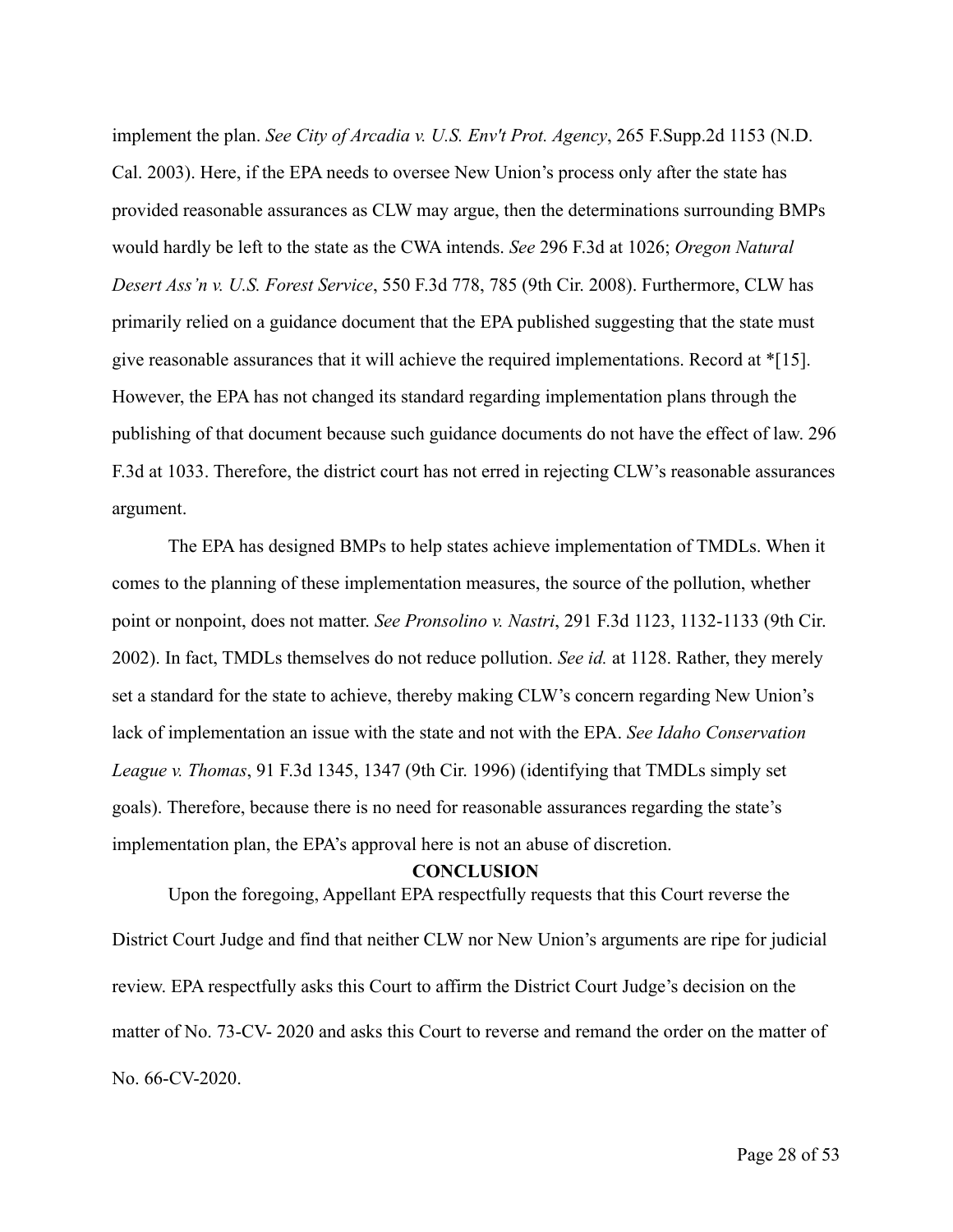| <b>APPENDIX TABLE OF CONTENTS</b> |  |
|-----------------------------------|--|
|                                   |  |
|                                   |  |
|                                   |  |
|                                   |  |
|                                   |  |
|                                   |  |
|                                   |  |
|                                   |  |
|                                   |  |
|                                   |  |
|                                   |  |
|                                   |  |
|                                   |  |
|                                   |  |
|                                   |  |
|                                   |  |
|                                   |  |
|                                   |  |

# Page 29 of 53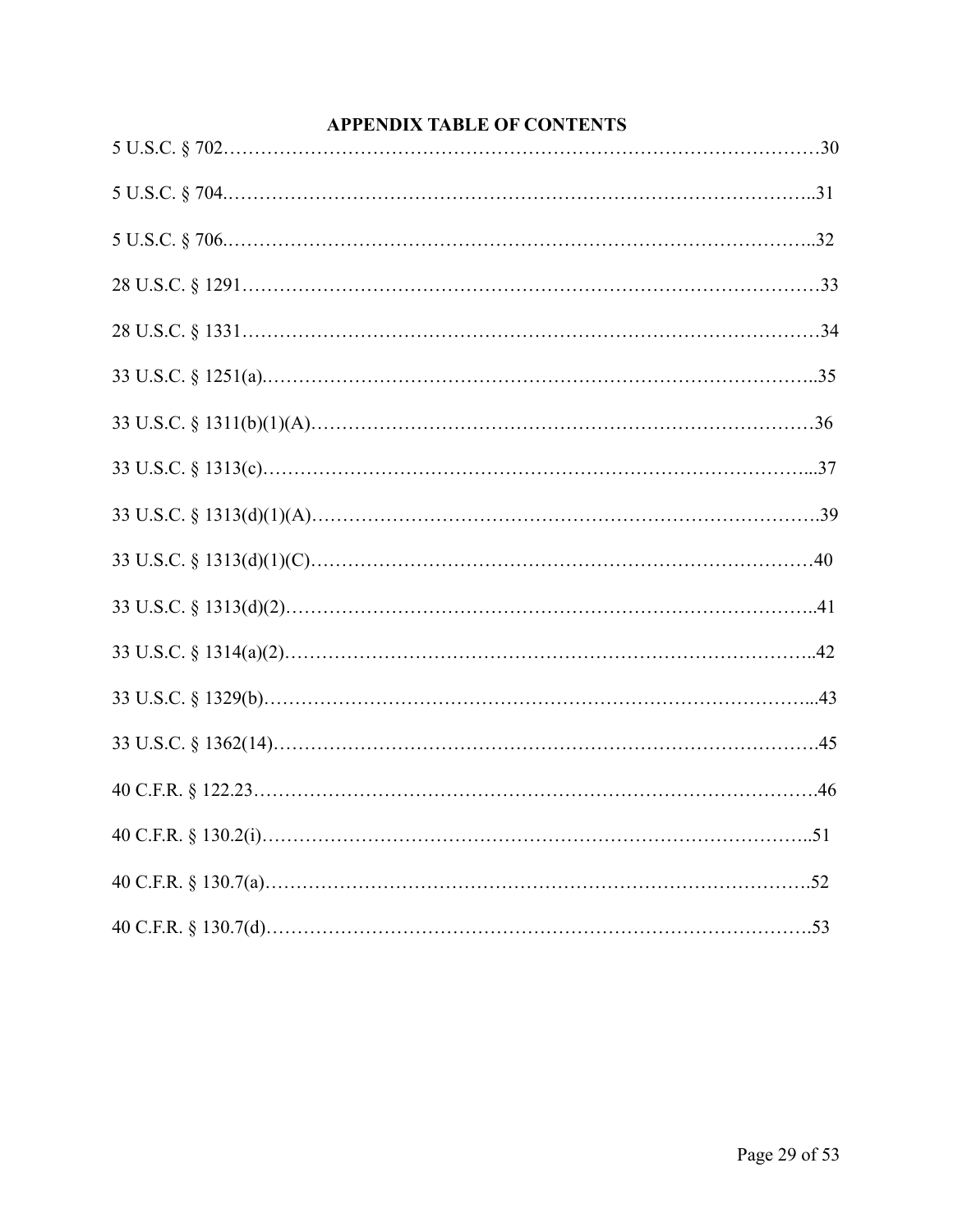## **5 U.S.C. § 702 Right of Review**

"A person suffering legal wrong because of agency action, or adversely affected or aggrieved by agency action within the meaning of a relevant statute, is entitled to judicial review thereof. An action in a court of the United States seeking relief other than money damages and stating a claim that an agency or an officer or employee thereof acted or failed to act in an official capacity or under color of legal authority shall not be dismissed nor relief therein be denied on the ground that it is against the United States or that the United States is an indispensable party. The United States may be named as a defendant in any such action, and a judgment or decree may be entered against the United States: *Provided*, That any mandatory or injunctive decree shall specify the Federal officer or officers (by name or by title), and their successors in office, personally responsible for compliance. Nothing herein (1) affects other limitations on judicial review or the power or duty of the court to dismiss any action or deny relief on any other appropriate legal or equitable ground; or (2) confers authority to grant relief if any other statute that grants consent to suit expressly or impliedly forbids the relief which is sought."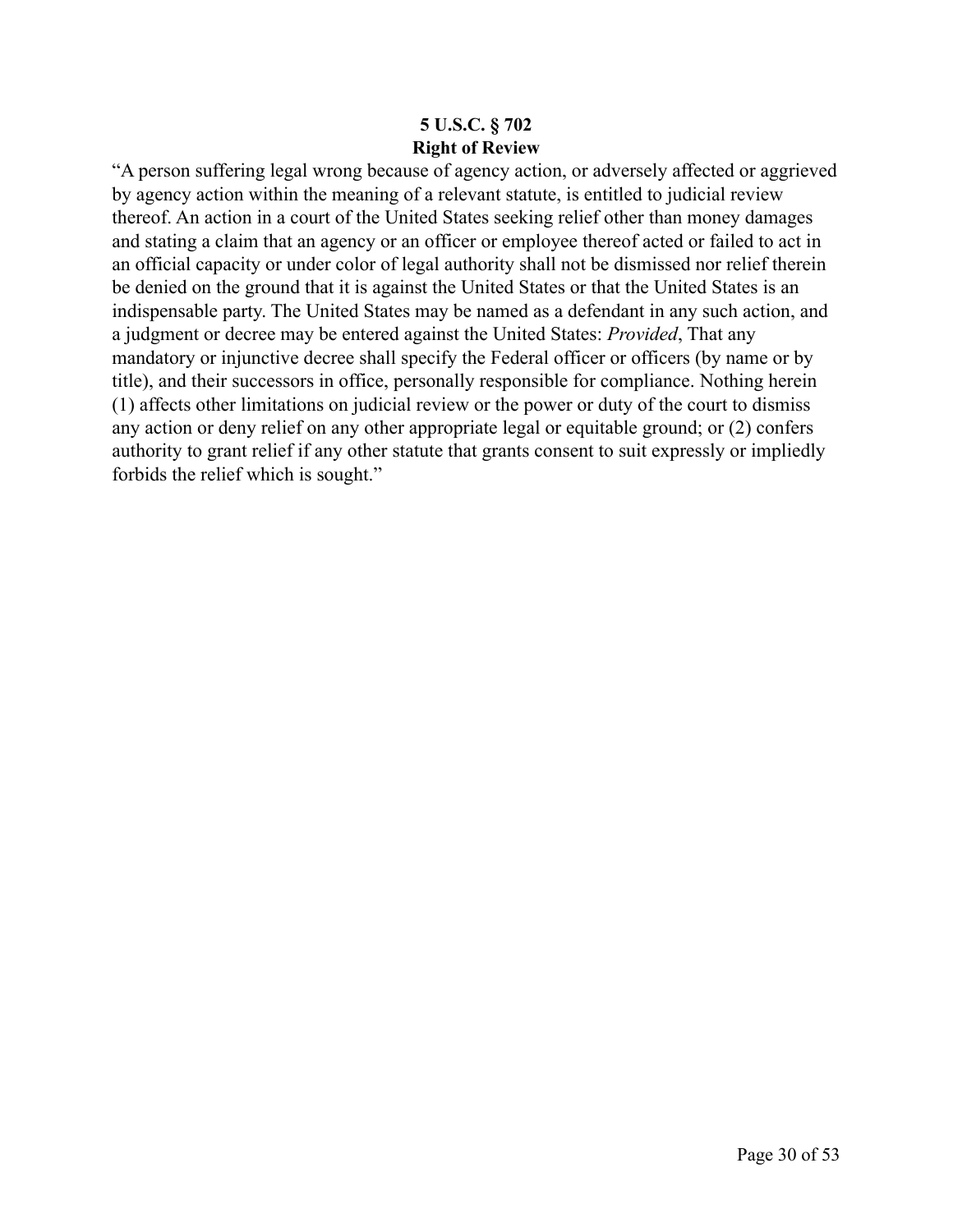## **5 U.S.C. § 704 Actions Reviewable**

Agency action made reviewable by statute and final agency action for which there is no other adequate remedy in a court are subject to judicial review. A preliminary, procedural, or intermediate agency action or ruling not directly reviewable is subject to review on the review of the final agency action. Except as otherwise expressly required by statute, agency action otherwise final is final for the purposes of this section whether or not there has been presented or determined an application for a declaratory order, for any form of reconsideration, or, unless the agency otherwise requires by rule and provides that the action meanwhile is inoperative, for an appeal to superior agency authority.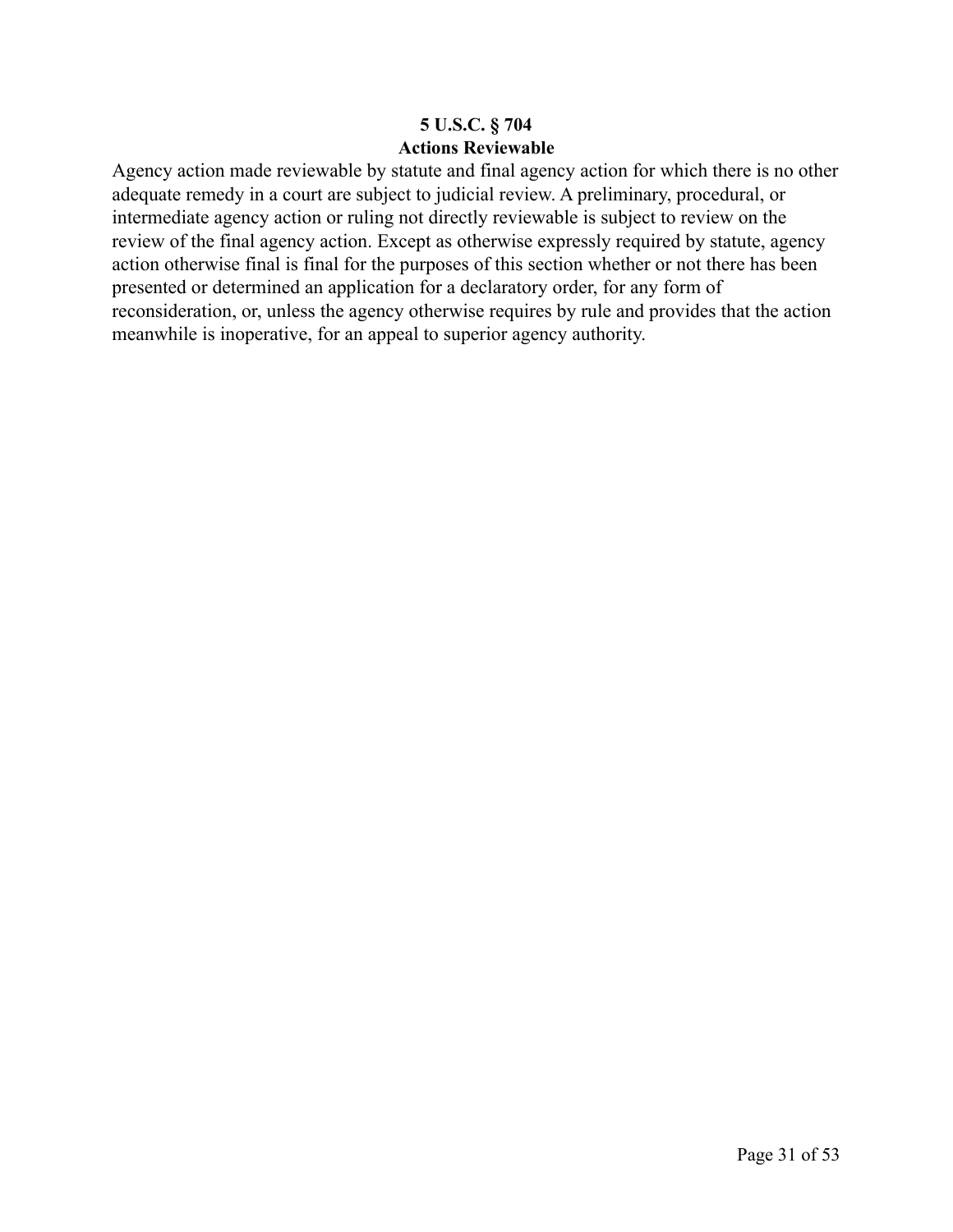## **5 U.S.C. § 706 Scope of Review**

To the extent necessary to decision and when presented, the reviewing court shall decide all relevant questions of law, interpret constitutional and statutory provisions, and determine the meaning or applicability of the terms of an agency action. The reviewing court shall--

**(1)** compel agency action unlawfully withheld or unreasonably delayed; and

**(2)** hold unlawful and set aside agency action, findings, and conclusions found to be--

**(A)** arbitrary, capricious, an abuse of discretion, or otherwise not in accordance with law;

**(B)** contrary to constitutional right, power, privilege, or immunity;

**(C)** in excess of statutory jurisdiction, authority, or limitations, or short of statutory right;

**(D)** without observance of procedure required by law;

**(E)** unsupported by substantial evidence in a case subject to [sections 556](https://1.next.westlaw.com/Link/Document/FullText?findType=L&pubNum=1000546&cite=5USCAS556&originatingDoc=NB66076C0A84311D885E288E02FD16EE7&refType=LQ&originationContext=document&transitionType=DocumentItem&ppcid=655c51a11cb342b0a1de071fad30a616&contextData=(sc.Document)) and [557](https://1.next.westlaw.com/Link/Document/FullText?findType=L&pubNum=1000546&cite=5USCAS557&originatingDoc=NB66076C0A84311D885E288E02FD16EE7&refType=LQ&originationContext=document&transitionType=DocumentItem&ppcid=655c51a11cb342b0a1de071fad30a616&contextData=(sc.Document)) of this title or otherwise reviewed on the record of an agency hearing provided by statute; or

**(F)** unwarranted by the facts to the extent that the facts are subject to trial de novo by the reviewing court.

In making the foregoing determinations, the court shall review the whole record or those parts of it cited by a party, and due account shall be taken of the rule of prejudicial error.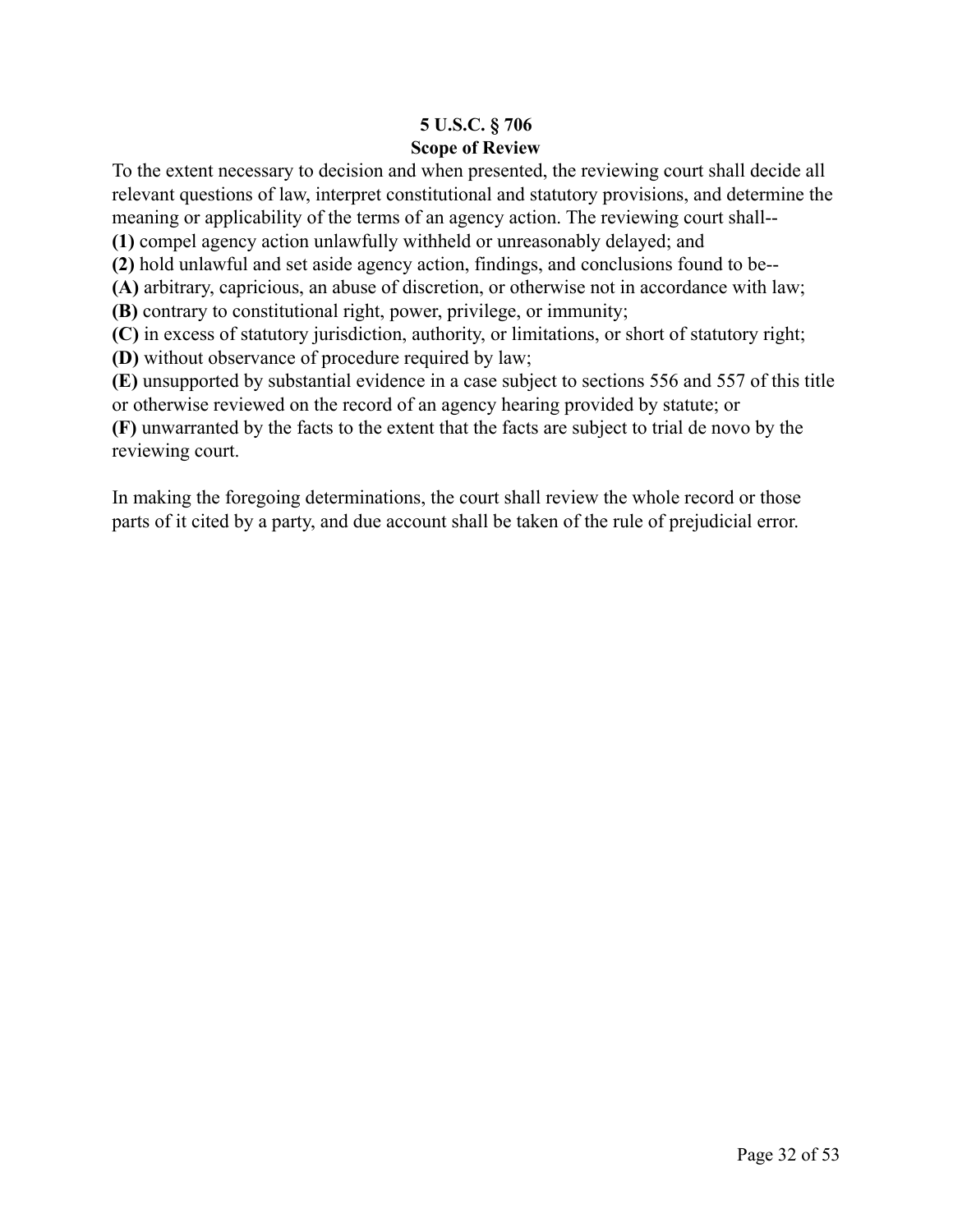## **28 U.S.C. § 1291 Final Decisions of District Courts**

The courts of appeals (other than the United States Court of Appeals for the Federal Circuit) shall have jurisdiction of appeals from all final decisions of the district courts of the United States, the United States District Court for the District of the Canal Zone, the District Court of Guam, and the District Court of the Virgin Islands, except where a direct review may be had in the Supreme Court. The jurisdiction of the United States Court of Appeals for the Federal Circuit shall be limited to the jurisdiction described in [sections](https://1.next.westlaw.com/Link/Document/FullText?findType=L&pubNum=1000546&cite=28USCAS1292&originatingDoc=NCC2B5B80A35911D88B25BBE406C5D950&refType=RB&originationContext=document&transitionType=DocumentItem&ppcid=f0329f62d52a4e64834c2eca4840b905&contextData=(sc.UserEnteredCitation)#co_pp_4b24000003ba5)   $1292(c)$  and [\(d\)](https://1.next.westlaw.com/Link/Document/FullText?findType=L&pubNum=1000546&cite=28USCAS1292&originatingDoc=NCC2B5B80A35911D88B25BBE406C5D950&refType=RB&originationContext=document&transitionType=DocumentItem&ppcid=f0329f62d52a4e64834c2eca4840b905&contextData=(sc.UserEnteredCitation)#co_pp_5ba1000067d06) and  $1295$  of this title.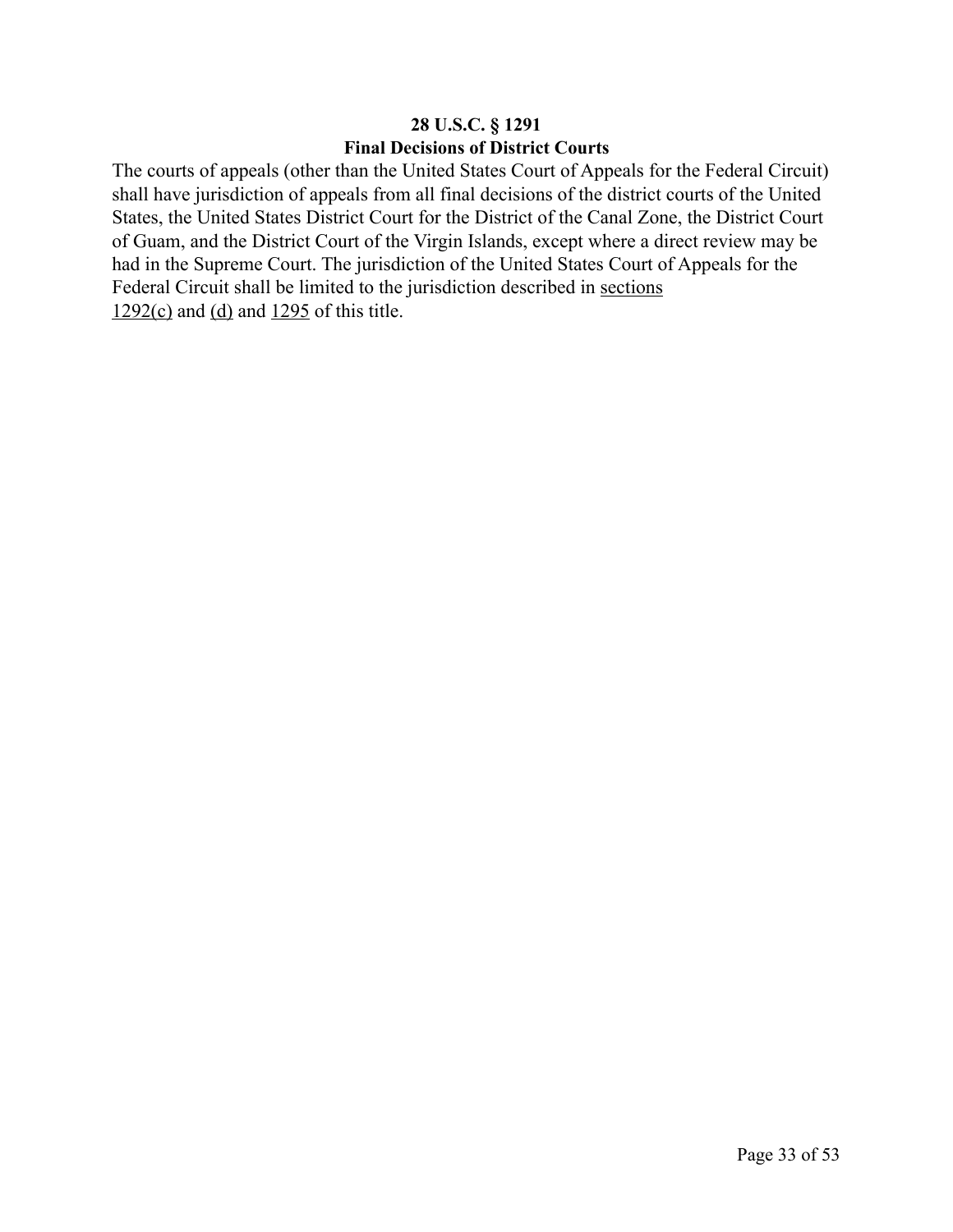# **28 U.S.C. § 1331 Federal Question**

The district courts shall have original jurisdiction of all civil actions arising under the Constitution, laws, or treaties of the United States.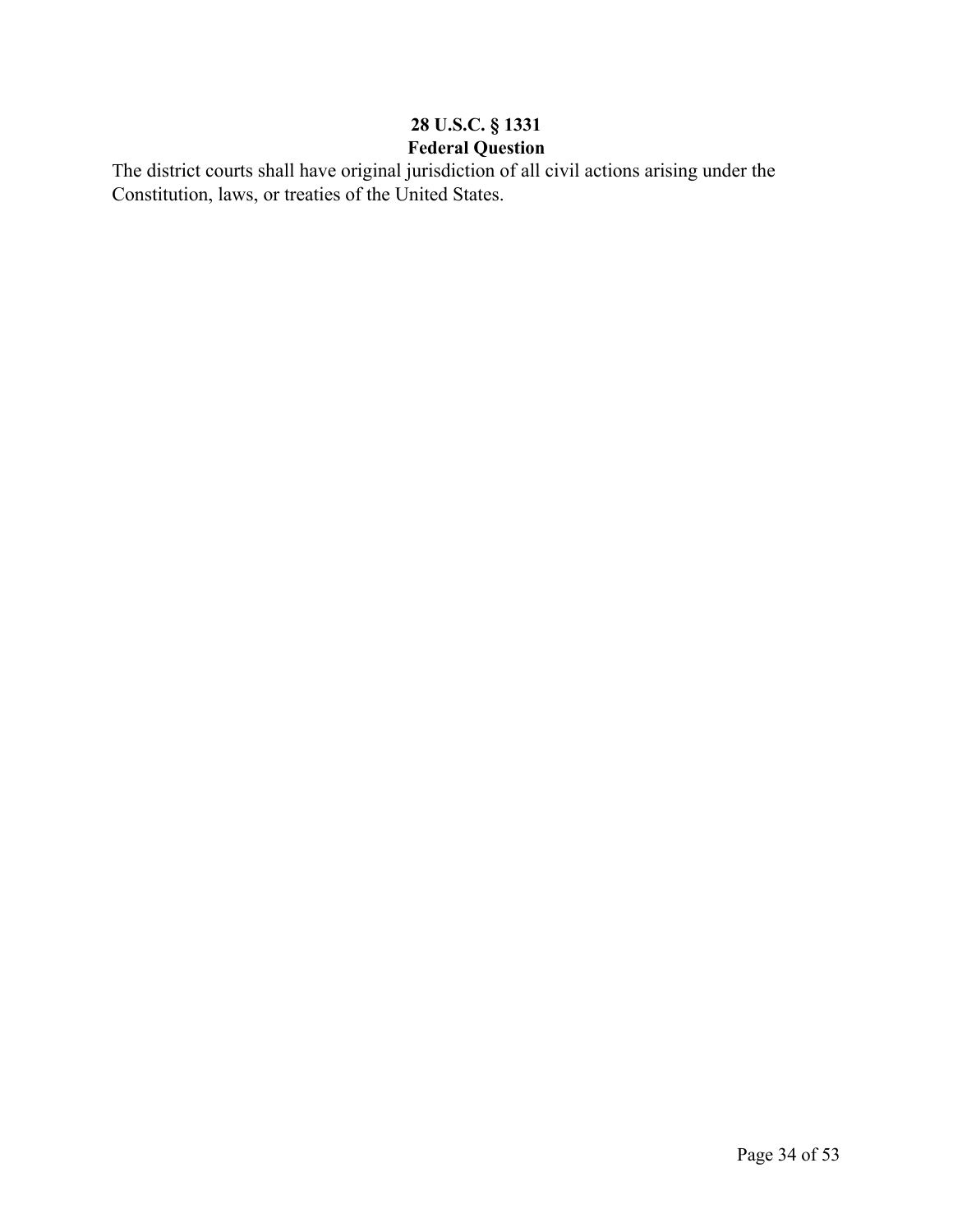# **33 U.S.C. § 1251(a) Congressional Declaration of Goals and Policy**

Restoration and maintenance of chemical, physical and biological integrity of Nation's waters; national goals for achievement of objective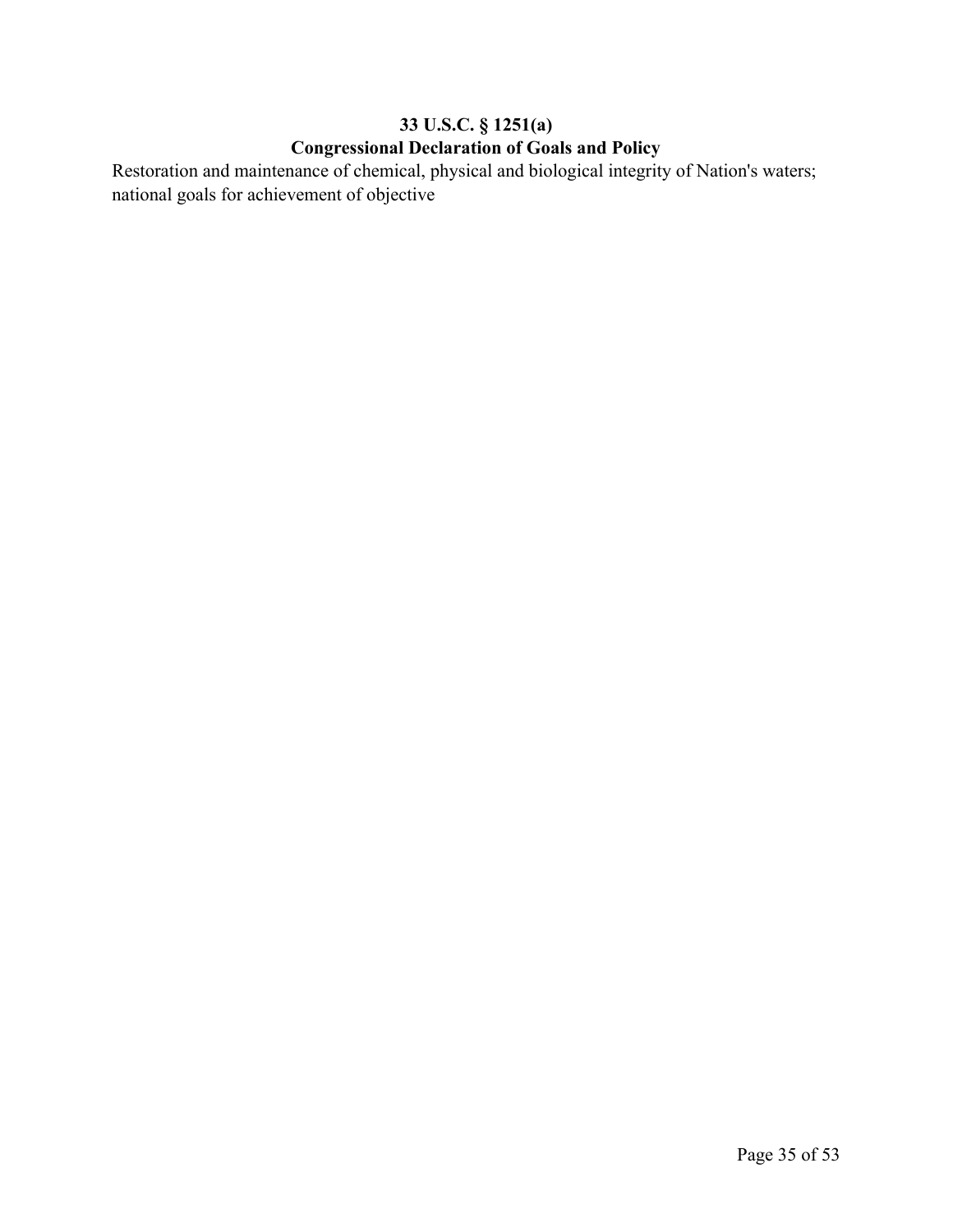### **33 U.S.C. § 1311(b)(1)(A) Effluent Limitations**

In order to carry out the objective of this chapter there shall be achieved— **(1)(A)** not later than July 1, 1977, effluent limitations for point sources, other than publicly owned treatment works, (i) which shall require the application of the best practicable control technology currently available as defined by the Administrator pursuant to section 1314(b) of this title, or (ii) in the case of a discharge into a publicly owned treatment works which meets the requirements of subparagraph (B) of this paragraph, which shall require compliance with any applicable pretreatment requirements and any requirements under section 1317 of this title.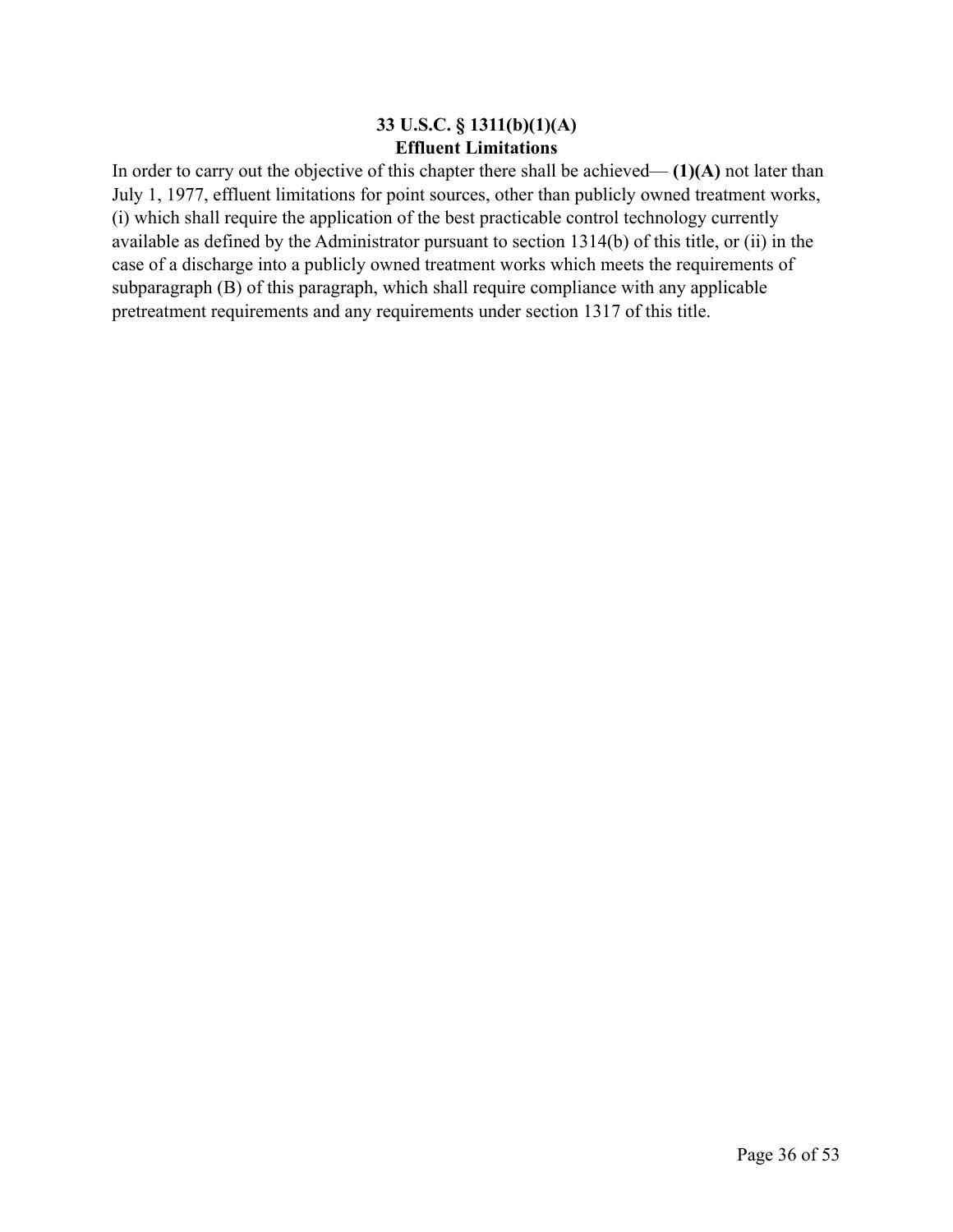# **33 U.S.C. § 1313(c) Water Quality Standards and Implementation Plans**

(c) Review; revised standards; publication

**(1)** The Governor of a State or the State water pollution control agency of such State shall from time to time (but at least once each three year period beginning with October 18, 1972) hold public hearings for the purpose of reviewing applicable water quality standards and, as appropriate, modifying and adopting standards. Results of such review shall be made available to the Administrator.

**(2)(A)** Whenever the State revises or adopts a new standard, such revised or new standard shall be submitted to the Administrator. Such revised or new water quality standard shall consist of the designated uses of the navigable waters involved and the water quality criteria for such waters based upon such uses. Such standards shall be such as to protect the public health or welfare, enhance the quality of water and serve the purposes of this chapter. Such standards shall be established taking into consideration their use and value for public water supplies, propagation of fish and wildlife, recreational purposes, and agricultural, industrial, and other purposes, and also taking into consideration their use and value for navigation.

**(B)** Whenever a State reviews water quality standards pursuant to paragraph (1) of this subsection, or revises or adopts new standards pursuant to this paragraph, such State shall adopt criteria for all toxic pollutants listed pursuant to section  $1317(a)(1)$  of this title for which criteria have been published under section 1314(a) of this title, the discharge or presence of which in the affected waters could reasonably be expected to interfere with those designated uses adopted by the State, as necessary to support such designated uses. Such criteria shall be specific numerical criteria for such toxic pollutants. Where such numerical criteria are not available, whenever a State reviews water quality standards pursuant to paragraph (1), or revises or adopts new standards pursuant to this paragraph, such State shall adopt criteria based on biological monitoring or assessment methods consistent with information published pursuant to section 1314(a)(8) of this title. Nothing in this section shall be construed to limit or delay the use of effluent limitations or other permit conditions based on or involving biological monitoring or assessment methods or previously adopted numerical criteria.

**(3)** If the Administrator, within sixty days after the date of submission of the revised or new standard, determines that such standard meets the requirements of this chapter, such standard shall thereafter be the water quality standard for the applicable waters of that State. If the Administrator determines that any such revised or new standard is not consistent with the applicable requirements of this chapter, he shall not later than the ninetieth day after the date of submission of such standard notify the State and specify the changes to meet such requirements. If such changes are not adopted by the State within ninety days after the date of notification, the Administrator shall promulgate such standard pursuant to paragraph (4) of this subsection. **(4)** The Administrator shall promptly prepare and publish proposed regulations setting forth a

revised or new water quality standard for the navigable waters involved--

**(A)** if a revised or new water quality standard submitted by such State under paragraph (3) of this subsection for such waters is determined by the Administrator not to be consistent with the applicable requirements of this chapter, or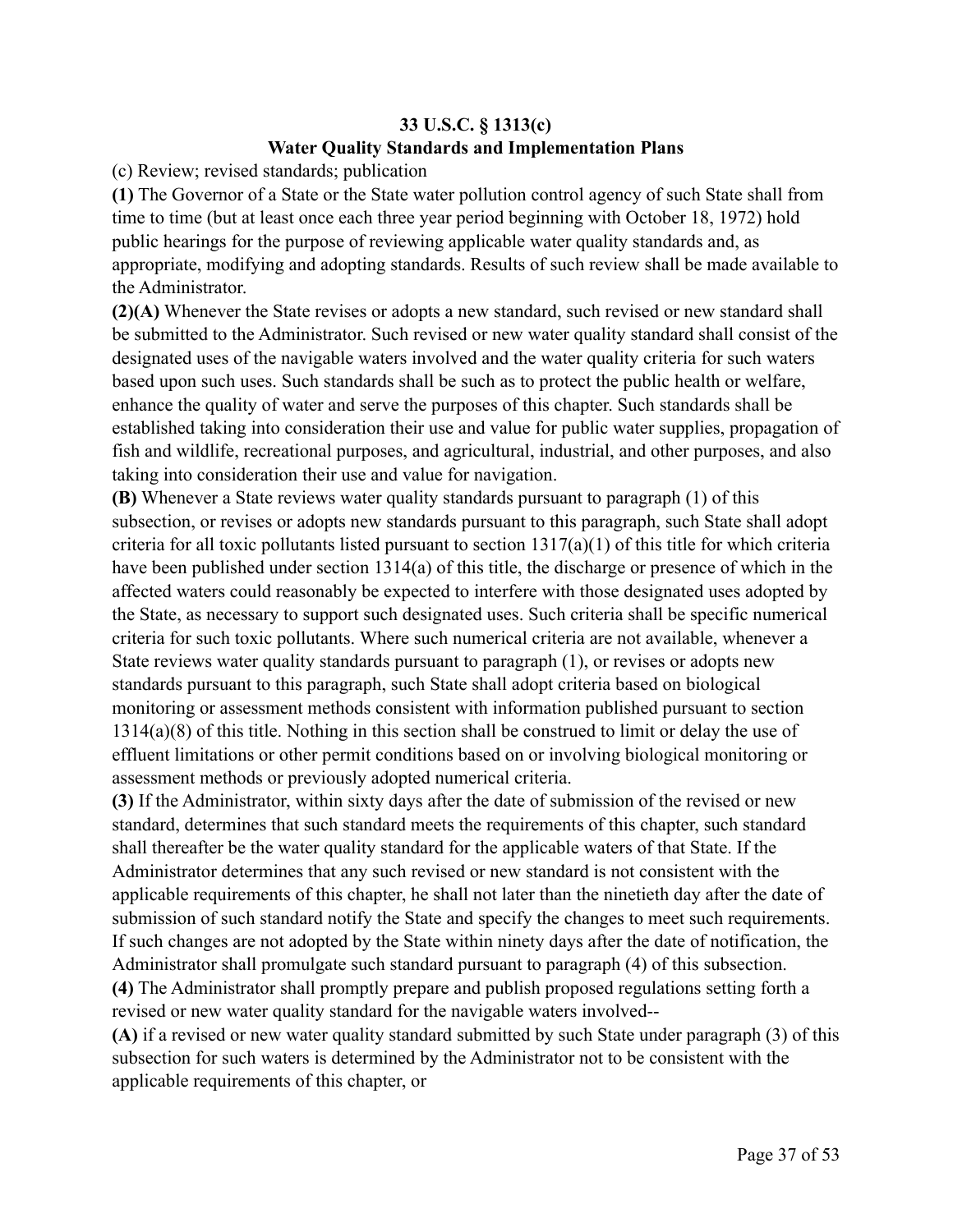**(B)** in any case where the Administrator determines that a revised or new standard is necessary to meet the requirements of this chapter.

The Administrator shall promulgate any revised or new standard under this paragraph not later than ninety days after he publishes such proposed standards, unless prior to such promulgation, such State has adopted a revised or new water quality standard which the Administrator determines to be in accordance with this chapter.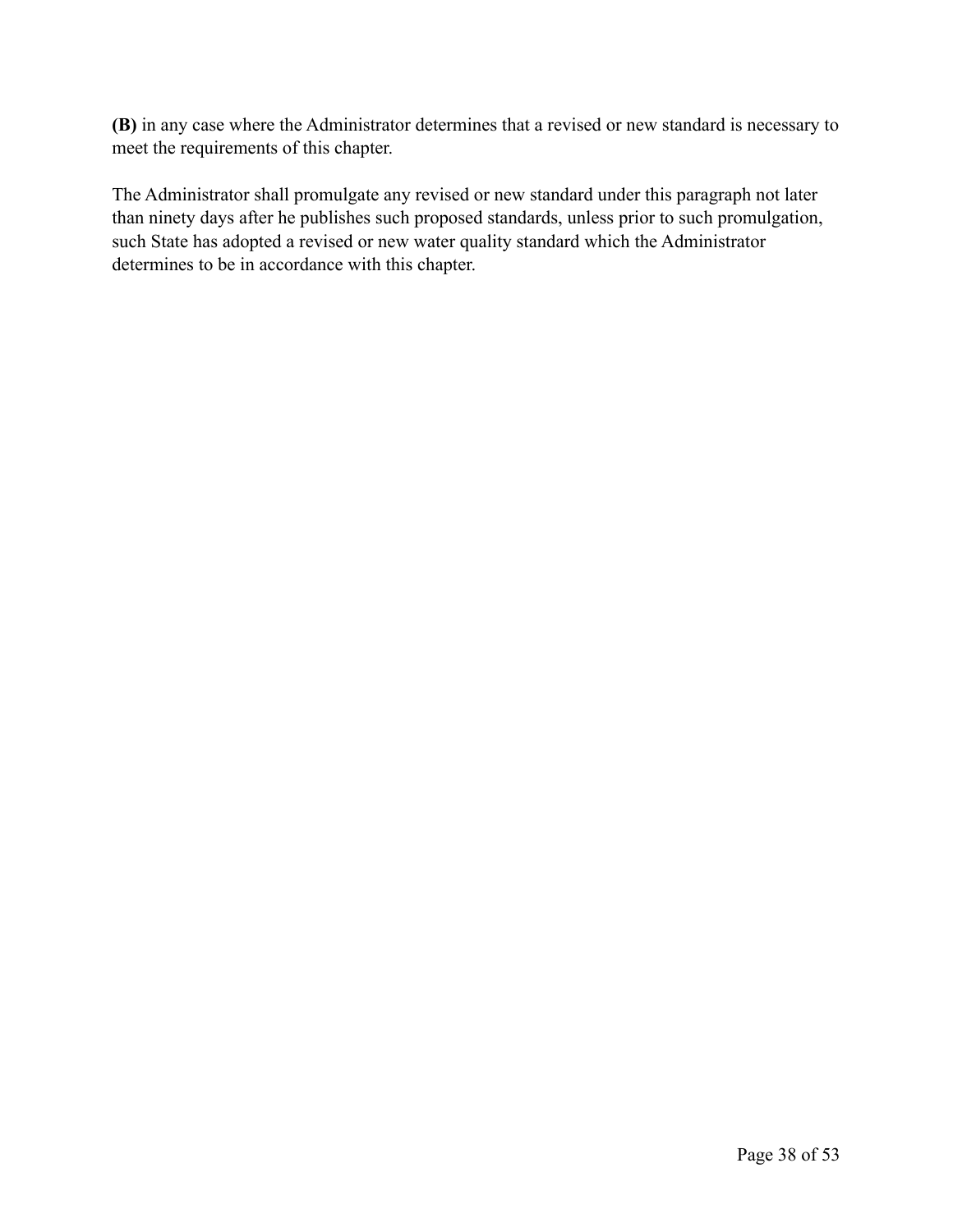## **33 U.S.C. § 1313(d)(1)(A) Water Quality Standards and Implementation Plans**

**(1)(A)** Each State shall identify those waters within its boundaries for which the effluent limitations required by section 1311(b)(1)(A) and section 1311(b)(1)(B) of this title are not stringent enough to implement any water quality standard applicable to such waters. The State shall establish a priority ranking for such waters, taking into account the severity of the pollution and the uses to be made of such waters.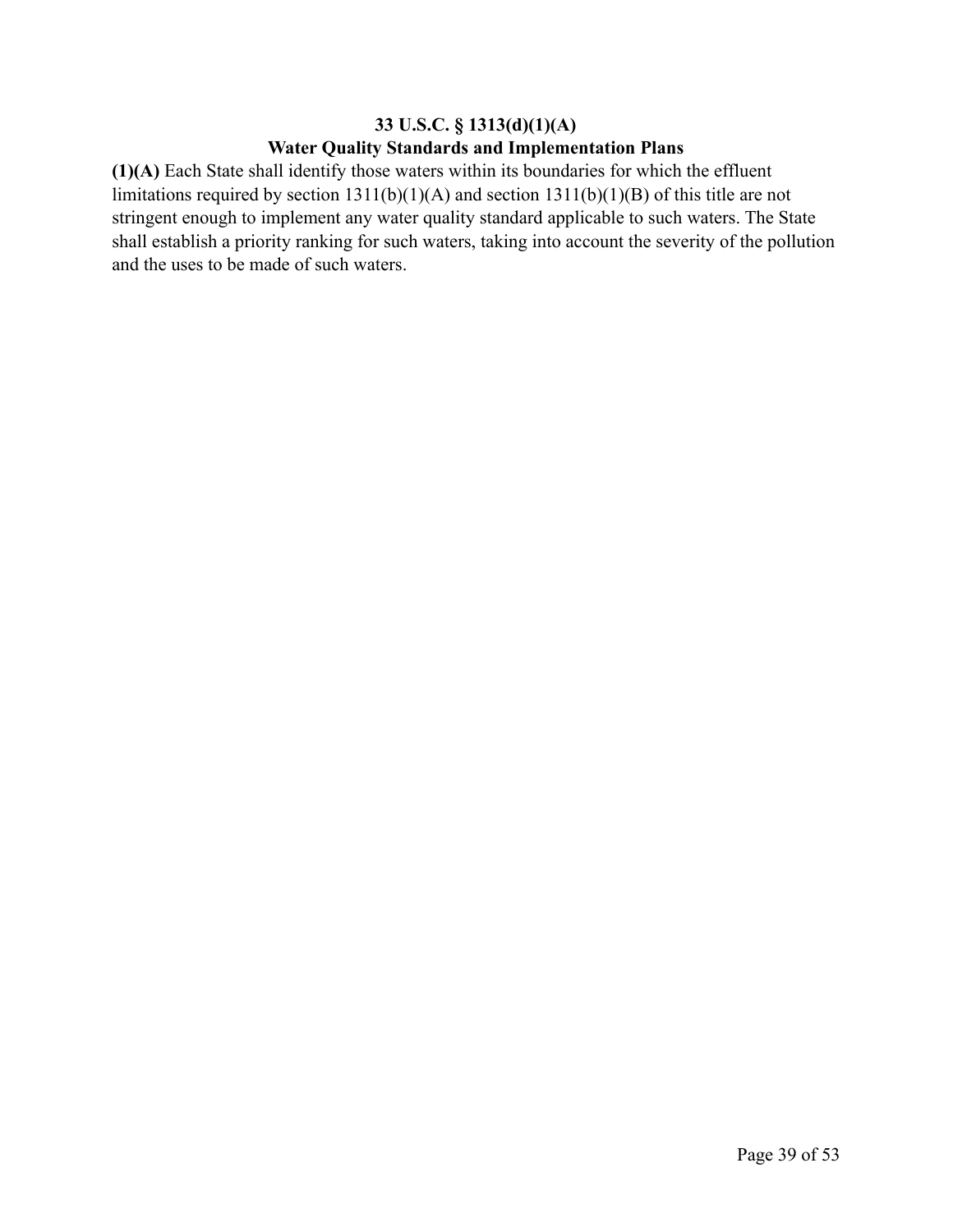## **33 U.S.C. § 1313(d)(1)(C) Water Quality Standards and Implementation Plans**

Each State shall establish for the waters identified in paragraph (1)(A) of this subsection, and in accordance with the priority ranking, the total maximum daily load, for those pollutants which the Administrator identifies under section 1314(a)(2) of this title as suitable for such calculation. Such load shall be established at a level necessary to implement the applicable water quality standards with seasonal variations and a margin of safety which takes into account any lack of knowledge concerning the relationship between effluent limitations and water quality.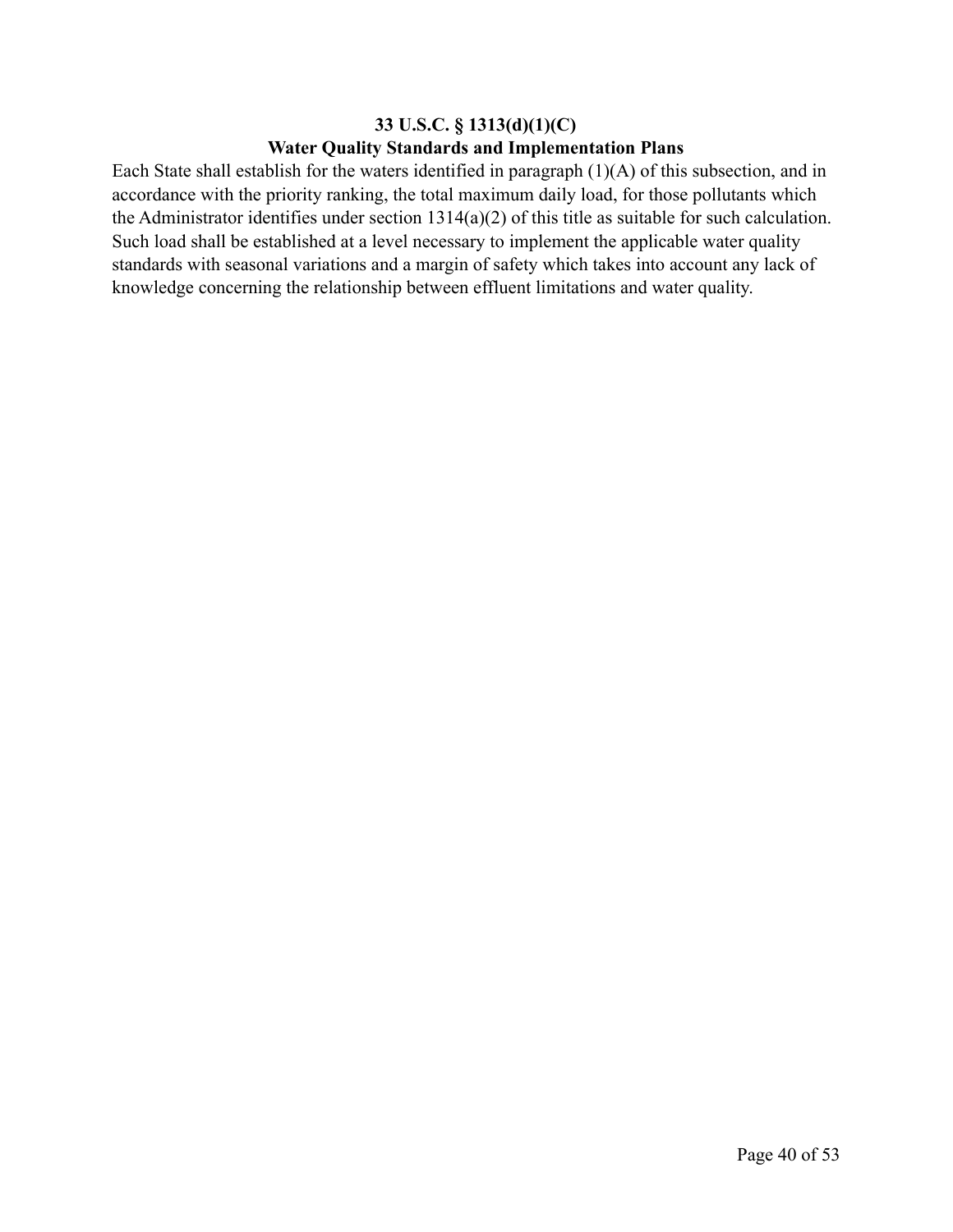## **33 U.S.C. § 1313(d)(2) Water Quality Standards and Implementation Plans**

Each State shall submit to the Administrator from time to time, with the first such submission not later than one hundred and eighty days after the date of publication of the first identification of pollutants under section 1314(a)(2)(D) of this title, for his approval the waters identified and the loads established under paragraphs (1)(A), (1)(B), (1)(C), and (1)(D) of this subsection. The Administrator shall either approve or disapprove such identification and load not later than thirty days after the date of submission. If the Administrator approves such identification and load, such State shall incorporate them into its current plan under subsection (e) of this section. If the Administrator disapproves such identification and load, he shall not later than thirty days after the date of such disapproval identify such waters in such State and establish such loads for such waters as he determines necessary to implement the water quality standards applicable to such waters and upon such identification and establishment the State shall incorporate them into its current plan under subsection (e) of this section.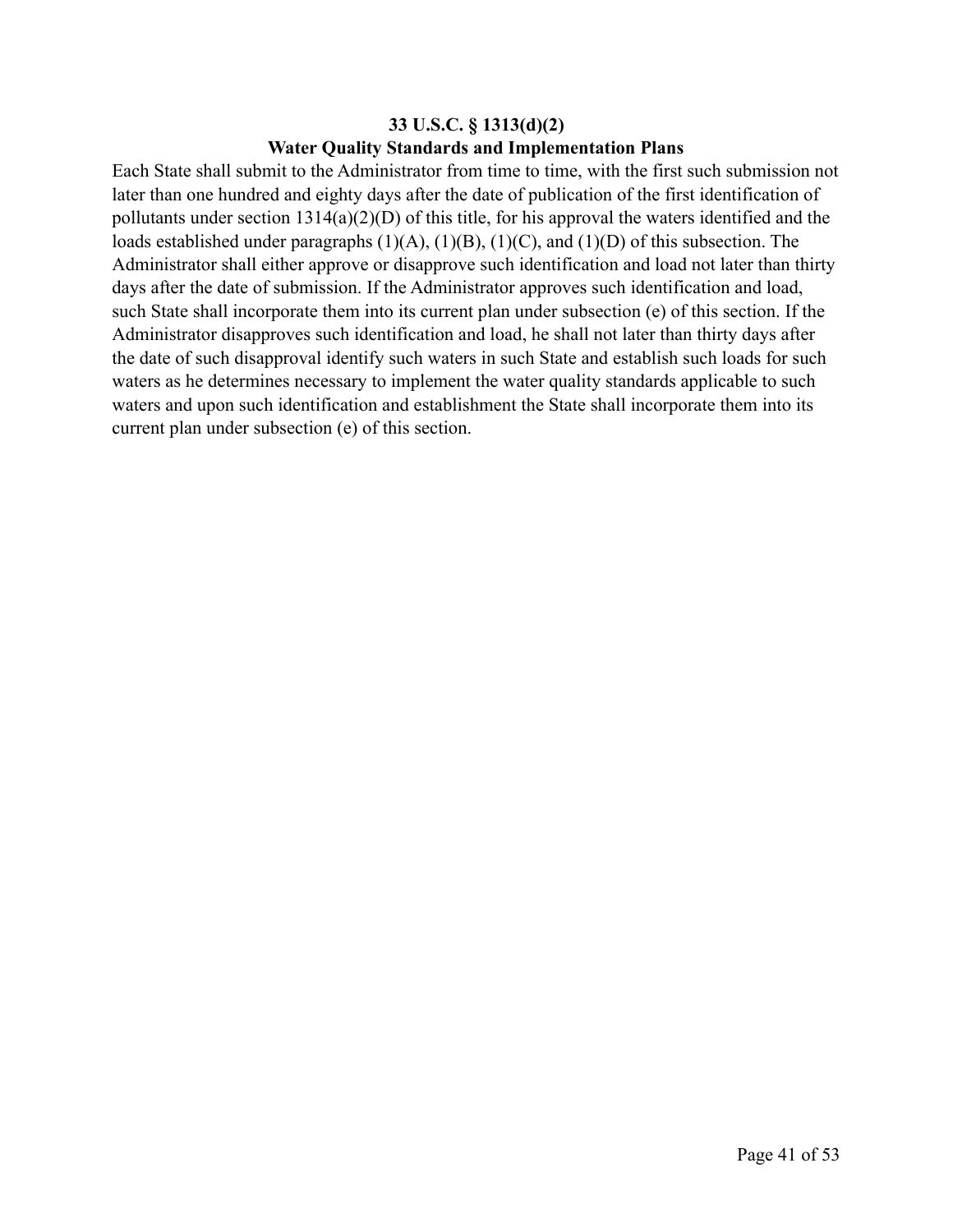## **33 U.S.C. § 1314(a)(2) Information and Guidelines**

(a) Criteria development and publication

**(2)** The Administrator, after consultation with appropriate Federal and State agencies and other interested persons, shall develop and publish, within one year after October 18, 1972 (and from time to time thereafter revise) information (A) on the factors necessary to restore and maintain the chemical, physical, and biological integrity of all navigable waters, ground waters, waters of the contiguous zone, and the oceans; (B) on the factors necessary for the protection and propagation of shellfish, fish, and wildlife for classes and categories of receiving waters and to allow recreational activities in and on the water; and (C) on the measurement and classification of water quality; and (D) for the purpose of section 1313 of this title, on and the identification of pollutants suitable for maximum daily load measurement correlated with the achievement of water quality objectives.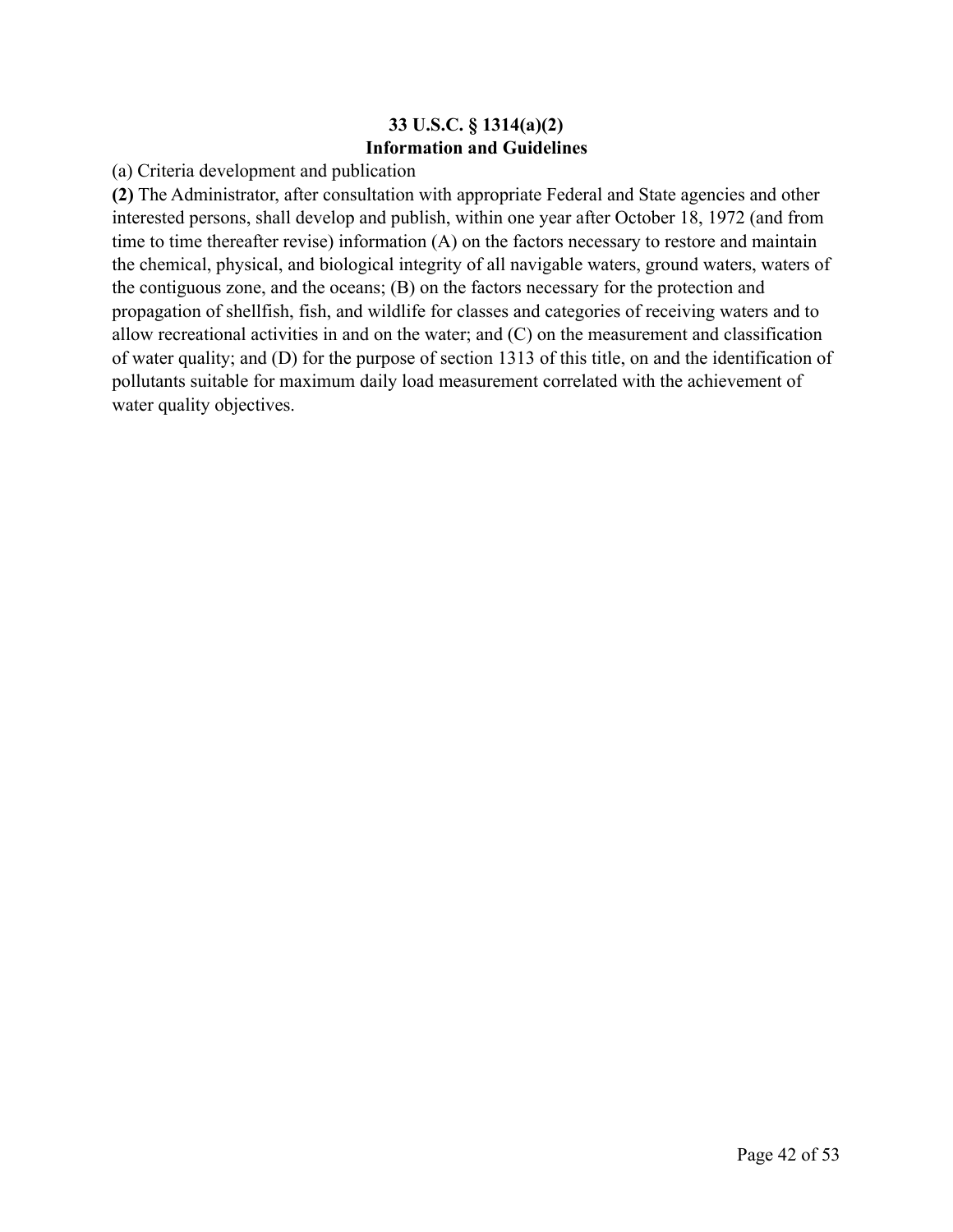# **33 U.S.C. § 1329(b) Nonpoint Source Management Programs**

### (b) State management programs

### **(1) In general**

The Governor of each State, for that State or in combination with adjacent States, shall, after notice and opportunity for public comment, prepare and submit to the Administrator for approval a management program which such State proposes to implement in the first four fiscal years beginning after the date of submission of such management program for controlling pollution added from nonpoint sources to the navigable waters within the State and improving the quality of such waters.

### **(2) Specific contents**

Each management program proposed for implementation under this subsection shall include each of the following:

**(A)** An identification of the best management practices and measures which will be undertaken to reduce pollutant loadings resulting from each category, subcategory, or particular nonpoint source designated under paragraph (1)(B), taking into account the impact of the practice on ground water quality.

**(B)** An identification of programs (including, as appropriate, nonregulatory or regulatory programs for enforcement, technical assistance, financial assistance, education, training, technology transfer, and demonstration projects) to achieve implementation of the best management practices by the categories, subcategories, and particular nonpoint sources designated under subparagraph (A).

**(C)** A schedule containing annual milestones for (i) utilization of the program implementation methods identified in subparagraph (B), and (ii) implementation of the best management practices identified in subparagraph (A) by the categories, subcategories, or particular nonpoint sources designated under paragraph (1)(B). Such schedule shall provide for utilization of the best management practices at the earliest practicable date.

**(D)** A certification of the attorney general of the State or States (or the chief attorney of any State water pollution control agency which has independent legal counsel) that the laws of the State or States, as the case may be, provide adequate authority to implement such management program or, if there is not such adequate authority, a list of such additional authorities as will be necessary to implement such management program. A schedule and commitment by the State or States to seek such additional authorities as expeditiously as practicable.

**(E)** Sources of Federal and other assistance and funding (other than assistance provided under subsections (h) and (i)) which will be available in each of such fiscal years for supporting implementation of such practices and measures and the purposes for which such assistance will be used in each of such fiscal years.

**(F)** An identification of Federal financial assistance programs and Federal development projects for which the State will review individual assistance applications or development projects for their effect on water quality pursuant to the procedures set forth in Executive Order 12372 as in effect on September 17, 1983, to determine whether such assistance applications or development projects would be consistent with the program prepared under this subsection; for the purposes of this subparagraph, identification shall not be limited to the assistance programs or development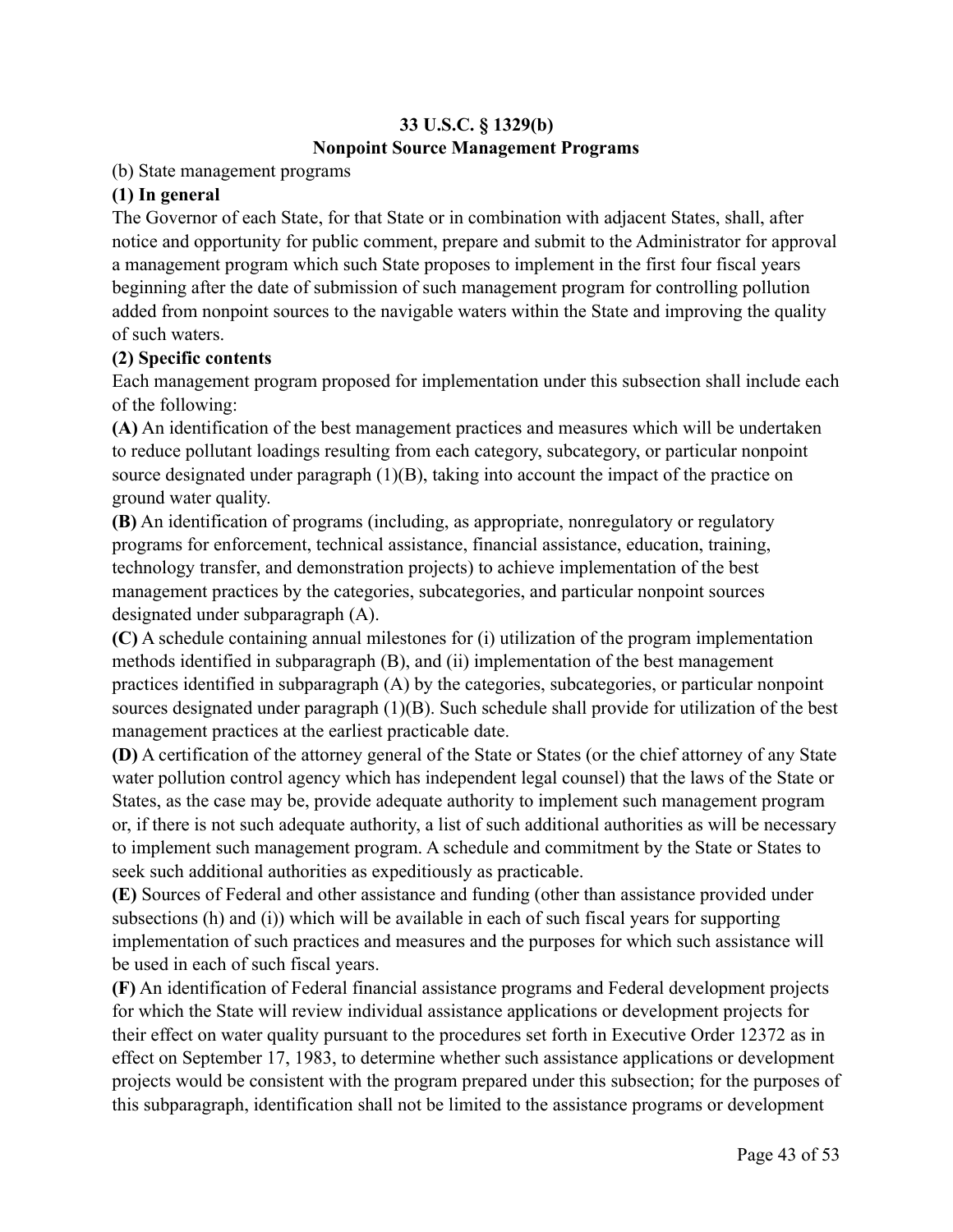projects subject to Executive Order 12372 but may include any programs listed in the most recent Catalog of Federal Domestic Assistance which may have an effect on the purposes and objectives of the State's nonpoint source pollution management program.

## **(3) Utilization of local and private experts**

In developing and implementing a management program under this subsection, a State shall, to the maximum extent practicable, involve local public and private agencies and organizations which have expertise in control of nonpoint sources of pollution.

## **(4) Development on watershed basis**

A State shall, to the maximum extent practicable, develop and implement a management program under this subsection on a watershed-by-watershed basis within such State.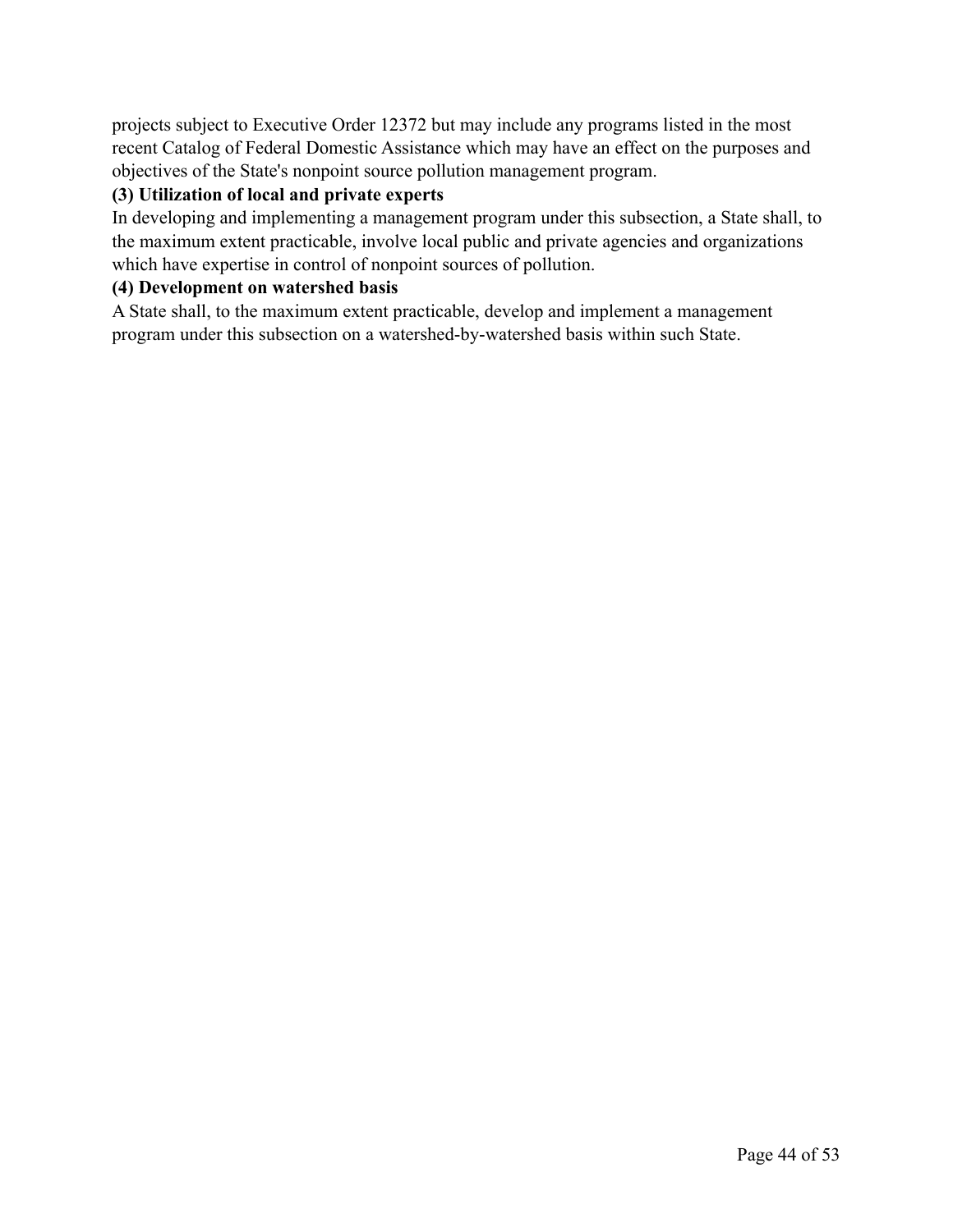## **33 U.S.C. § 1362(14) Definitions**

**(14)** The term "point source" means any discernible, confined and discrete conveyance, including but not limited to any pipe, ditch, channel, tunnel, conduit, well, discrete fissure, container, rolling stock, concentrated animal feeding operation, or vessel or other floating craft, from which pollutants are or may be discharged. This term does not include agricultural stormwater discharges and return flows from irrigated agriculture.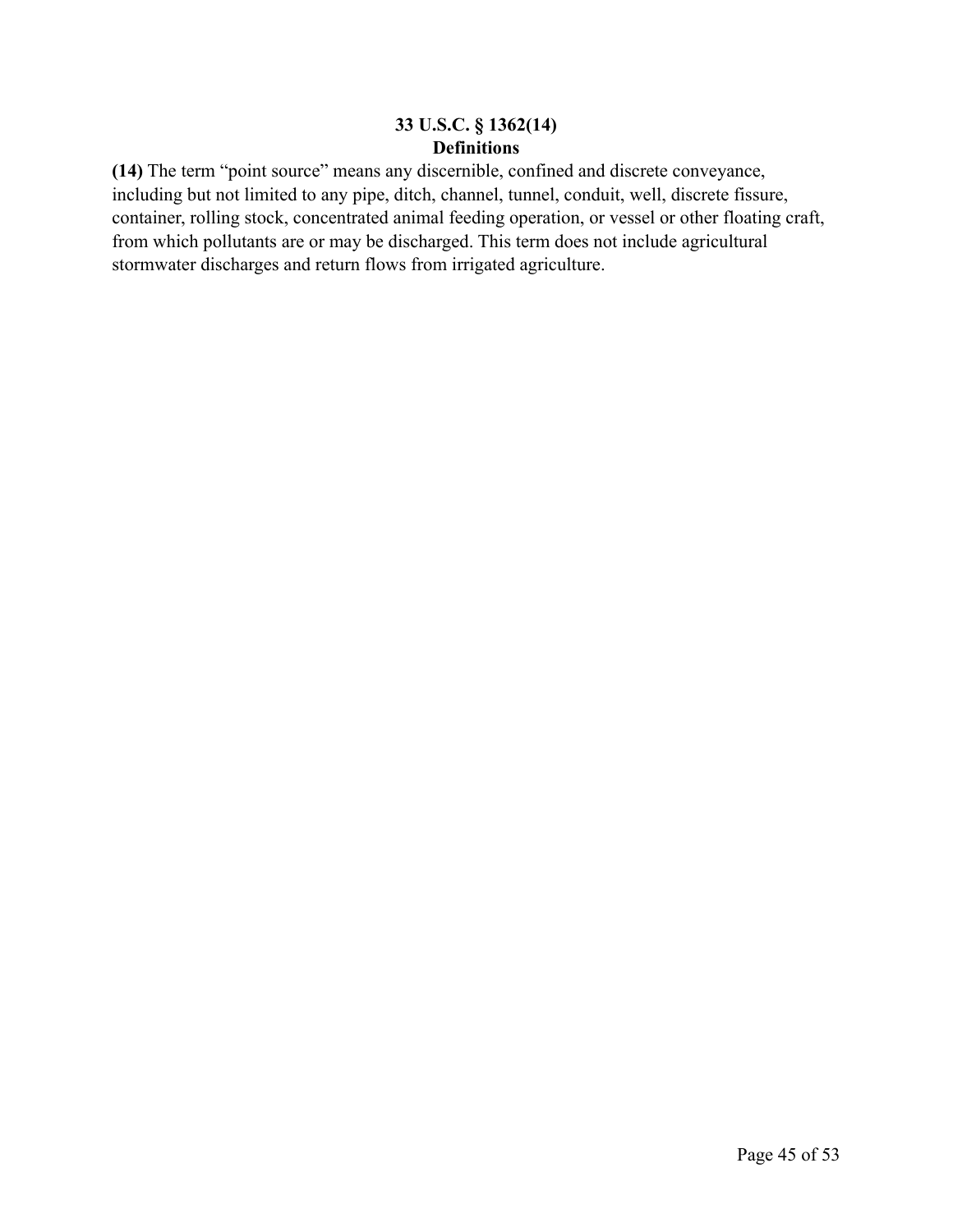## **40 C.F.R. § 122.23 Concentrated Animal Feeding Operations**

(a) Scope. Concentrated animal feeding operations (CAFOs), as defined in paragraph (b) of this section or designated in accordance with paragraph (c) of this section, are point sources, subject to NPDES permitting requirements as provided in this section. Once an animal feeding operation is defined as a CAFO for at least one type of animal, the NPDES requirements for CAFOs apply with respect to all animals in confinement at the operation and all manure, litter, and process wastewater generated by those animals or the production of those animals, regardless of the type of animal.

(b) Definitions applicable to this section:

(1) Animal feeding operation ("AFO") means a lot or facility (other than an aquatic animal production facility) where the following conditions are met:

(i) Animals (other than aquatic animals) have been, are, or will be stabled or confined and fed or maintained for a total of 45 days or more in any 12–month period, and

(ii) Crops, vegetation, forage growth, or post-harvest residues are not sustained in the normal growing season over any portion of the lot or facility.

(2) Concentrated animal feeding operation ("CAFO") means an AFO that is defined as a Large CAFO or as a Medium CAFO by the terms of this paragraph, or that is designated as a CAFO in accordance with paragraph (c) of this section. Two or more AFOs under common ownership are considered to be a single AFO for the purposes of determining the number of animals at an operation, if they adjoin each other or if they use a common area or system for the disposal of wastes.

(3) The term land application area means land under the control of an AFO owner or operator, whether it is owned, rented, or leased, to which manure, litter or process wastewater from the production area is or may be applied.

(4) Large concentrated animal feeding operation ("Large CAFO"). An AFO is defined as a Large CAFO if it stables or confines as many as or more than the numbers of animals specified in any of the following categories:

(i) 700 mature dairy cows, whether milked or dry;

(ii) 1,000 veal calves;

(iii) 1,000 cattle other than mature dairy cows or veal calves. Cattle includes but is not limited to heifers, steers, bulls and cow/calf pairs;

(iv) 2,500 swine each weighing 55 pounds or more;

(v) 10,000 swine each weighing less than 55 pounds;

(vi) 500 horses;

(vii) 10,000 sheep or lambs;

(viii) 55,000 turkeys;

(ix) 30,000 laying hens or broilers, if the AFO uses a liquid manure handling system;

(x) 125,000 chickens (other than laying hens), if the AFO uses other than a liquid manure handling system;

(xi) 82,000 laying hens, if the AFO uses other than a liquid manure handling system;

(xii) 30,000 ducks (if the AFO uses other than a liquid manure handling system); or

(xiii) 5,000 ducks (if the AFO uses a liquid manure handling system).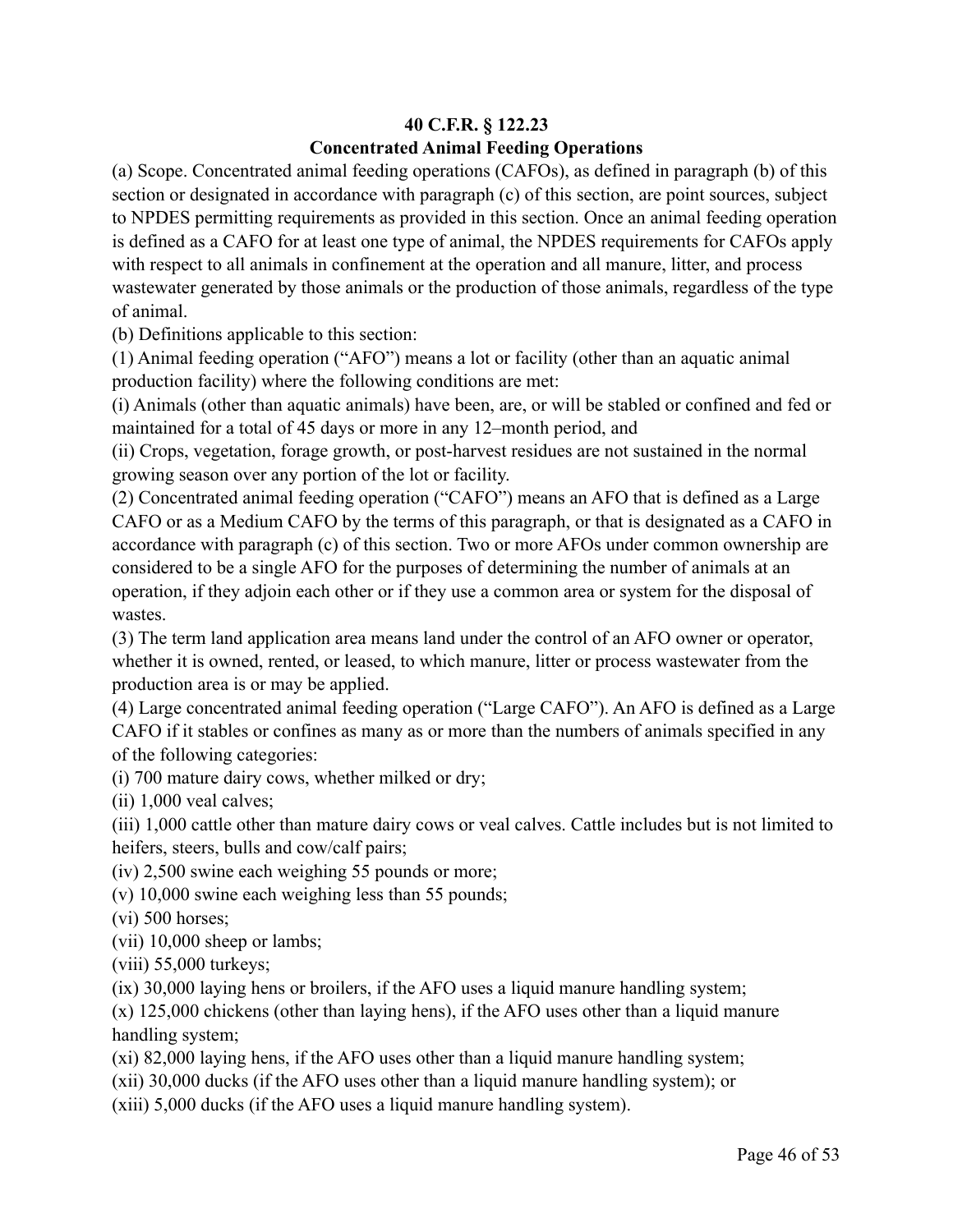(5) The term manure is defined to include manure, bedding, compost and raw materials or other materials commingled with manure or set aside for disposal.

(6) Medium concentrated animal feeding operation ("Medium CAFO"). The term Medium CAFO includes any AFO with the type and number of animals that fall within any of the ranges listed in paragraph (b)(6)(i) of this section and which has been defined or designated as a CAFO. An AFO is defined as a Medium CAFO if:

(i) The type and number of animals that it stables or confines falls within any of the following ranges:

(A) 200 to 699 mature dairy cows, whether milked or dry;

(B) 300 to 999 veal calves;

(C) 300 to 999 cattle other than mature dairy cows or veal calves. Cattle includes but is not limited to heifers, steers, bulls and cow/calf pairs;

(D) 750 to 2,499 swine each weighing 55 pounds or more;

(E) 3,000 to 9,999 swine each weighing less than 55 pounds;

(F) 150 to 499 horses;

(G) 3,000 to 9,999 sheep or lambs;

(H) 16,500 to 54,999 turkeys;

(I) 9,000 to 29,999 laying hens or broilers, if the AFO uses a liquid manure handling system; (J) 37,500 to 124,999 chickens (other than laying hens), if the AFO uses other than a liquid manure handling system;

(K) 25,000 to 81,999 laying hens, if the AFO uses other than a liquid manure handling system;

(L) 10,000 to 29,999 ducks (if the AFO uses other than a liquid manure handling system); or

(M) 1,500 to 4,999 ducks (if the AFO uses a liquid manure handling system); and

(ii) Either one of the following conditions are met:

(A) Pollutants are discharged into waters of the United States through a man-made ditch, flushing system, or other similar man-made device; or

(B) Pollutants are discharged directly into waters of the United States which originate outside of and pass over, across, or through the facility or otherwise come into direct contact with the animals confined in the operation.

(7) Process wastewater means water directly or indirectly used in the operation of the AFO for any or all of the following: spillage or overflow from animal or poultry watering systems; washing, cleaning, or flushing pens, barns, manure pits, or other AFO facilities; direct contact swimming, washing, or spray cooling of animals; or dust control. Process wastewater also includes any water which comes into contact with any raw materials, products, or byproducts including manure, litter, feed, milk, eggs or bedding.

(8) Production area means that part of an AFO that includes the animal confinement area, the manure storage area, the raw materials storage area, and the waste containment areas. The animal confinement area includes but is not limited to open lots, housed lots, feedlots, confinement houses, stall barns, free stall barns, milkrooms, milking centers, cowyards, barnyards, medication pens, walkers, animal walkways, and stables. The manure storage area includes but is not limited to lagoons, runoff ponds, storage sheds, stockpiles, under house or pit storages, liquid impoundments, static piles, and composting piles. The raw materials storage area includes but is not limited to feed silos, silage bunkers, and bedding materials. The waste containment area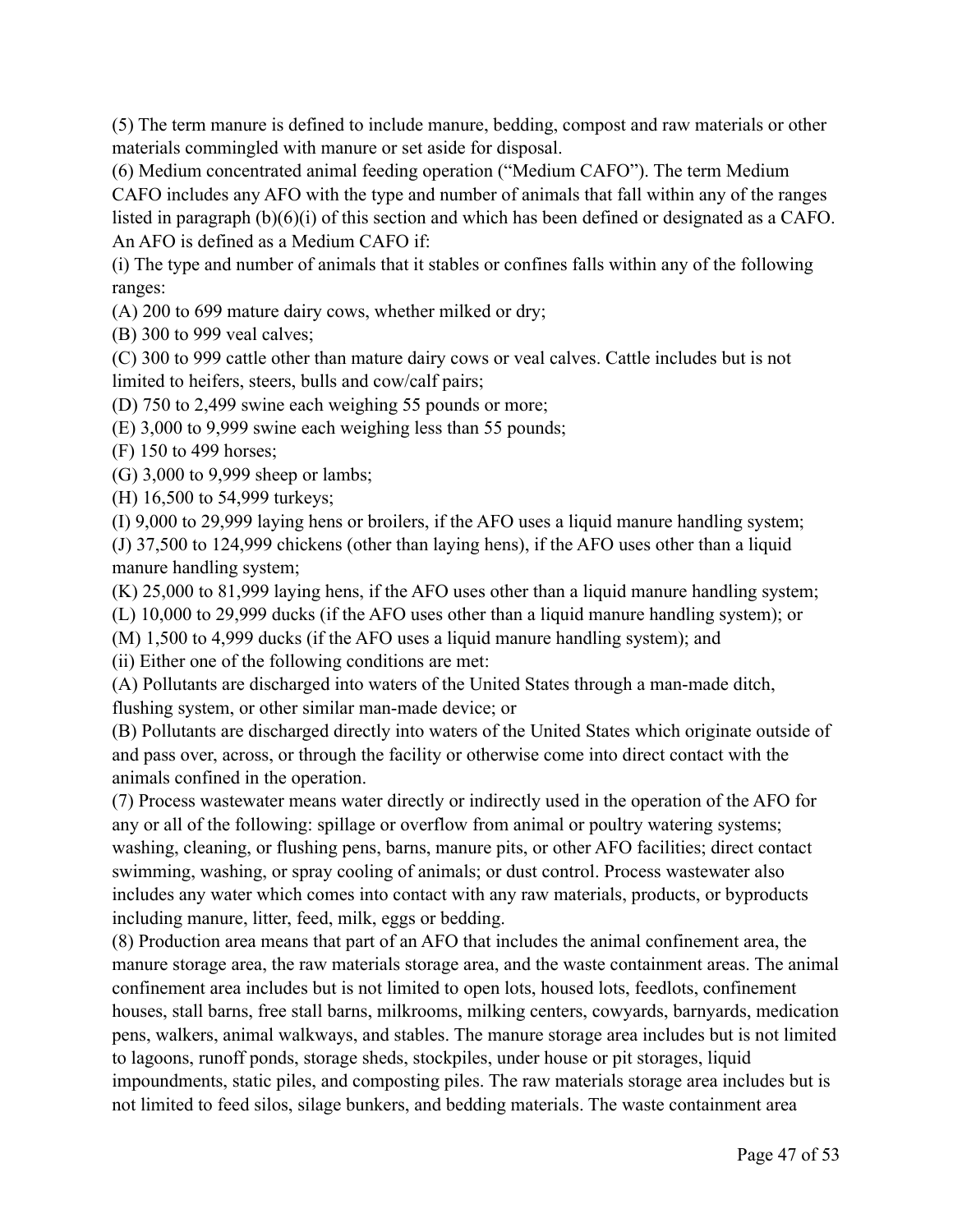includes but is not limited to settling basins, and areas within berms and diversions which separate uncontaminated storm water. Also included in the definition of production area is any egg washing or egg processing facility, and any area used in the storage, handling, treatment, or disposal of mortalities.

(9) Small concentrated animal feeding operation ("Small CAFO"). An AFO that is designated as a CAFO and is not a Medium CAFO.

(c) How may an AFO be designated as a CAFO? The appropriate authority (i.e., State Director or Regional Administrator, or both, as specified in paragraph  $(c)(1)$  of this section) may designate any AFO as a CAFO upon determining that it is a significant contributor of pollutants to waters of the United States.

(1) Who may designate?

(i) Approved States. In States that are approved or authorized by EPA under Part 123, CAFO designations may be made by the State Director. The Regional Administrator may also designate CAFOs in approved States, but only where the Regional Administrator has determined that one or more pollutants in the AFO's discharge contributes to an impairment in a downstream or adjacent State or Indian country water that is impaired for that pollutant.

(ii) States with no approved program. The Regional Administrator may designate CAFOs in States that do not have an approved program and in Indian country where no entity has expressly demonstrated authority and has been expressly authorized by EPA to implement the NPDES program.

(2) In making this designation, the State Director or the Regional Administrator shall consider the following factors:

(i) The size of the AFO and the amount of wastes reaching waters of the United States;

(ii) The location of the AFO relative to waters of the United States;

(iii) The means of conveyance of animal wastes and process waste waters into waters of the United States;

(iv) The slope, vegetation, rainfall, and other factors affecting the likelihood or frequency of discharge of animal wastes manure and process waste waters into waters of the United States; and

(v) Other relevant factors.

(3) No AFO shall be designated under this paragraph unless the State Director or the Regional Administrator has conducted an on-site inspection of the operation and determined that the operation should and could be regulated under the permit program. In addition, no AFO with numbers of animals below those established in paragraph (b)(6) of this section may be designated as a CAFO unless:

(i) Pollutants are discharged into waters of the United States through a manmade ditch, flushing system, or other similar manmade device; or

(ii) Pollutants are discharged directly into waters of the United States which originate outside of the facility and pass over, across, or through the facility or otherwise come into direct contact with the animals confined in the operation.

(d) NPDES permit authorization.—

(1) Permit Requirement. A CAFO must not discharge unless the discharge is authorized by an NPDES permit. In order to obtain authorization under an NPDES permit, the CAFO owner or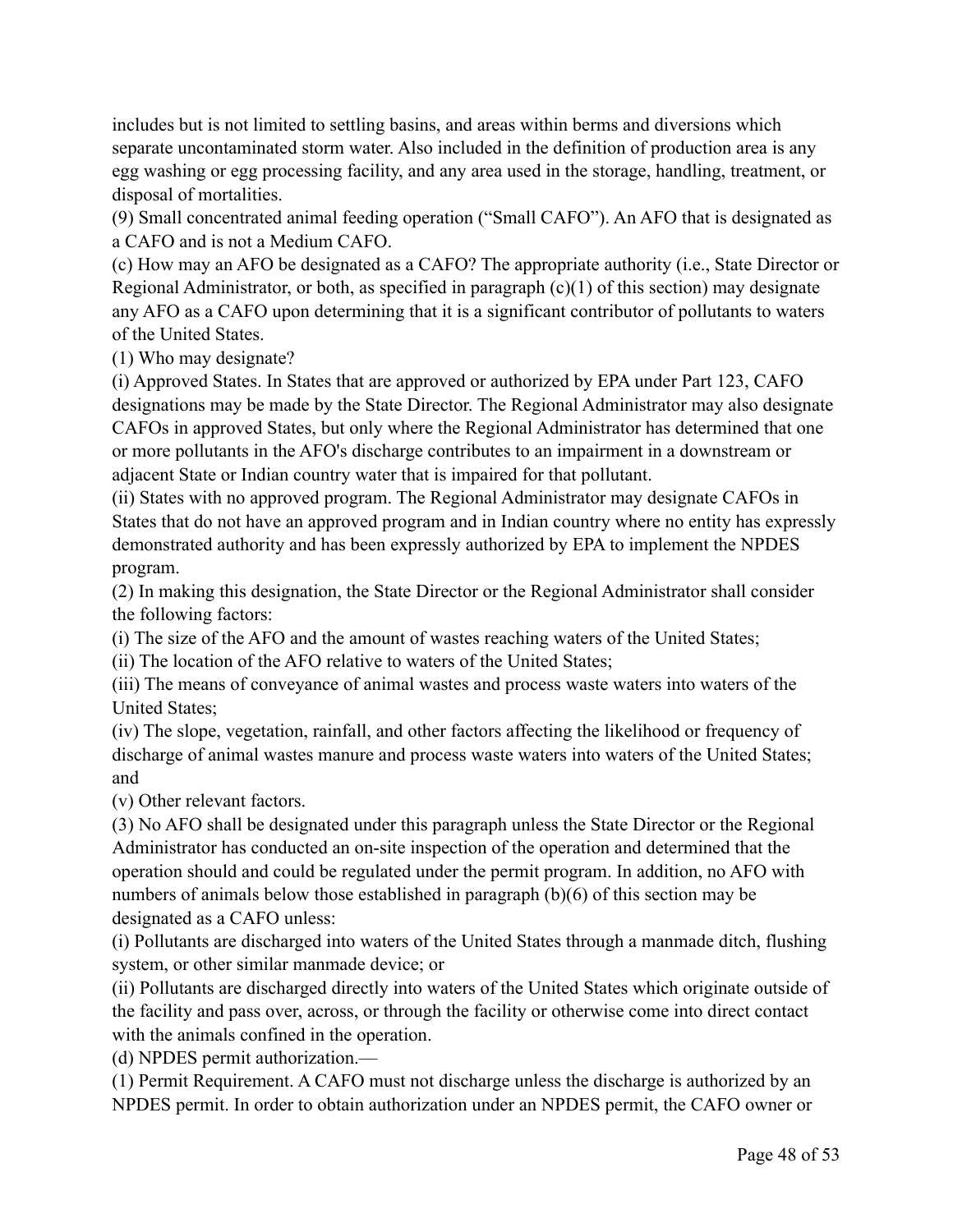operator must either apply for an individual NPDES permit or submit a notice of intent for coverage under an NPDES general permit.

(2) Information to submit with permit application or notice of intent. An application for an individual permit must include the information specified in § 122.21. A notice of intent for a general permit must include the information specified in §§ 122.21 and 122.28.

(3) Information to submit with permit application. A permit application for an individual permit must include the information specified in § 122.21. A notice of intent for a general permit must include the information specified in §§ 122.21 and 122.28.

(e) Land application discharges from a CAFO are subject to NPDES requirements. The discharge of manure, litter or process wastewater to waters of the United States from a CAFO as a result of the application of that manure, litter or process wastewater by the CAFO to land areas under its control is a discharge from that CAFO subject to NPDES permit requirements, except where it is an agricultural storm water discharge as provided in 33 U.S.C. 1362(14). For purposes of this paragraph, where the manure, litter or process wastewater has been applied in accordance with site specific nutrient management practices that ensure appropriate agricultural utilization of the nutrients in the manure, litter or process wastewater, as specified in  $\S 122.42(e)(1)(vi)-(ix)$ , a precipitation-related discharge of manure, litter or process wastewater from land areas under the control of a CAFO is an agricultural stormwater discharge.

(1) For unpermitted Large CAFOs, a precipitation-related discharge of manure, litter, or process wastewater from land areas under the control of a CAFO shall be considered an agricultural stormwater discharge only where the manure, litter, or process wastewater has been land applied in accordance with site-specific nutrient management practices that ensure appropriate agricultural utilization of the nutrients in the manure, litter, or process wastewater, as specified in  $§ 122.42(e)(1)(vi)$  through (ix).

(2) Unpermitted Large CAFOs must maintain documentation specified in  $\S$  122.42(e)(1)(ix) either on site or at a nearby office, or otherwise make such documentation readily available to the Director or Regional Administrator upon request.

(f) By when must the owner or operator of a CAFO have an NPDES permit if it discharges? A CAFO must be covered by a permit at the time that it discharges.

(g) [Reserved by 77 FR 44497]

(h) Procedures for CAFOs seeking coverage under a general permit.

(1) CAFO owners or operators must submit a notice of intent when seeking authorization to discharge under a general permit in accordance with § 122.28(b). The Director must review notices of intent submitted by CAFO owners or operators to ensure that the notice of intent includes the information required by  $\S$  122.21(i)(1), including a nutrient management plan that meets the requirements of § 122.42(e) and applicable effluent limitations and standards, including those specified in 40 CFR part 412. When additional information is necessary to complete the notice of intent or clarify, modify, or supplement previously submitted material, the Director may request such information from the owner or operator. If the Director makes a preliminary determination that the notice of intent meets the requirements of  $\S$ § 122.21(i)(1) and 122.42(e), the Director must notify the public of the Director's proposal to grant coverage under the permit to the CAFO and make available for public review and comment the notice of intent submitted by the CAFO, including the CAFO's nutrient management plan, and the draft terms of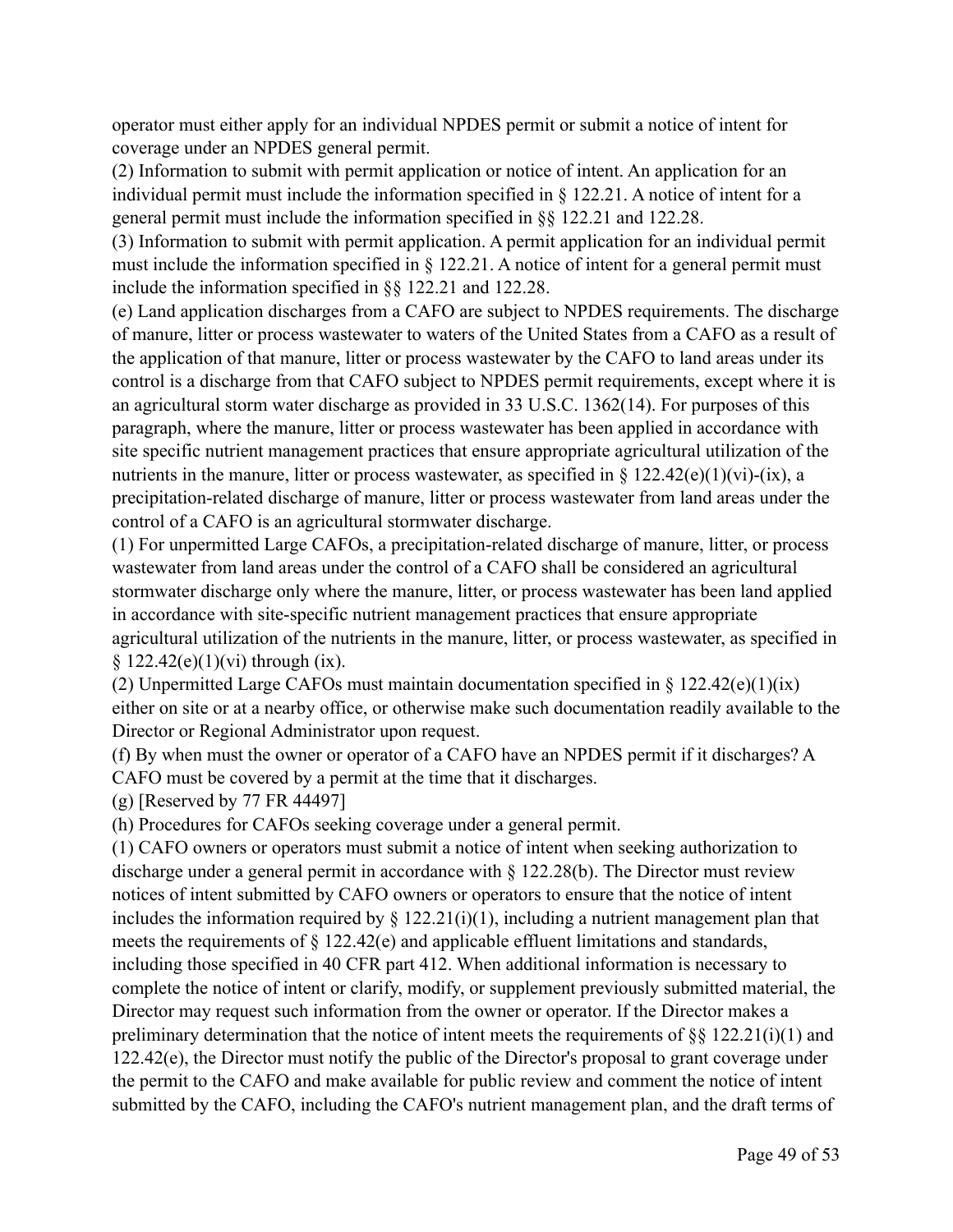the nutrient management plan to be incorporated into the permit. The process for submitting public comments and hearing requests, and the hearing process if a request for a hearing is granted, must follow the procedures applicable to draft permits set forth in 40 CFR 124.11 through 124.13. The Director may establish, either by regulation or in the general permit, an appropriate period of time for the public to comment and request a hearing that differs from the time period specified in 40 CFR 124.10. The Director must respond to significant comments received during the comment period, as provided in 40 CFR 124.17, and, if necessary, require the CAFO owner or operator to revise the nutrient management plan in order to be granted permit coverage. When the Director authorizes coverage for the CAFO owner or operator under the general permit, the terms of the nutrient management plan shall become incorporated as terms and conditions of the permit for the CAFO. The Director shall notify the CAFO owner or operator and inform the public that coverage has been authorized and of the terms of the nutrient management plan incorporated as terms and conditions of the permit applicable to the CAFO. (2) For EPA–issued permits only. The Regional Administrator shall notify each person who has submitted written comments on the proposal to grant coverage and the draft terms of the nutrient management plan or requested notice of the final permit decision. Such notification shall include notice that coverage has been authorized and of the terms of the nutrient management plan incorporated as terms and conditions of the permit applicable to the CAFO.

(3) Nothing in this paragraph (h) shall affect the authority of the Director to require an individual permit under § 122.28(b)(3).

(i), (j) [Reserved by 77 FR 44497]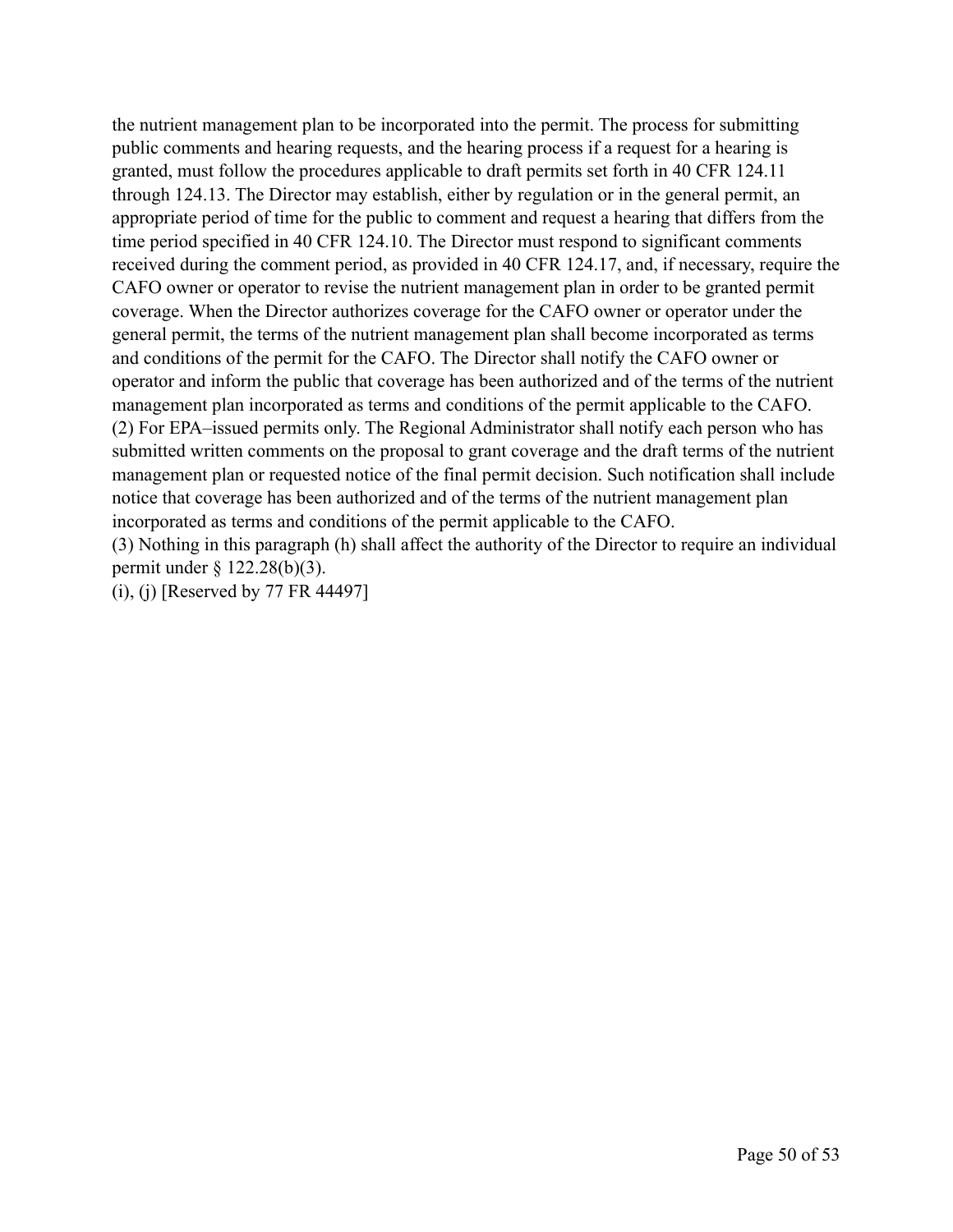### **40 C.F.R. § 130.2(i) Definitions**

(i) Total maximum daily load (TMDL). The sum of the individual WLAs for point sources and LAs for nonpoint sources and natural background. If a receiving water has only one point source discharger, the TMDL is the sum of that point source WLA plus the LAs for any nonpoint sources of pollution and natural background sources, tributaries, or adjacent segments. TMDLs can be expressed in terms of either mass per time, toxicity, or other appropriate measure. If Best Management Practices (BMPs) or other nonpoint source pollution controls make more stringent load allocations practicable, then wasteload allocations can be made less stringent. Thus, the TMDL process provides for nonpoint source control tradeoffs.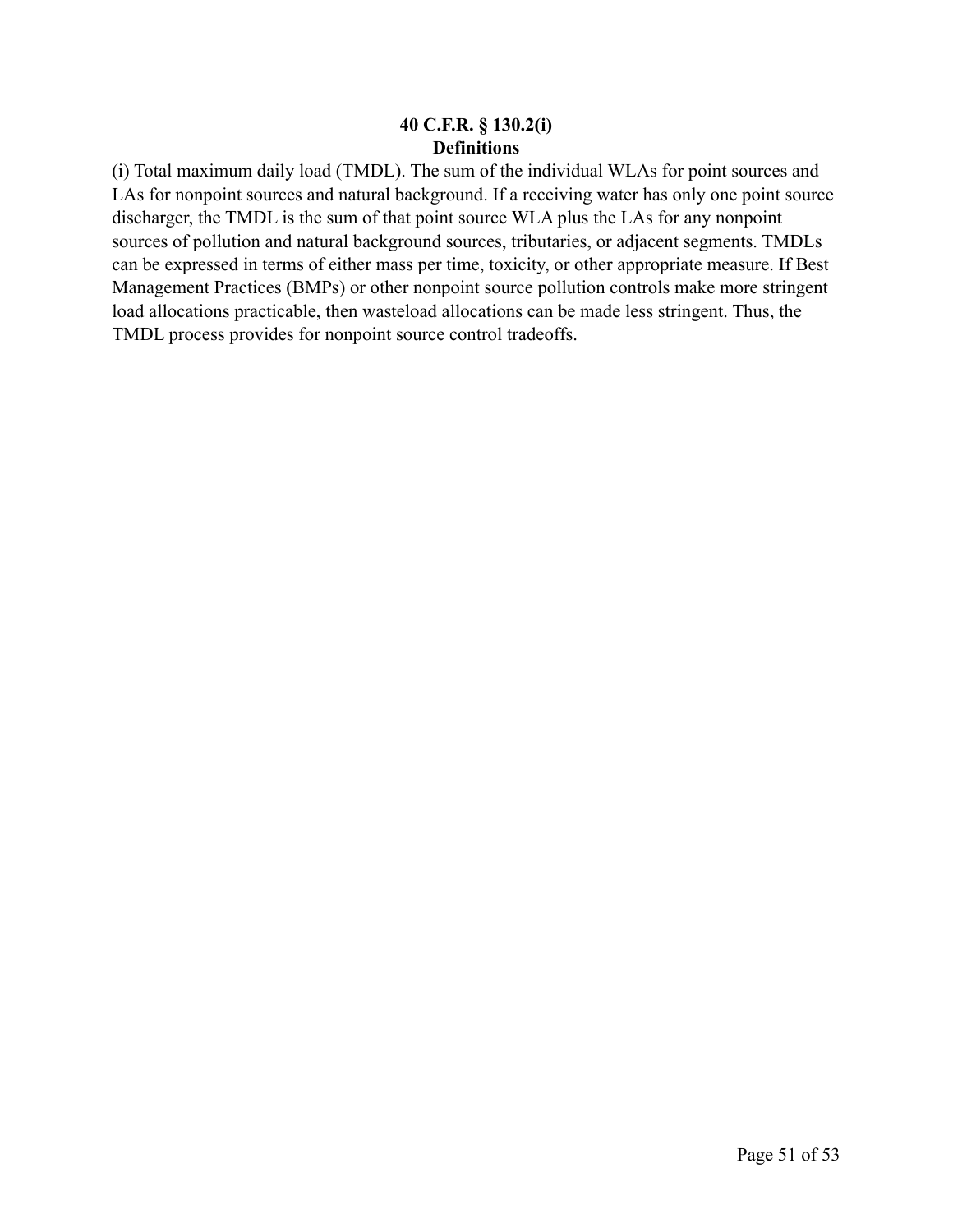### **40 C.F.R. § 130.7(a)**

Total maximum daily loads (TMDL) and individual water quality-based effluent limitations (a) General. The process for identifying water quality limited segments still requiring wasteload allocations, load allocations and total maximum daily loads (WLAs/LAs and TMDLs), setting priorities for developing these loads; establishing these loads for segments identified, including water quality monitoring, modeling, data analysis, calculation methods, and list of pollutants to be regulated; submitting the State's list of segments identified, priority ranking, and loads established (WLAs/LAs/TMDLs) to EPA for approval; incorporating the approved loads into the State's WQM plans and NPDES permits; and involving the public, affected dischargers, designated areawide agencies, and local governments in this process shall be clearly described in the State Continuing Planning Process (CPP).